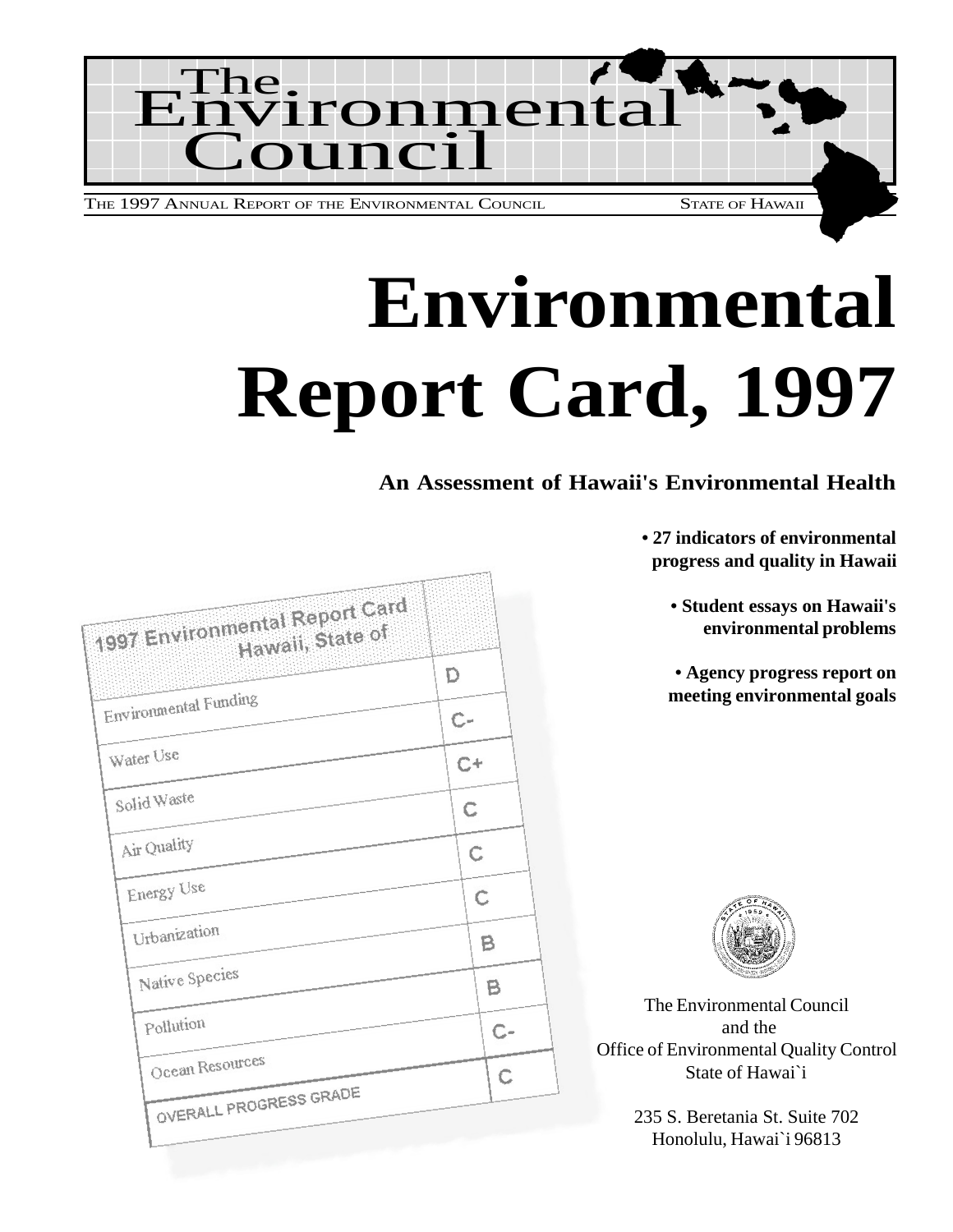

# **Environmental Report Card, 1997**

### **ENVIRONMENTAL COUNCIL 1997**

Harlan H. Hashimoto Chair Barbara M. Robeson Vice-Chair Roger Castro Tamar Chotzen Stephen T. Dye, Ph.D. Michael H. Furukawa Louis K. Kanae Steven S. C. Lim Arnold L. Lum Henry C. K. Maunakea William S. Petti Muriel B. Seto Raymond S. Tabata Patricia Tummons Gary Gill Ex-Officio, Member



**Benjamin J. Cayetano** Governor **Lawrence Miike** Director of Health **Gary Gill** Director, Office of Environmental Quality Control **Harlan H. Hashimoto** Chair, Environmental Council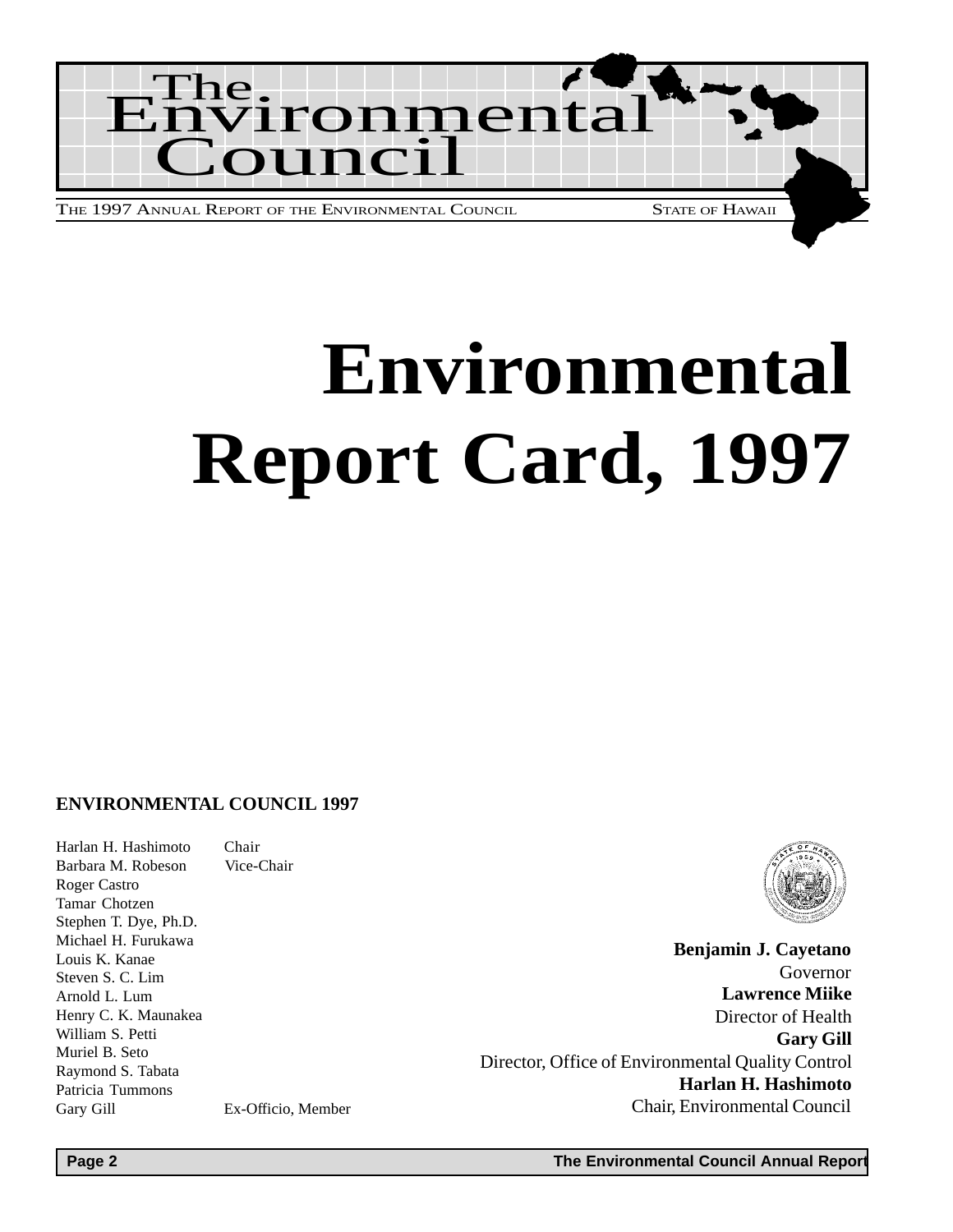## **Recommendations**

## **The Environmental Council's Recommendations to the Governor and Legislature**

**1 The Environmental Council promotes a human society that exists in relative balance with natural systems. The data collected and analyzed in this report card suggest that the state of Hawaii should focus on the following critical issues:**

- **state funding for environmental programs should be dramatically increased;**
- **potable water should be conserved through greater reuse of wastewater for irrigation and industrial applications;**
- **our state's dependence on fossil fuels must be radically reduced; and**
- **immediate action must be taken to protect Hawaii's fisheries.**

To better monitor our state's progress toward protecting the environment and establishing a "sustainable" society, clear goals for improving environmental conditions listed in this report card should be adopted by appropri **To better monitor our state's progress toward protecting the environment and establishing a "sustainable" society, clear goals for improving environmental conditions listed in this report card should be adopted by appropriate agencies. Further, indicator data for the following areas pesticides and environmental education.**

**3 To close loopholes in the environmental review process and assure greater citizen participation, the Legislature should pass and the Governor sign the three bills approved by the Environmental Council's education/legislation committee. (See Chair's report on Page 5.)**

**4 To streamline the environmental review process, agency exemption lists (required by HRS Chapter 343) should be updated and standardized. This will help avoid needless bureaucratic procedures and provide greater certainty to the private sector, government and the public.**

**Fo** assure the careful consideration of a dev<br> **For Assessing Cultural Impacts, contact OEQC.)**<br> **for Assessing Cultural Impacts, contact OEQC. To assure the careful consideration of a development's impacts on the living culture of Hawaii's people, a comprehensive system of cultural impact assessment similar to the Council's new guidelines should be implemented. (For a copy of the Environmental Council's Guidelines**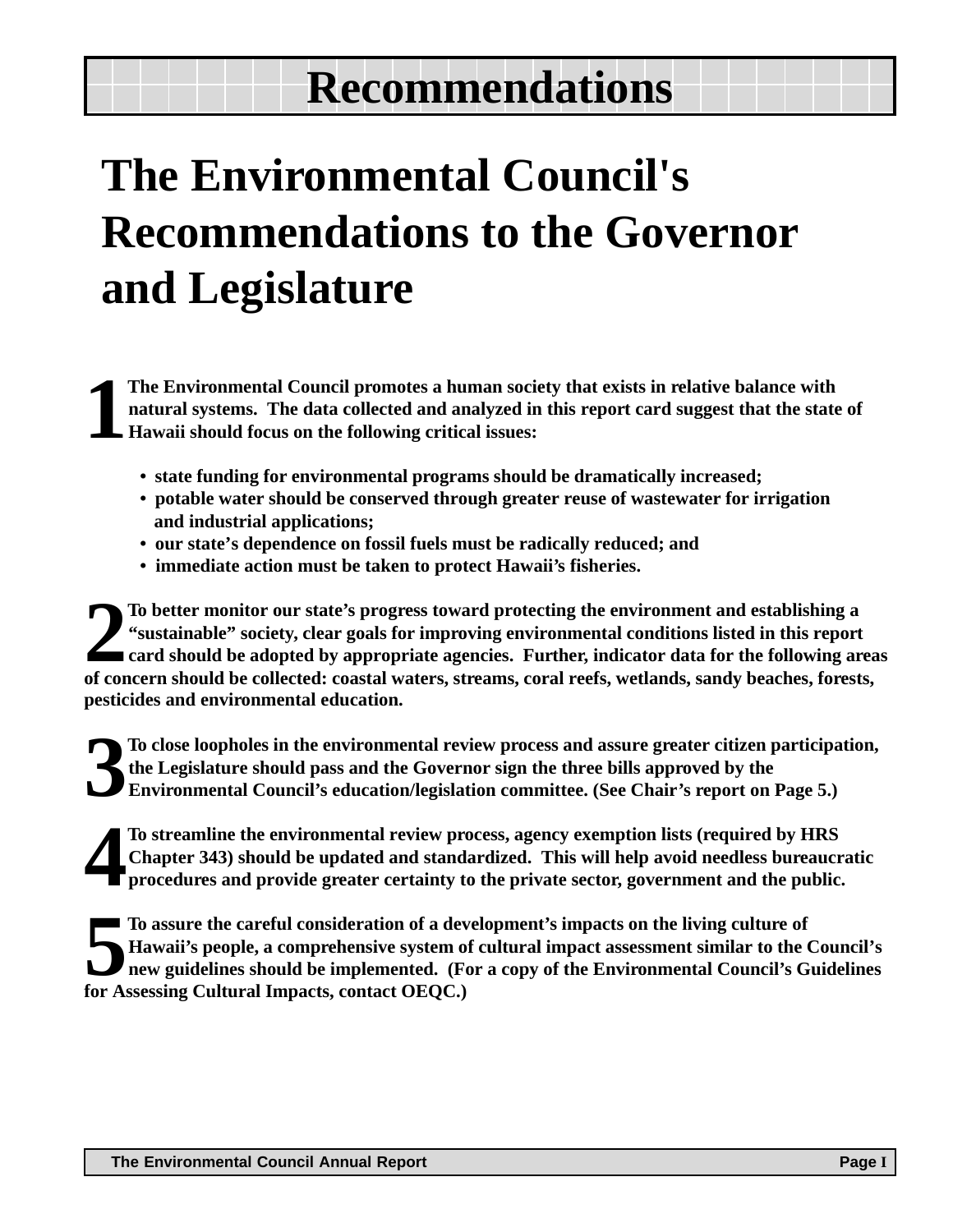

ENVIRONMENTAL REPORT CARD, 1997 ENVIRONMENTAL COUNCIL, STATE OF HAWAII

## **Section I Environmental Indicators**

## **Environmental Program Funding**

|--|--|--|--|

## **Water Use and Management**

## **Solid Waste**

## **Air Quality**

## **Energy Use**

## **Urbanization**

| 15. State Land Use District Acreage by Island  19         |  |
|-----------------------------------------------------------|--|
|                                                           |  |
|                                                           |  |
| 18. Noise Complaints Received by the Health Department 22 |  |

## **Native Species**

## **Pollution**

| 21. Beaches Posted as Unsafe Due to Pollution  25               |  |
|-----------------------------------------------------------------|--|
|                                                                 |  |
|                                                                 |  |
|                                                                 |  |
| 25. Public Water Systems Free of Microbiological Violations  27 |  |
|                                                                 |  |
|                                                                 |  |

## **Environmental Progress Report Card . . . . . . . 30**

## **Section II Student Essays**

| The Depopulation of Fish in Our Hawaiian Waters  42 |  |
|-----------------------------------------------------|--|
|                                                     |  |
|                                                     |  |

## **Section III Agency Goals**

| State Department of Accounting and General Services  46             |  |
|---------------------------------------------------------------------|--|
|                                                                     |  |
|                                                                     |  |
|                                                                     |  |
|                                                                     |  |
|                                                                     |  |
|                                                                     |  |
|                                                                     |  |
|                                                                     |  |
|                                                                     |  |
| City & County of Honolulu Board of Water Supply  55                 |  |
| City & County of Honolulu Building Department  55                   |  |
|                                                                     |  |
| City & County of Honolulu Department of Parks and Recreation  56    |  |
| City & County of Honolulu Department of Public Works  56            |  |
| City & County of Honolulu Department of Transportation Services  57 |  |
| City & County of Honolulu Department of Wastewater Management . 58  |  |
| City & County of Honolulu Oahu Civil Defense Agency  58             |  |
| City & County of Honolulu Planning Department  58                   |  |
|                                                                     |  |
|                                                                     |  |
| County of Hawai'i Office of Housing and Community Development  60   |  |
| County of Hawai'i Department of Parks and Recreation  60            |  |
|                                                                     |  |
|                                                                     |  |
| County of Kaua'i Department of Public Works/Solid Waste  61         |  |
|                                                                     |  |
| County of Kaua'i Office of Economic Development  61                 |  |
|                                                                     |  |
| County of Maui Department of Housing and Human Concerns  62         |  |
| County of Maui Department of Parks and Recreation  62               |  |
|                                                                     |  |
| County of Maui Dept. of Public Works and Waste Management  63       |  |



## **Ocean Resources**

27. Health of Hawaii Fisheries ......................................................... 29

**The Environmental Council Annual Report**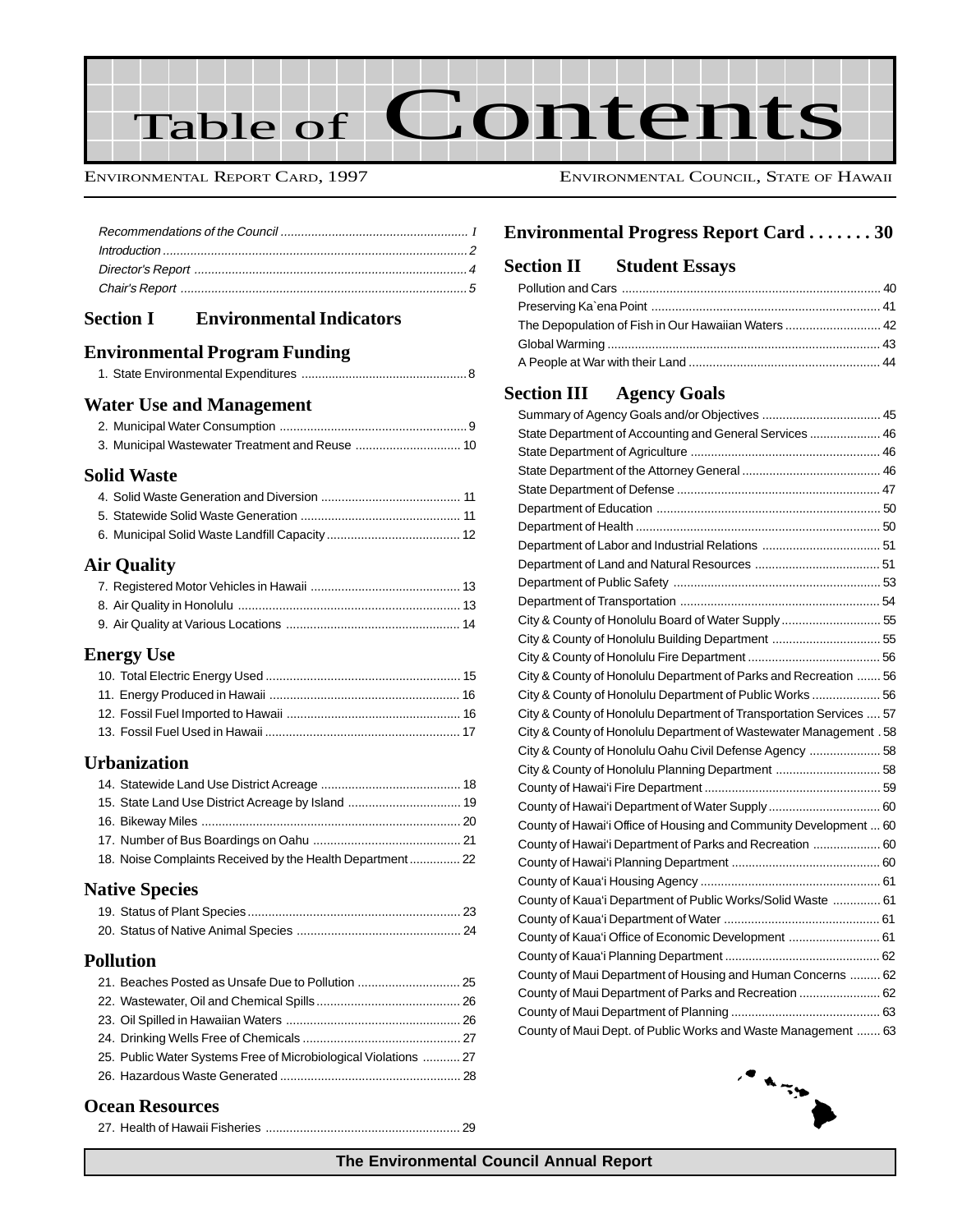## **Introduction**

## **This Annual Report**

Each year the Environmental Council submits an annual report on environmental matters with recommendations for improvement to the Governor, the Legislature and the public.

In this report we expand and refine last year's comprehensive listing of Hawaii Environmental Indicators. Each year we update these data and track the environmental health of our islands on issues ranging from government funding to oil spilled into our waters. The environmental indicators are graphed and charted in this report. Students, policy makers and the public can use this document to gain an objective view of our state's progress in managing the natural and urban environment.

This report contains an updated Report Card. The Council, after considering the relevance of each indicator, grades our State's efforts to protect the environment. The methodology we used to create the Report Card is refined from last year's report to more accurately track progress toward an environmental goal for each subject area.

This year, the Environmental Council invited Hawaii high school students to submit essays describing our state's greatest environmental problem and how to solve it. Readers will get a glimpse at the concerns of our young people and their commitment to protect our environment.

The 1997 Annual Report also presents an overview of environmental action taken by government offices across the state. Each year, agencies are asked to list their environmental goals and any progress toward meeting these goals. This review of environmental activity helps policy makers and the public keep tabs on government environmental initiatives.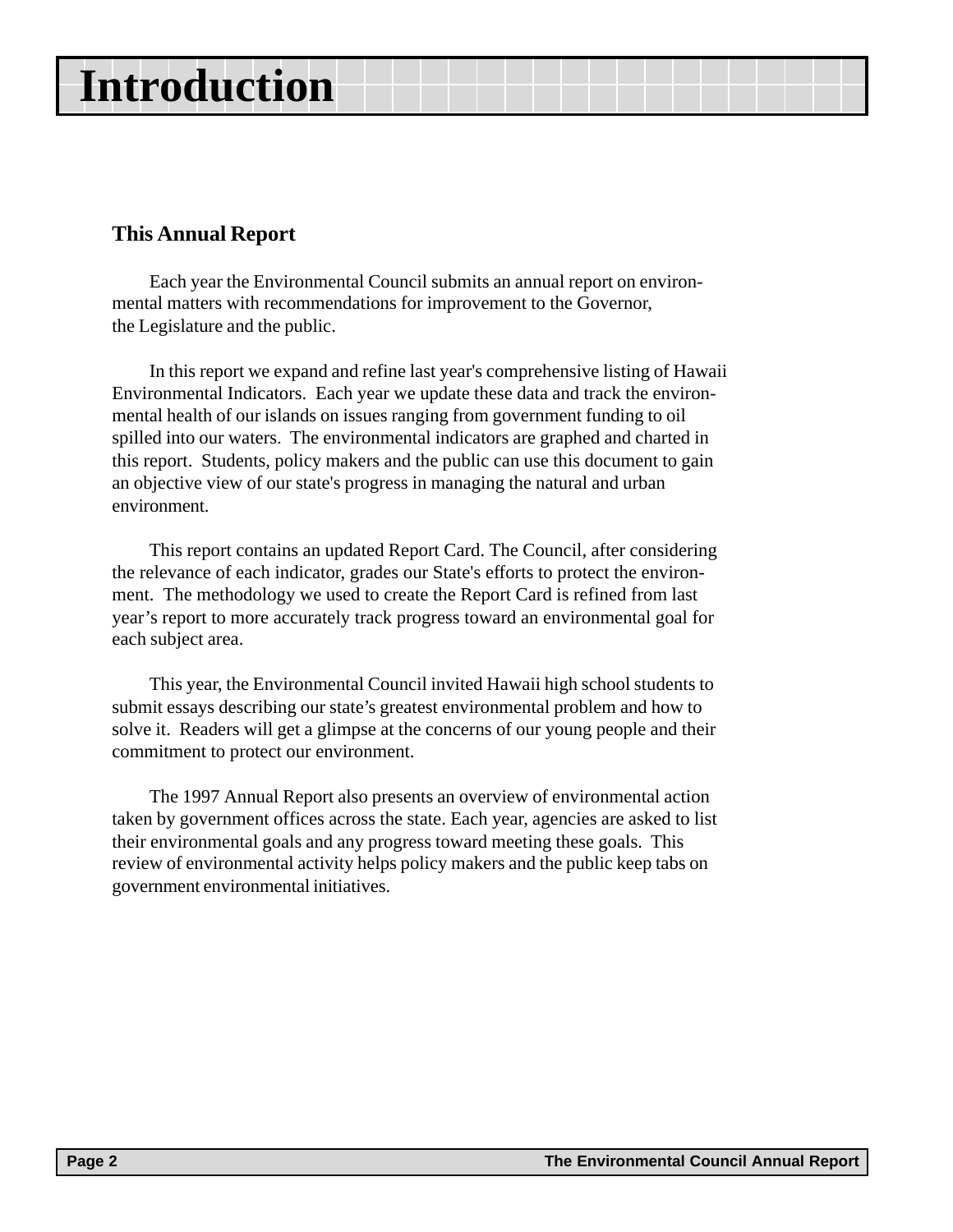## **Introduction**

## **The Environmental Council**

The Environmental Council is a fifteen-member citizen board appointed by the Governor to advise the State on environmental concerns. The Council is responsible for making the rules that govern the Environmental Impact Statement (EIS) process for the State. The Council is also empowered to approve an agency's "exemption list" of minor activities that can be implemented without first preparing an Environmental Assessment (EA).

The Environmental Council was created in 1970 by the Hawaii State Legislature. The members of the Council represent a range of professional disciplines. The law instructs the Council to monitor the progress of state, county, and federal agencies' environmental goals and policies. In a report each year, the Environmental Council must advise state policy makers on important issues affecting Hawaii's environment. By law, all state and county agencies are directed to cooperate with the Council in this endeavor.

## **The Office of Environmental Quality Control**

The Office of Environmental Quality Control (OEQC) was established in 1970 to help stimulate, expand and coordinate efforts to determine and maintain the optimum quality of the environment of the State (HRS 341). The Office provides staff to the Environmental Council, supports environmental education, and fosters a working relationship with the University community through the Environmental Center at the University of Hawaii.

State law assigns to OEQC the job of implementing the Environmental Impact Statement law, HRS Chapter 343. Office planners review and comment on hundreds of environmental disclosure documents each year. Twice a month the OEQC publishes *The Environmental Notice*. This bulletin informs the public of all the projects being proposed in the State that are subject to public review and comment. At the request of the Governor, the Director of the OEQC is empowered to coordinate and direct State agencies in matters concerning environmental quality.

## **Acknowledgments**

This annual report could not have been completed without the participation and support of many people. Mr. Bill Petti, Chair of the Environmental Council Annual Report Committee and committee members Roger Castro, Tamar Chotzen, Stephen Dye, Louis Kanae, Raymond Tabata and Patricia Tummons gave their time and talents. Jeyan Thirugnanam, OEQC's lead planner, assisted with the research and production of the report. The Hawaii Environmental Education Association assisted by distributing this report to science teachers across the state.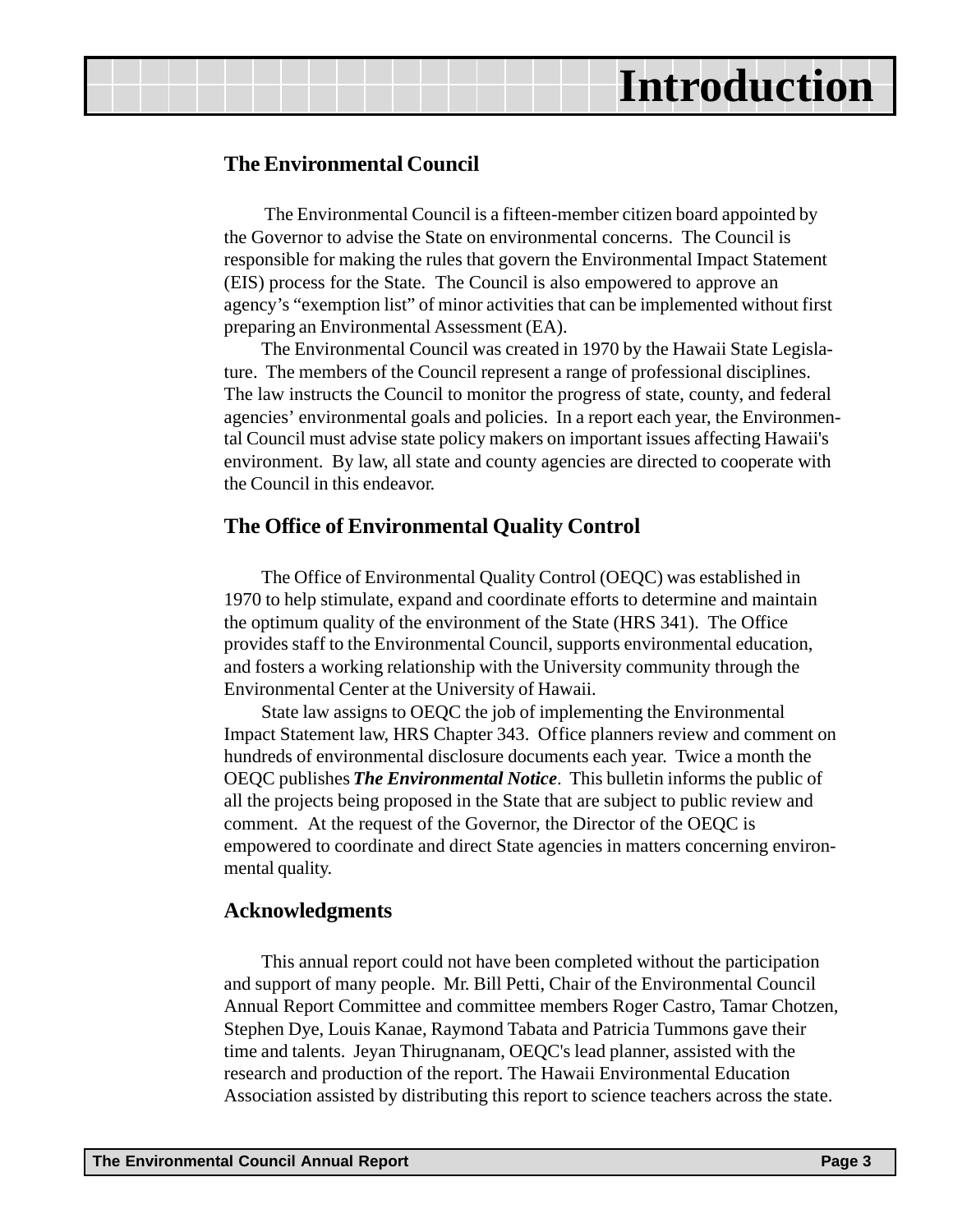## **Director's Report**

The Office of Environmental Quality Control helped protect the health of Hawaii's environment in 1997. Here are a few highlights of our productive year.

## **New Guidebook**

After amending the EIS rules last year, we updated our Guidebook for the Hawaii State Environmental Review Process. By designing and integrating new graphics, simplifying language and reorganizing content, we think we have made the document more understandable to the public. The EIS system depends upon the informed participation of citizens. Our new guidebook will help meet that standard.

## **Notice Improvements**

We work hard to produce and improve *The Environmental Notice*. At the request of the public, we have added a listing of permits required before a project can be implemented. We have expanded our fax and e-mail publication services to make our information even more accessible.

## **New Guidance Documents**

In addition to assisting the Environmental Council with the new Guidelines for Assessing Cultural Impacts, the Office has drafted Guidelines for Assessing Water Well Development Projects and is working on guidelines for biological surveys and sensitive architectural design. These documents are not rules or law. They are intended to assist planners in presenting clear and complete reviews of a project's potential significant impacts.

## **Documents Reviewed and Processed**

Among the nearly 400 project documents that were reviewed and processed by the Office this year (see chart below), a few large and controversial developments should be noted. Staff spent considerable time and effort reviewing or coordinating Environmental Impact Statements for the Kahului Airport Improvements Project, the Queen's Beach Golf Course and the Kohala Water Transmission Line. Each of these projects received a great deal of public attention or legal challenge during the year.

## **Continued Funding Cuts**

As the productivity of the Office continues to grow, we have been challenged to do more with less. Due to the State budget crunch, OEQC's operating funds continue to be reduced or restricted. Funding restrictions force the Office to limit printing costs and public education efforts.

In the past year we have been fortunate to receive support from volunteer student interns Marlyn Aquilar, Terri Choy, and Mike Stubbings. We are grateful as well for the input and support of our Notice subscribers. Thank you all.

> Gary Gill Director, Office of Environmental Quality Control

| <b>Type of Notice</b> | <b>Jam</b>     | Feb.           | Mar.           | Apr.         | May                      | June           | July           | Aug.         | Sep.             | Oct.           | Nov.           | Dec.           | <b>Total</b>     |
|-----------------------|----------------|----------------|----------------|--------------|--------------------------|----------------|----------------|--------------|------------------|----------------|----------------|----------------|------------------|
| Draft EA              | 12             | 14             | 9              | 11           | $\overline{\mathcal{L}}$ | 13             | 14             | 19           | 10               | 15             | 12             | 9              | 142              |
| <b>FONSI</b>          | 13             | $\tau$         | 18             | 17           | 12                       | 10             | 6              | 11           | 12               | 9              | 11             | 16             | 142              |
| <b>EISPN</b>          | $\overline{2}$ | $\mathbf{1}$   | $\overline{2}$ | 1            | 1                        | $\mathbf{1}$   | $\mathbf{1}$   | $\mathbf{1}$ | $\mathbf{0}$     | $\Omega$       | 1              | 1              | 12               |
| Draft EIS             | 1              | $\mathbf{0}$   | 1              | $\mathbf{1}$ | 1                        | $\overline{0}$ | $\overline{0}$ | 1            | $\overline{0}$   | 1              | 1              | $\Omega$       | 7                |
| <b>Final EIS</b>      | $\overline{2}$ | 1              | 3              | 1            | $\boldsymbol{0}$         | 1              | $\theta$       | $\Omega$     | $\boldsymbol{0}$ | $\overline{4}$ | 1              | $\theta$       | 13               |
| <b>EIS</b> Acceptance | 1              | $\mathbf{0}$   | $\overline{2}$ | $\mathbf{1}$ | 1                        | $\mathbf{1}$   | $\mathbf{1}$   | $\theta$     | $\boldsymbol{0}$ | $\overline{0}$ | $\mathbf{1}$   | $\mathbf{1}$   | $\boldsymbol{9}$ |
| With dra wals         | $\theta$       | $\Omega$       | $\Omega$       | $\Omega$     | $\Omega$                 | $\overline{0}$ | $\Omega$       | $\Omega$     | $\boldsymbol{0}$ | $\overline{2}$ | 1              | $\Omega$       | 3                |
| <b>NEPA Documents</b> | 3              | $\overline{4}$ | 1              | 3            | 6                        | 5              | $\overline{2}$ | 7            | 3                | 3              | $\overline{2}$ | $\overline{2}$ | 41               |
| <b>Total</b>          | 34             | 27             | 36             | 35           | 25                       | 31             | 24             | 39           | 25               | 34             | 30             | 29             | 369              |

**Environmental Documents Processed by OEQC in 1997**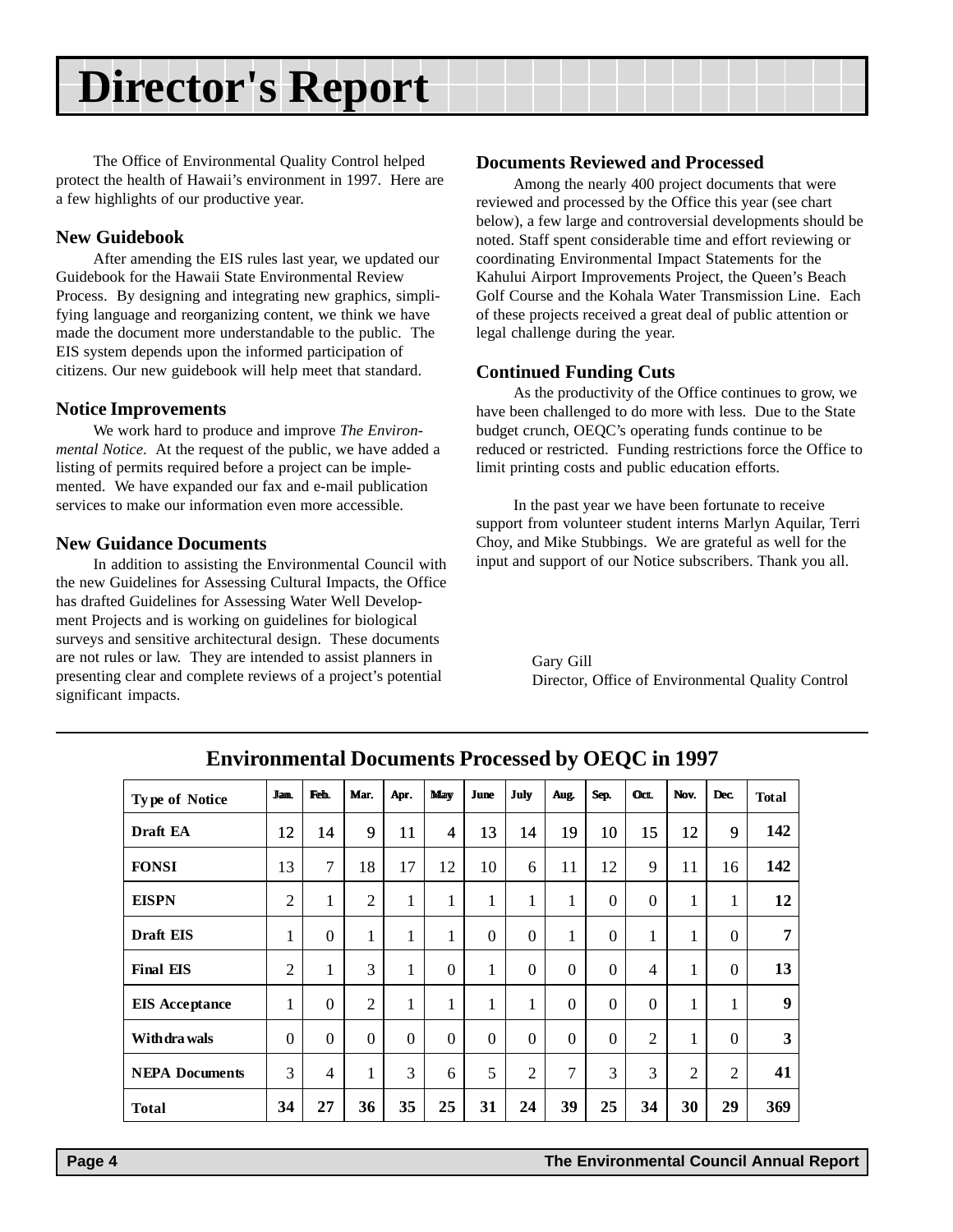

*As Chair of the Environmental Council, I wish to welcome our new members Roger Castro and Stephen Dye, Ph.D. and bid farewell to our outgoing members Roy Benham and Robin Wertzel. The active participation of our Council members has made possible the dramatic achievements of the year. Each of our Committees have produced real results and I include their reports below.*

## **Communication and Education Committee**

Committee members are working to produce "Environmental Flashcards" to distribute to elementary schools in the state. We will place "How to Plant A Native Hawaiian Garden" on the Web. We coordinated the student essays section of this report card. Members assisted staff with updating the OEQC Guidebook.

The Committee reviewed and recommended three bills be sent to the 1998 Legislature. The first bill seeks to codify recent improvements and expand the content of the Environmental Notice. The second bill establishes a new "trigger" in the EIS law to require an environmental review for projects such as oil refineries or private sewage treatment facilities which currently can "slip through" without a study. The last bill would establish the Council as an appeals board for agency determinations on EAs and their acceptance of EIS's.

## **Exemption List Committee**

In 1997 one exemption list, from the Honolulu Board of Water Supply, was submitted for the Council's review and concurrence. Comments from the public were received and the Committee recommended amendments that were adopted by the full Council on November 19, 1997.

In an effort to encourage all affected agencies to maintain current exemption lists, the Committee enlisted the help of Dr. John Harrison of the University of Hawaii Environmental Center. Dr. Harrison began a comprehensive study of the status of exemption lists and found a wide range of agency compliance with the law. In 1998 the Exemption List Committee expects to focus on this area, work with agencies on updating, maintaining and, in some cases, developing exemption lists. We sincerely thank Dr. Harrison for his help to us.

The Committee was also asked to look into a permit given by the state to a private company for harvesting deepwater coral off Makapu'u. The Committee recommended that project data be made public through the Environmental Notice. The applicability of the EIS law to coral harvesting is under review by the Attorney General's office.

## **Cultural Impacts Committee**

The Committee drafted guidelines recommending a methodology to assess the impact of proposed actions on cultural resources, including Native Hawaiian cultural resources, values, and beliefs. The guidelines also specify the contents of a cultural impact assessment.

To prepare the Guidelines, the Committee reviewed public testimony and solicited input from interested parties. Expertise from the DLNR's Historic Preservation Division as well as Federal regulations governing the "Protection of Historic Properties" were used to model the draft guidelines.

The draft cultural impact guidelines were published for review and comment in the Sept. 8 Environmental Notice, and over 20 letters were received. Relevant comments were incorporated into a final draft version of the guidelines, which were adopted as a policy document by the Environmental Council on November 19, 1997.

## **Rules Committee Report**

This year's project is to amend and present the Environmental Council Rules of Practice and Procedure, Chapter 201, Title 11, Hawaii Administrative Rules. These Rules govern the meeting procedures of the Environmental Council to secure the just and speedy determination of our every proceeding. Final action on the draft Rules of Practice and Procedure will be deferred, pending legislative action on the bill that would establish additional appeals powers to the Environmental Council.

## **Annual Report Committee**

The results of the Committee's actions are in your hands. Student essays, agency goals and achievements, updated environmental indicators and a better method of tracking progress toward environmental goals for the state are some of the fruits of our labors.

*In 1997 the Environmental Council has helped to "stimulate, expand and coordinate efforts to determine and maintain the optimum quality of the environment of the State." [HRS Chapter 341] I personally thank the hardworking members of the Council for their selfless volunteerism and look forward to even greater achievements in the coming year.*

*Harlan Hashimoto Chair, Environmental Council, State of Hawaii*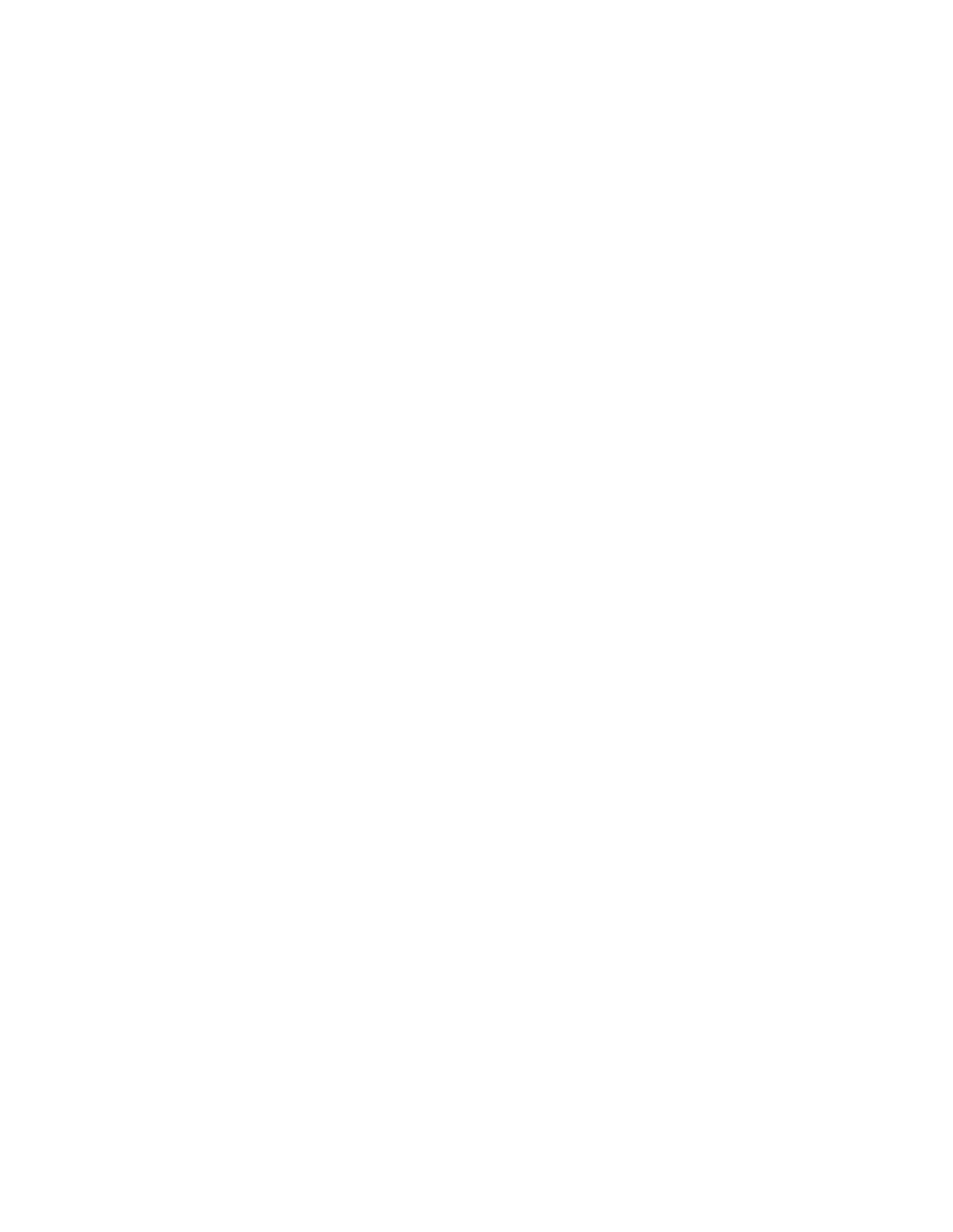## **Section I Environmental Indicators**

**Each year, the Environmental Council collects data on important indicators of the health of Hawaii's environment. These data are presented in text, tables and graphs so that the public and policy makers can readily understand the status of Hawaii's environment today. The indicators provide a comprehensive look -- from water quality to native species -- at the many faceted task of keeping Hawaii clean and healthy. In this section, for the second time, the Environmental Council grades the status of Hawaii's environment. This year the Council adds and focuses on a new grading method to better measure progress towards annual goals. The Council hopes that this evaluation stimulates the public to learn about and take action to improve our environment.**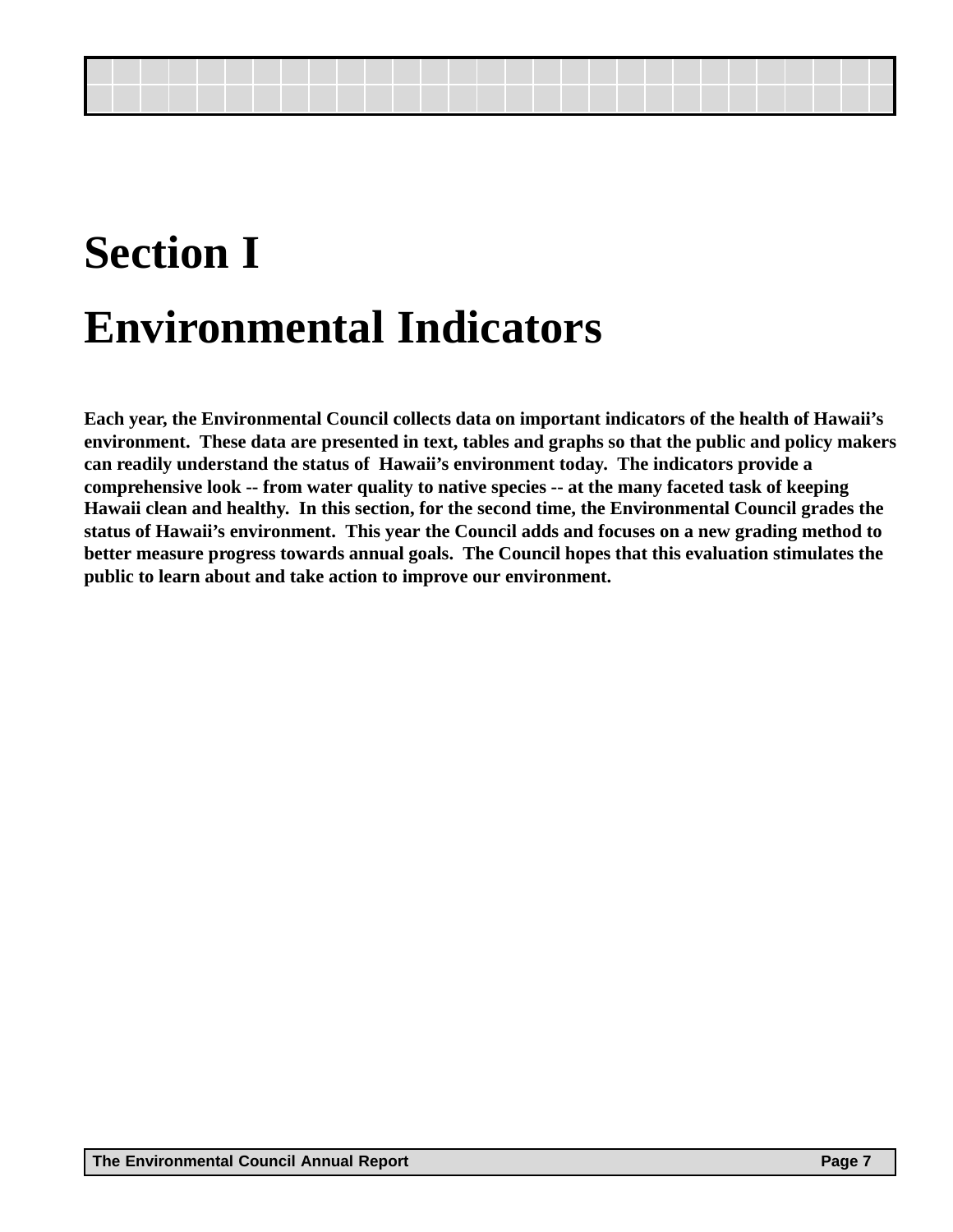## **Environmental Program Funding**

## **1. State Environmental Expenditures**

Environmental protection is one of the 11 primary objectives of the state government. Programs within the environmental protection structure include: Department of Health (Environmental Management, Environmental Health Administration, and Office of Environmental Quality Control); Department of Land and Natural Resources (Forestry & Wildlife, Commission on Water Resources Management, Conservation and Resources Enforcement, Natural Area Reserves, Aquatic Resources, Mineral Resources, and Conservation District); and Department of Agriculture (Pesticides).

More funding to promote the goals of Hawaii's environmental programs will result in better overall state environmental quality. The portion of expenditures for environmental protection reflects the priority given towards environmental programs relative to other functions.

The table below shows the sum of money and the percentage of total state expenditures spent on environmental protection programs. The Environmental Council's year 2002 goal for the percentage of total state expenditures spent on environmental protection programs is 1.9%.

| <b>Fiscal Year</b>                                                                 | $90 - 91$ | $91 - 92$ | 92-93 | 93-94 | 94-95 | $95-96$ | 96-97 |
|------------------------------------------------------------------------------------|-----------|-----------|-------|-------|-------|---------|-------|
| <b>Environmental</b><br><b>Expenditures in FY</b><br>1991 Dollars (in<br>millions) | 25.3      | 27.8      | 23.9  | 24.0  | 25.8  | 51.9    | 37.7  |
| % of State<br><b>Expenditures</b>                                                  | 0.74%     | 0.76%     | 0.61% | 0.55% | 0.57% | 1.25%   | 0.85% |

**Table 1: State Expenditures on Environmental Protection Programs, FY 1991 to 1997.**

Source: The Variance Report, State of Hawaii, compiled by the Department of Budget and Finance. This report is prepared annually and submitted to the state Legislature.

Note: Beginning with fiscal year 1996, environmental spending figures include the Water Pollution Control Revolving Fund that was not shown in previous years. Revolving fund expenditures fluctuate greatly from year to year.

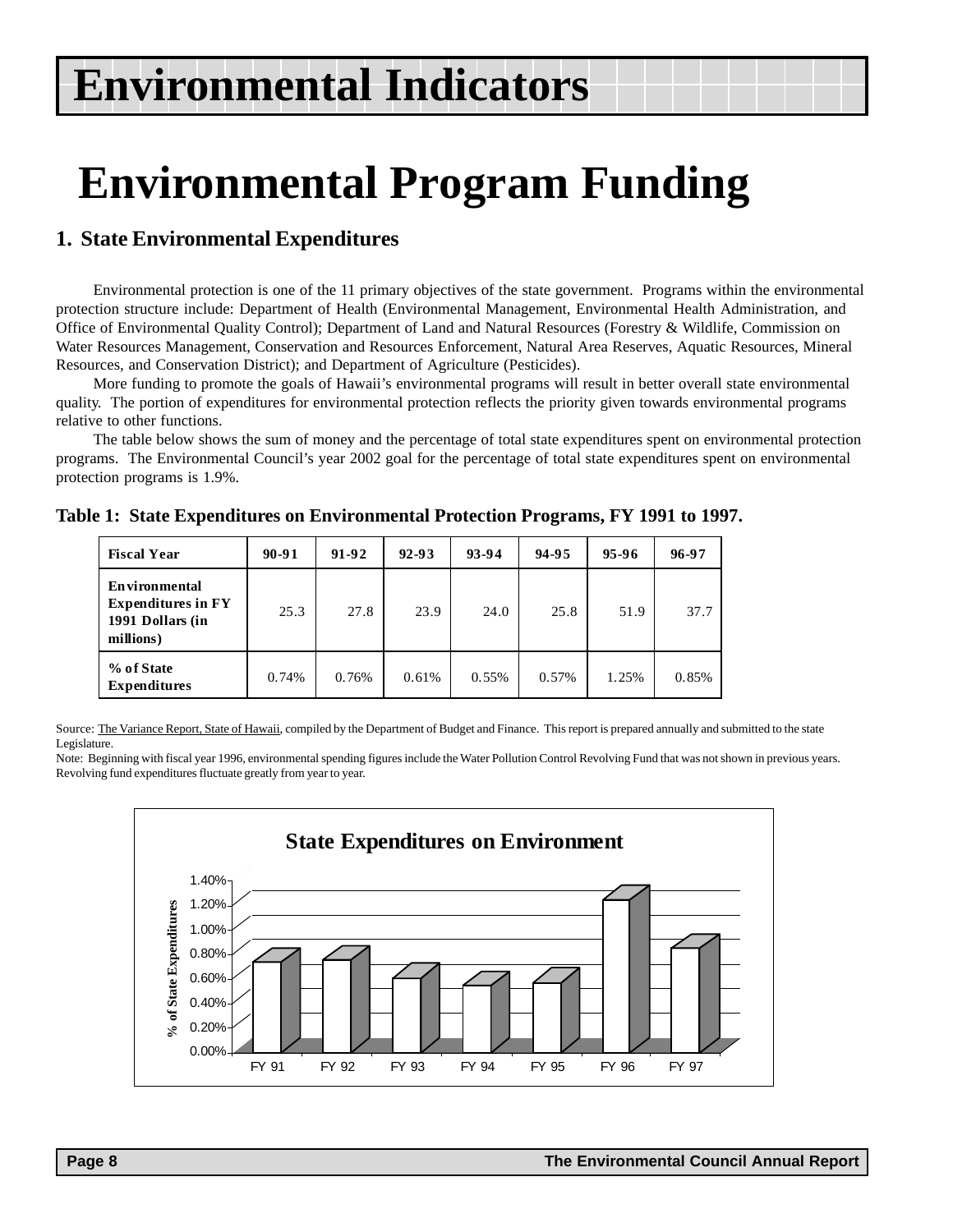## **Water Use and Management**

## **2. Municipal Water Consumption**

Good drinking water is one of Hawaii's greatest natural assets. The combination of a growing population and limited potable water resources is reducing the availability and quality of our drinking water.

The table below shows water consumption through the respective municipal (county) water distribution systems and water consumption per capita. The Council's year 2002 goal for per capita water consumption is 150 gallons per day.

| County                                       | FY 91-92  | FY 92-93  | FY 93-94  | FY 94-95  | FY 95-96  | FY 96-97  |
|----------------------------------------------|-----------|-----------|-----------|-----------|-----------|-----------|
| Honolulu $(MG)$                              | 51,241    | 51,033    | 50,407    | 51,006    | 50,682    | 53,188    |
| Kauai (MG)                                   | 4,453     | 4,056     | 4,149     | 4,114     | 4,206     | 3,945     |
| Hawaii (MG)                                  | 8,024     | 7,937     | 7,999     | 8,378     | 8,363     | 7,804     |
| $M$ aui (MG)                                 | 10.399    | 10.312    | 11,177    | 11,494    | 11,477    | 11,438    |
| Total (MG)                                   | 74,117    | 73,338    | 73,732    | 74,992    | 74,728    | 76,375    |
| State de facto<br>Population                 | 1,267,381 | 1,261,855 | 1,270,636 | 1,283,766 | 1,288,379 | 1,293,434 |
| Daily per capita<br>Consumption<br>(Gallons) | 160       | 159       | 159       | 160       | 159       | 162       |

**Table 2: Municipal Water Consumption by County, Fiscal Years 1992 to 1997.**

Source: The State of Hawaii Data Book 1996 prepared by the Department of Business, Economic Development and Tourism; Honolulu Board of Water Supply; Hawaii County Department of Water Supply; Kauai Department of Water; and Maui Department of Water Supply.

Note: i) These figures include only municipal water supply. Military, private and plantation water systems are not included.

ii) Within the municipal distribution system, water is used for residential, agricultural, government, industrial and commercial use.

iii) The percentage of municipal water used for agricultural purposes varies by county. The following is a breakdown of agricultural use for FY 1996: Honolulu - 3%, Hawaii - 9%, Maui - 11%, Kauai - not available.

iv)  $MG =$  million gallons.

v) Data Book calendar year de facto population figures have been adjusted to reflect fiscal year numbers.

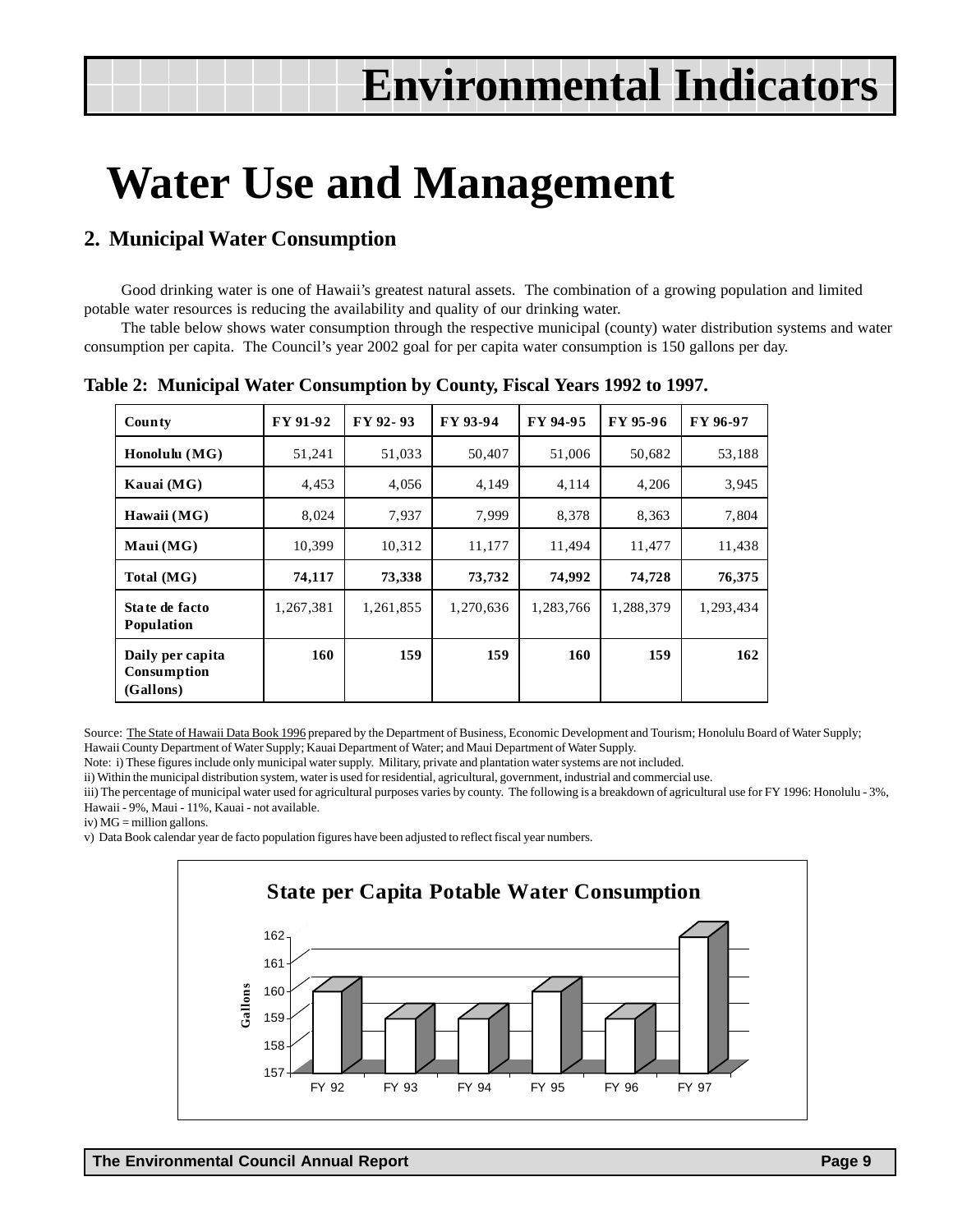## **3. Municipal Wastewater Treatment and Reuse**

Promotion of wastewater management practices that protect, conserve and fully utilize water resources is vital for Hawaii. One way to achieve this objective is to use water reclaimed from wastewater treatment plants for irrigation.

The table below shows how much wastewater was treated and reused at municipal (county) wastewater plants. The Council's year 2002 goal for the percentage of treated wastewater reused is 25%.

**Table 3: Municipal Wastewater Treatment and Reuse by County, FY 1995 to 1997.**

|              | FY 1995                               |                                                  |                                       | FY 1996                                   | FY 1997                               |                                                  |  |
|--------------|---------------------------------------|--------------------------------------------------|---------------------------------------|-------------------------------------------|---------------------------------------|--------------------------------------------------|--|
| County       | Wastewa ter<br><b>Treated</b><br>(MG) | <b>Rensed</b><br><b>Percent</b><br><b>Reused</b> | Wastewa ter<br><b>Treated</b><br>(MG) | <b>Rensed</b><br><b>Percent</b><br>Reused | Wastewa ter<br><b>Treated</b><br>(MG) | <b>Reused</b><br><b>Percent</b><br><b>Reused</b> |  |
| Honolulu     | 43.174                                | 732 (1.7%)                                       | 41,403                                | $1,570(3.8\%)$                            | 43,511                                | 63 (0.2%)                                        |  |
| Maui         | 5,351                                 | 638 (11.9%)                                      | 5,307                                 | 725 (13.7%)                               | 5,133                                 | 909 (17.7%)                                      |  |
| Kauai        | 872                                   | 571 (65.5%)                                      | 907                                   | 568 (63.0%)                               | 927                                   | 538 (58.0%)                                      |  |
| Hawaii       | 1,772                                 | $0(0\%)$                                         | 1,758                                 | $0(0\%)$                                  | 1,898                                 | $0(0\%)$                                         |  |
| <b>Total</b> | 51,169                                | $1,941(3.8\%)$                                   | 49,375                                | $2,863(5.8\%)$                            | 51,469                                | $1,510(2.9\%)$                                   |  |

Source: Honolulu Department of Wastewater Management, Maui Wastewater Reclamation Division, Kauai Division of Wastewater Management, and Hawaii County Department of Public Works.

Note: i) These data include only municipal wastewater treatment and reuse. Military and private treatment plants are not included.

ii) 100% (450 MG in FY 1997) of wastewater treated at the Lihue Wastewater Treatment Plant is sent to Kauai Lagoons for golf course irrigation. Kauai Lagoons then manages the effluent, some of which is disposed of by injection well during inclement weather. The county assumes that all of the treated water is reused. iii) Honolulu reused 63 million gallons, which is less than the previous fiscal year due to limited incineration of biosolids. One other reason for the decline was the discontinued use of chlorination at the Honouliuli WWTP, which negated the reuse throughout the facility.

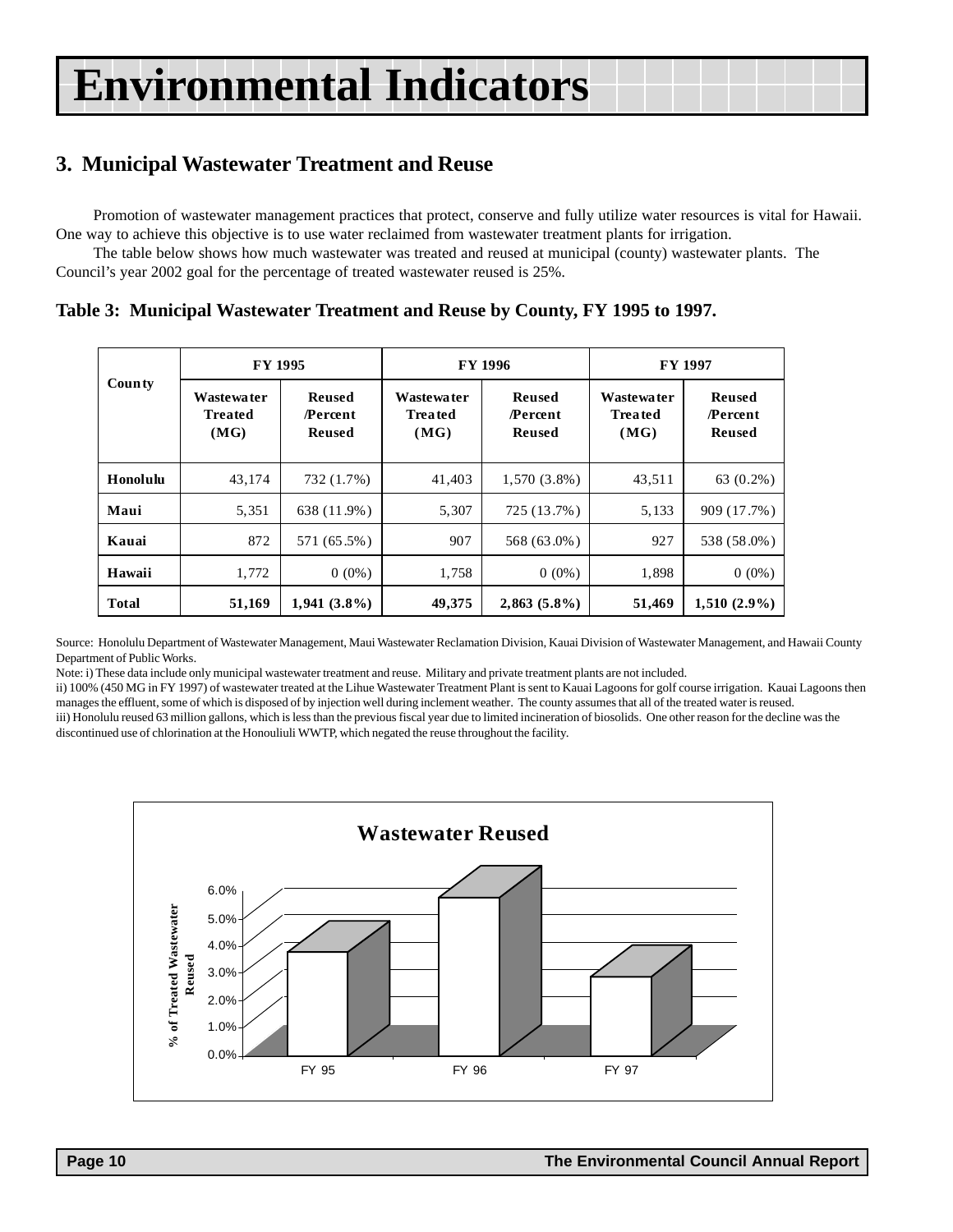## **Solid Waste**

## **4. Solid Waste Generation and Diversion**

Wise management of solid waste through programs of waste prevention, energy resource recovery, and recycling reduces human impact on the environment. Waste minimization, recycling and composting also reduce the amount of solid waste that we send to our landfills. It is the goal of the state to reduce the solid waste stream prior to disposal by 50% by January 1, 2000.

The following table shows the total amount of municipal solid waste generated and the amount recycled and composted. The Council's year 2002 goal for the amount of municipal solid waste generated per capita is 4.3 pounds per day.

|  | Table 4: Solid Waste Generation and Diversion by County, Fiscal Years 1994 to 1997. |  |  |  |  |
|--|-------------------------------------------------------------------------------------|--|--|--|--|
|  |                                                                                     |  |  |  |  |

| County                       |                                              | FY 93-94                       |                                              | FY 94-95                       | FY 95-96                                     |                                   |  |
|------------------------------|----------------------------------------------|--------------------------------|----------------------------------------------|--------------------------------|----------------------------------------------|-----------------------------------|--|
|                              | Municipal<br><b>Solid Waste</b><br>(in tons) | Waste<br><b>Diversion Rate</b> | Municipal<br><b>Solid Waste</b><br>(in tons) | Waste<br><b>Diversion Rate</b> | Municipal<br><b>Solid Waste</b><br>(in tons) | Waste<br><b>Diversion</b><br>Rate |  |
| Oahu                         | 1,508,000                                    | 17.0%                          | 1,561,000                                    | 21.0%                          | 1,667,000                                    | 24.0%                             |  |
| Maui                         | 193,000                                      | 24.0%                          | 212,000                                      | 24.0%                          | 203,000                                      | 25.0%                             |  |
| Kauai                        | 92,000                                       | 15.0%                          | 90,000                                       | 22.0%                          | 81,000                                       | 15.0%                             |  |
| Hawaii                       | 159,000                                      | 9.0%                           | 160,000                                      | 7.0%                           | 181,000                                      | 17.5%                             |  |
| <b>Total</b>                 | 1,952,000                                    | $17.0\%$                       | 2,023,000                                    | $20.0\%$                       | 2,132,000                                    | 23.0%                             |  |
| De facto Pop.                | 1,270,636                                    | <b>NA</b>                      | 1,283,766                                    | <b>NA</b>                      | 1,288,379                                    | <b>NA</b>                         |  |
| Daily per<br>capita (in lbs) | 8.4                                          | NA                             | 8.6                                          | <b>NA</b>                      | 9.1                                          | <b>NA</b>                         |  |

Source: DOH, Office of Solid Waste Management Note: NA = Not applicable

## **5. Statewide Solid Waste Generation**

The table below shows the amount of solid waste generated in Hawaii for 1990, 1995 and the estimated figure for 2000. The amount of materials discarded into Hawaii's waste stream is expected to keep increasing.

|  |  |  |  | Table 5: Statewide Solid Waste Generation, 1990 to 2000. |  |  |
|--|--|--|--|----------------------------------------------------------|--|--|
|--|--|--|--|----------------------------------------------------------|--|--|

| Year                             | 1990     | 1995     | 2000       |
|----------------------------------|----------|----------|------------|
| <b>Solid Waste</b><br>Generation | 1.2 Mton | 1.9 Mton | $2.3$ Mton |

Source: DOH, Office of Solid Waste Management Note: Mton = Million Tons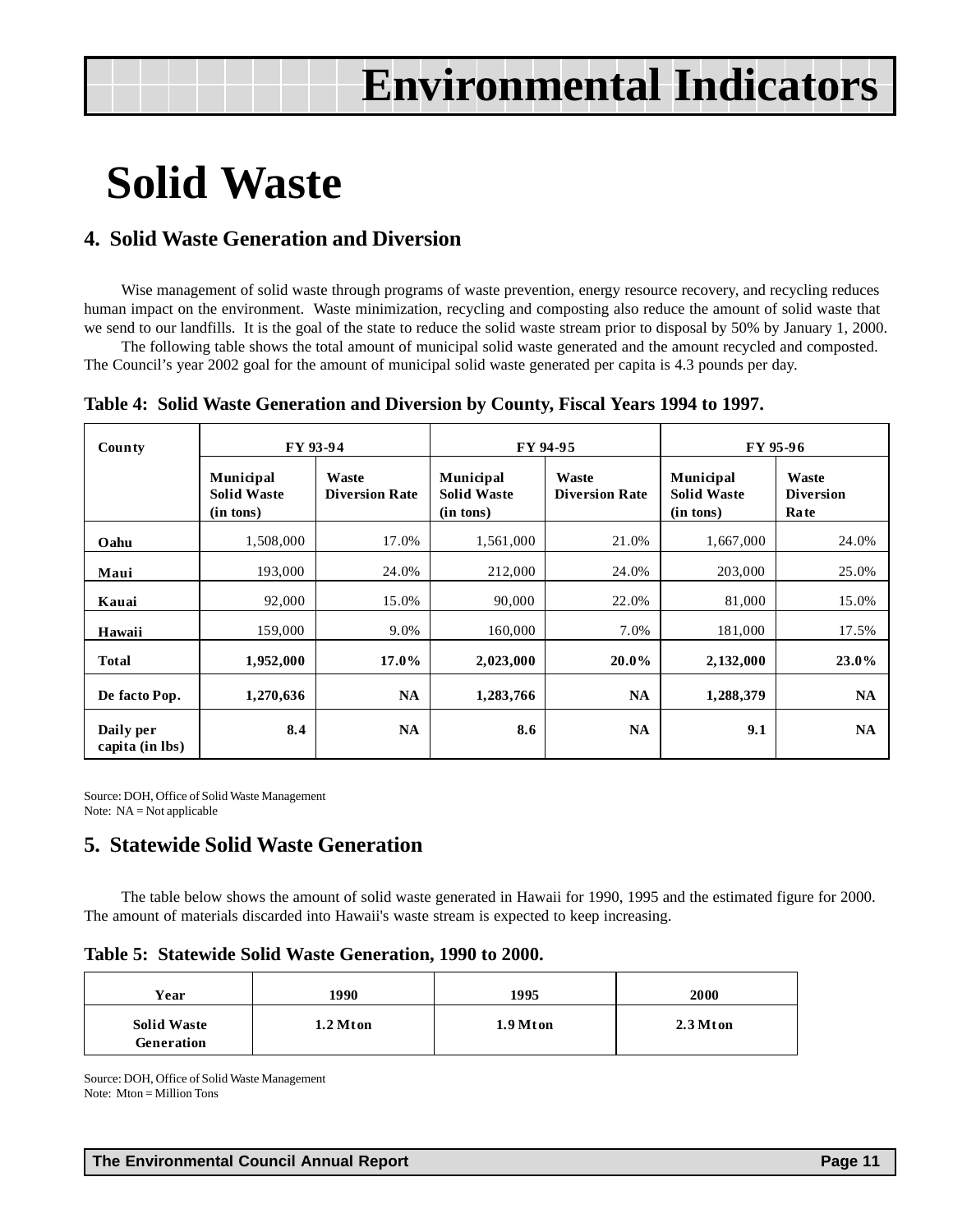

## **6. Municipal Solid Waste Landfill Capacity**

The table below shows how much longer county landfills can accept waste at the current disposal rate. Solid waste minimization and diversion is critical in Hawaii because at our present disposal rate, county landfills (except Hawaii County) will reach capacity in 10 years or less.

**Table 6: Solid Waste Landfill Life Remaining for Municipal Landfills in Hawaii.**

| <b>County</b> | Location                                  | <b>Landfill Life</b><br>Remaining |
|---------------|-------------------------------------------|-----------------------------------|
| Oahu          | Waimanalo Gulch, MS WLF                   | 4 years                           |
| Maui          | Central Maui, MS WLF all phases           | 4 years                           |
| Molokai       | Naiwa, MSWLF                              | 10 years                          |
| Lanai         | Lanai, MS WLF                             | 3-5 years                         |
| Kauai         | Kekaha, MS WLF phase III                  | 2 years                           |
| Hawaii        | <b>Hilo MS WLF</b><br>West Ha waii MS WLF | 1 year<br>40 years                |

Source: DOH, Office of Solid Waste Management Note: MSWLF = Municipal Solid Waste Landfill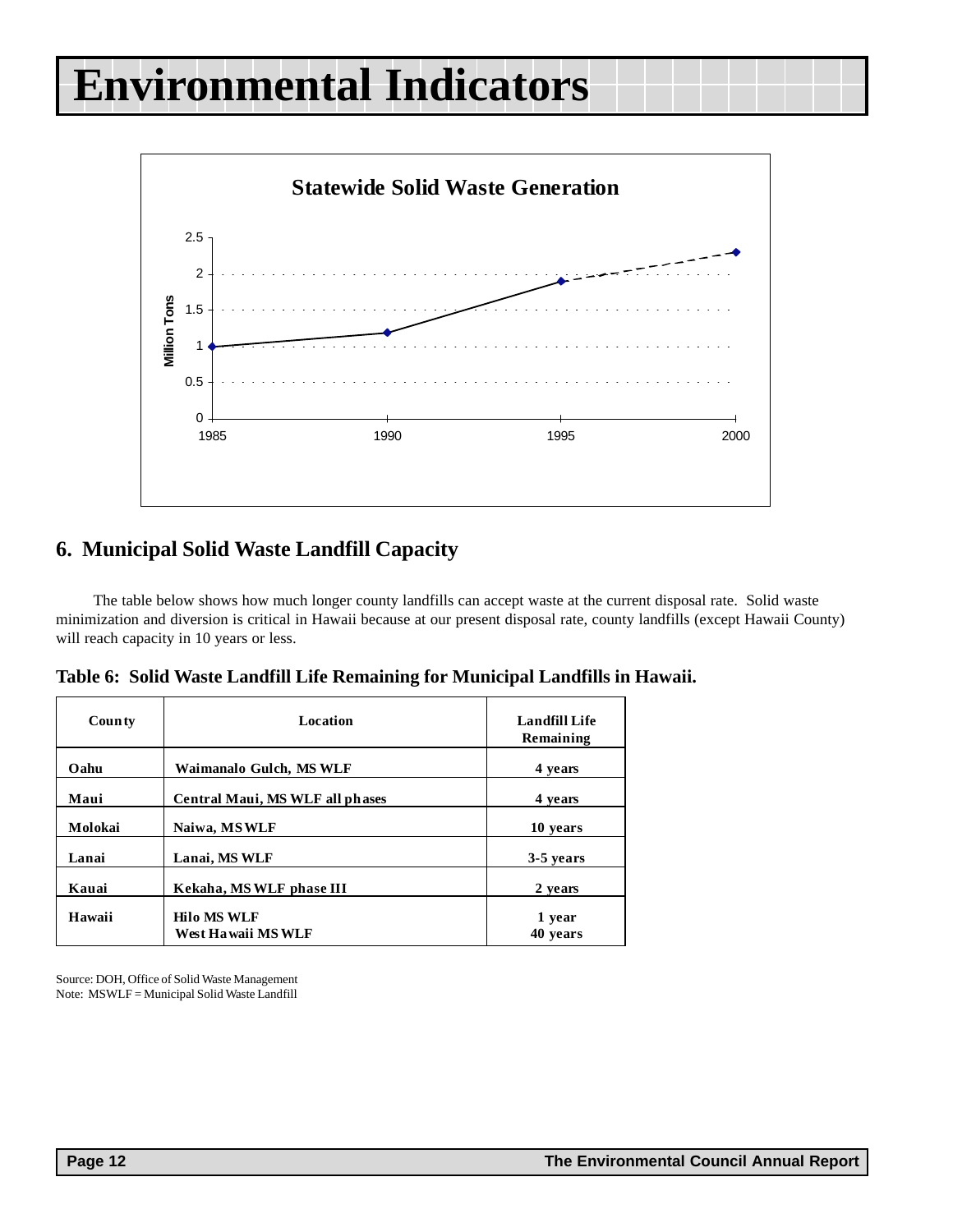## **Air Quality**

## **7. Registered Motor Vehicles in Hawaii**

Exhaust from motor vehicles contains many air pollutants, including carbon monoxide, ozone and particulates. We breathe these toxic pollutants. Reducing the number of motor vehicles on our roads and improving emission control technology will improve air quality. We can help reduce air pollution by walking, biking or taking the bus instead of riding gas-powered cars.

The table below shows the total number of registered motor vehicles in Hawaii. The Council's year 2002 goal for the number of motor vehicles per capita is 0.61.

| Year                       | 1991      | 1992      | 1993      | 1994      | 1995     | 1996      |
|----------------------------|-----------|-----------|-----------|-----------|----------|-----------|
| <b>Motor Vehicles</b>      | 897,193   | 885,761   | 880,152   | 875,144   | 877,756  | 884,617   |
| De facto Population        | 1,270,648 | 1,264,113 | 1.259.597 | 1,281,675 | .285,856 | 1,290,901 |
| <b>Vehicles per Person</b> | 0.71      | 0.70      | 0.70      | 0.68      | 0.68     | 0.69      |

### **Table 7: Number of Registered Motor Vehicles In Hawaii, 1991 to 1996.**

Source: Statewide data provided by the City and County of Honolulu, Department of Finance, Motor Vehicles and Licensing Division.

Note: i) Carbon monoxide is a colorless, odorless and tasteless gas.

ii) Ozone is a poisonous form of pure oxygen. It is pungent smelling and faintly bluish.

iii) De facto population obtained from State Data Book.

## **8. Air Quality in Honolulu**

Breathing polluted air can cause health problems ranging from difficulties in breathing to aggravation of asthma, to cancer and even death. Air pollution can also damage buildings and trees.

The table below shows measurements of total suspended particulates and sulfur oxides in Honolulu. The sampling was conducted on the roof of the State Department of Health Building, 1250 Punchbowl Street. The Council's year 2002 goal for total suspended particulates is 18 micrograms per cubic meter.

**Table 8: Air Quality Measurements in Downtown Honolulu, 1985 to 1996.**

| Year                                             | 1985  | 1986  | 1987  | 1988  | 1989  | 1990  | 1991  | 1992  | 1993  | 1994  | 1995  | 1996 |
|--------------------------------------------------|-------|-------|-------|-------|-------|-------|-------|-------|-------|-------|-------|------|
| <b>Total</b><br>Suspended<br><b>Particulates</b> | 24    | 25    | 26    | 26    | 30    | 30    | 30    | 28    | 21    | 21    | 20    | 23   |
| <b>Sulfur Oxides</b>                             | $<$ 5 | $<$ 5 | $<$ 5 | $<$ 5 | $<$ 5 | $<$ 5 | $<$ 5 | $<$ 5 | $<$ 5 | $<$ 5 | $<$ 5 |      |

Source: Hawaii State Department of Health, Clean Air Branch.

Note: i) The figures shown are the annual arithmetic mean, in micrograms per cubic meter, for total suspended particulates and sulfur oxides.

ii) Particulates are tiny specks of soot, dust and unburned fuel in the air.

iii) Sulfur oxides include sulfur dioxide, sulfur trioxide, their acids and the salts of their acids. Sulfur dioxide, the most important of these as an air pollutant, is a colorless and irritating gas with a strong odor.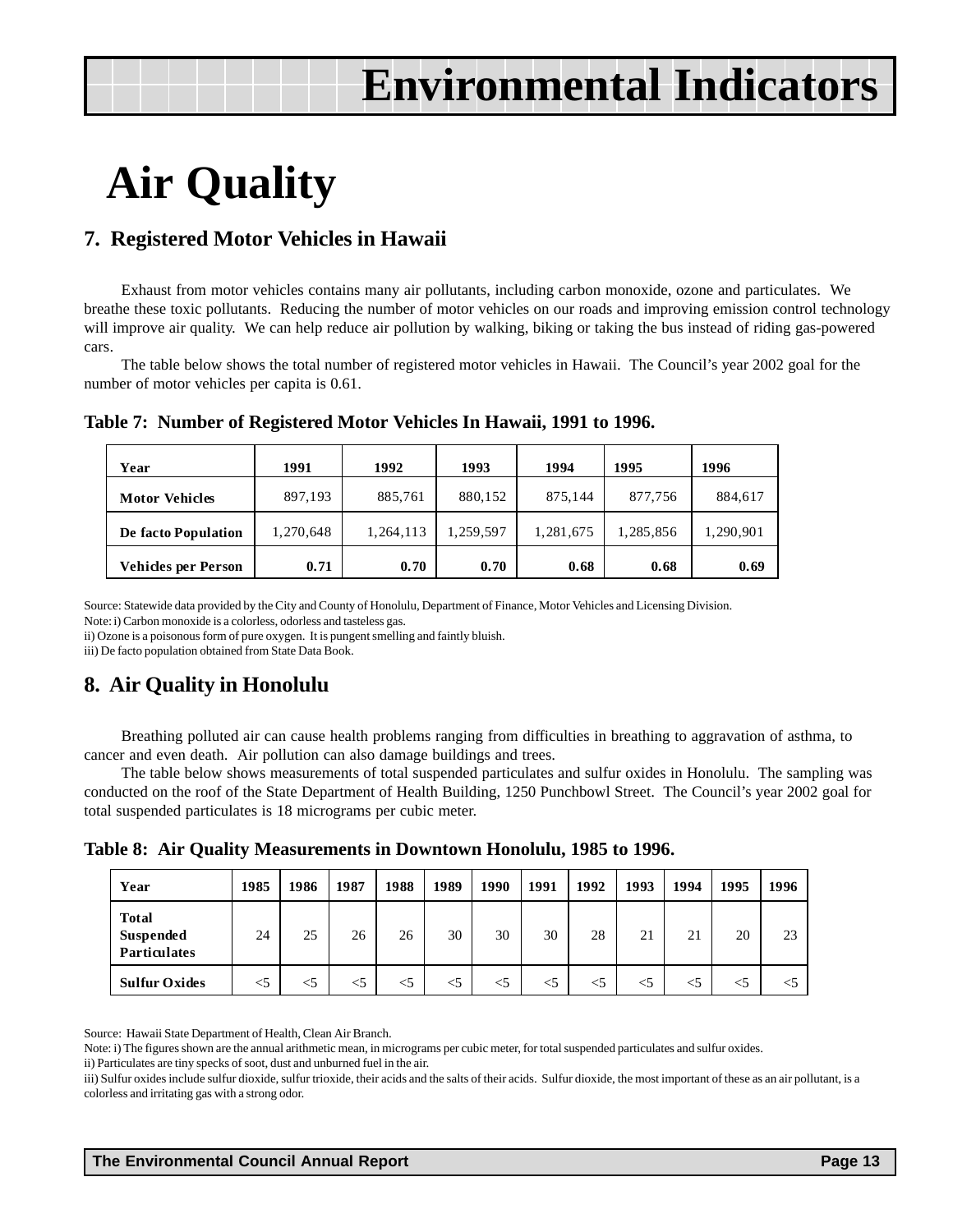## **9. Air Quality at Various Locations**

The Department of Health has been monitoring ambient air quality for the state since 1957. At that time and up until 1971, there was only one monitoring site. Today, the air quality monitoring network has been expanded. The following table shows air quality data for six different locations.

|                         |      | <b>PM-10 Measurements</b> |      | <b>Sulfur Dioxide Measurements</b> |                |                |  |
|-------------------------|------|---------------------------|------|------------------------------------|----------------|----------------|--|
| <b>Sampling Station</b> | 1994 | 1995                      | 1996 | 1994                               | 1995           | 1996           |  |
| Oahu:<br>Kapolei        | 31   | 24                        | 19   | 1                                  | $\overline{c}$ | $\overline{2}$ |  |
| Makaiwa                 | NA.  | NA.                       | NA.  | NA.                                | 3              | 1              |  |
| Pearl City              | 15   | 14                        | 14   | NA.                                | NA.            | <b>NA</b>      |  |
| Waimanalo               | 19   | 16                        | 16   | NA.                                | NA.            | <b>NA</b>      |  |
| West Beach              | 17   | 16                        | 18   | 1                                  | 2              | 2              |  |
| Kauai:<br>Lihue         | 21   | 17                        | 20   | <b>NA</b>                          | NA.            | <b>NA</b>      |  |

|  | Table 9: Air Quality Measurements at Specified Locations Statewide, 1994 to 1996. |  |
|--|-----------------------------------------------------------------------------------|--|
|  |                                                                                   |  |

Source: Hawaii State Department of Health, Clean Air Branch.

Note: i) The data, shown in micrograms per cubic meter, are obtained from 24-hour sampling at the specified locations.

ii) PM10 = Particulate matter which is 10 microns or less in diameter.

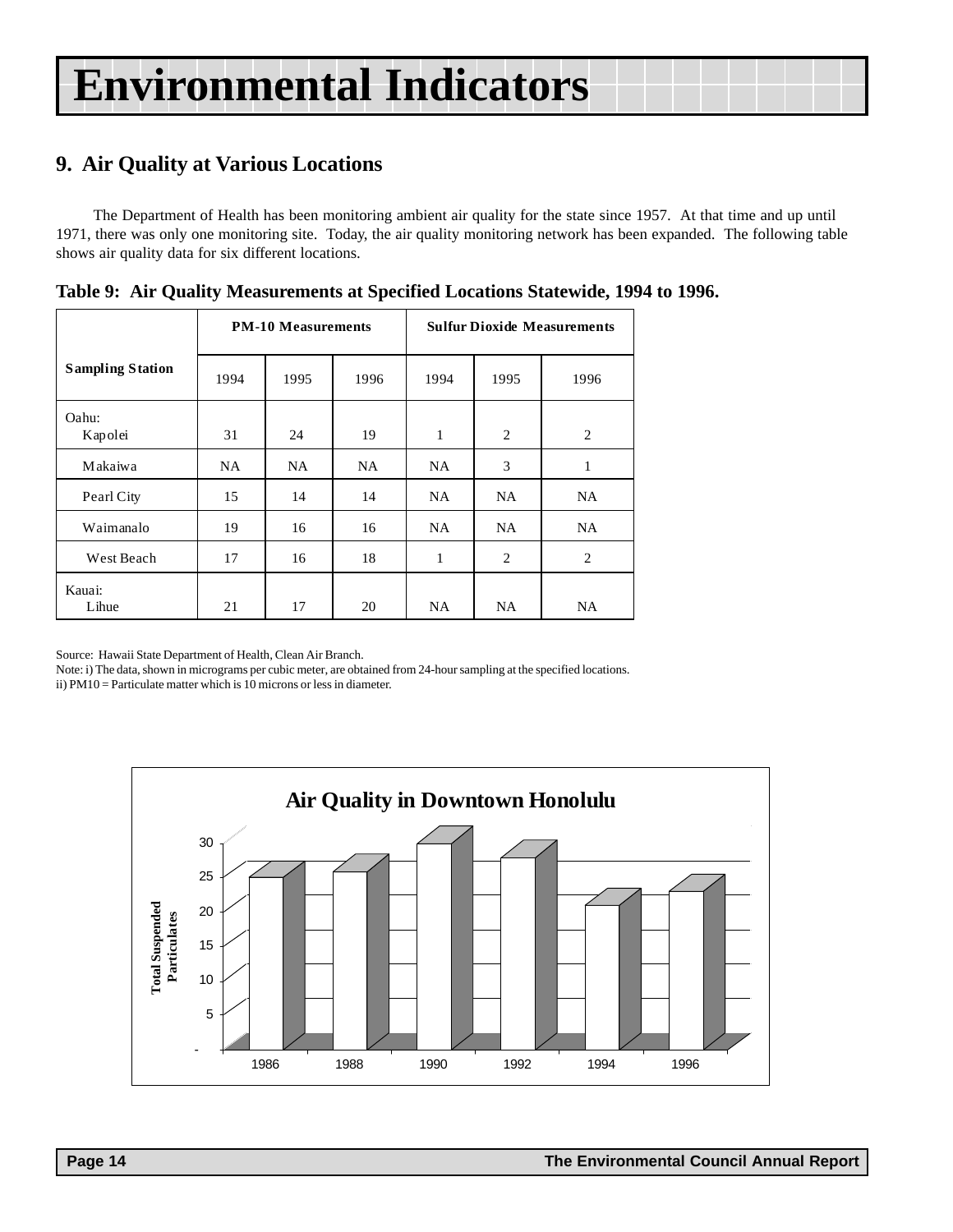## **Energy Use**

## **10. Total Electric Energy Used**

Hawaii depends on imported oil and coal for about 93% of its energy. Energy production from fossil fuels is a major source of air pollutants. Additionally, petroleum shipping and handling pose risks to our fragile environment. Displacing petroleum fuels with alternate or renewable forms of energy and improving energy efficiency will improve our environmental quality. We can help reduce per capita energy use by conserving energy and improving energy efficiency. A solar water heater can reduce water heating costs by 90%. The table below shows the total electric energy used in Hawaii. The Council's year 2002 goal for per capita electric energy used is 617 kilowatt hours per month.

|  |  |  | Table 10: Total Electric Energy Used in Hawaii, 1990-96. |
|--|--|--|----------------------------------------------------------|
|--|--|--|----------------------------------------------------------|

| Year                                               | 1990      | 1991      | 1992      | 1993      | 1994      | 1995      | 1996      |
|----------------------------------------------------|-----------|-----------|-----------|-----------|-----------|-----------|-----------|
| <b>Total Electric Energy</b><br>Used (Million KWH) | 9,566     | 9,610     | 10,104    | 10,219    | 10,341    | 10.563    | 10,740    |
| State de facto<br><b>Population</b>                | 1,256,746 | 1,270,648 | 1,264,113 | 1,259,597 | 1,281,675 | 1,285,856 | 1,290,901 |
| Per capita Used per<br>month $(KWH)$               | 634       | 630       | 666       | 676       | 672       | 685       | 693       |

Source: State DBEDT, Energy Division, Energy Data Services.

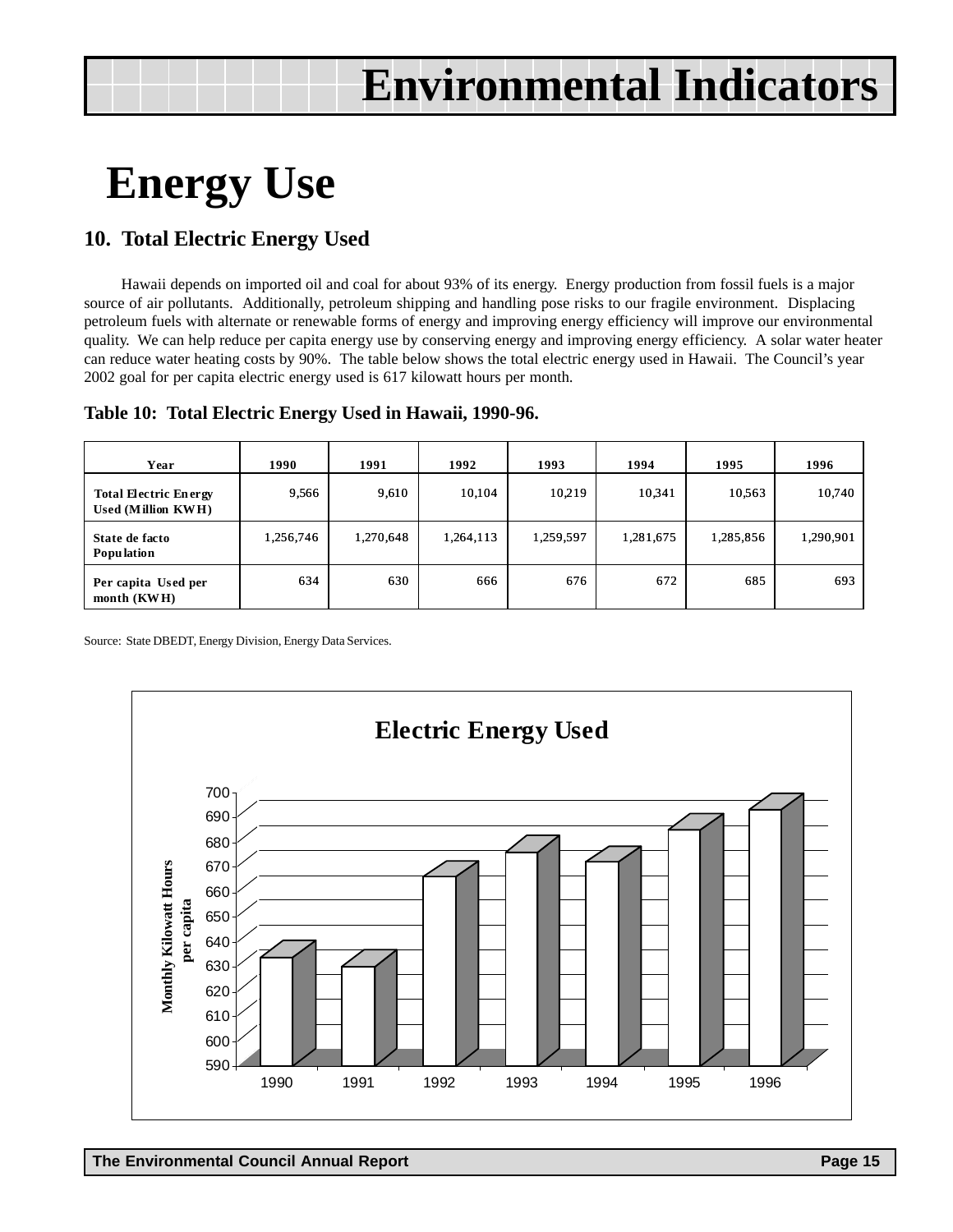## **11. Energy Produced in Hawaii**

One of Hawaii's goals is to replace energy produced from fossils fuels with alternate and renewable sources such as solar power. The table below shows the amount of energy produced by source.

| <b>Resources</b>   | 1994                                                |         | 1995                                                |           | 1996                                                |         |
|--------------------|-----------------------------------------------------|---------|-----------------------------------------------------|-----------|-----------------------------------------------------|---------|
|                    | <b>Energy</b><br>Produced in<br><b>Trillion BTU</b> | Percent | <b>Energy</b><br>Produced in<br><b>Trillion BTU</b> | Percent   | <b>Energy</b><br>Produced in<br><b>Trillion BTU</b> | Percent |
| <b>Petroleum</b>   | 270.8                                               | 86.6    | 280.0                                               | 87.2      | 278.9                                               | 87.8    |
| <b>Biomass</b>     | 16.1                                                | 5.2     | 11.8                                                | 3.7       | 10.2                                                | 3.2     |
| Solar hot water    | 2.3                                                 | 0.7     | 2.8                                                 | 0.9       | 3.1                                                 | 1.0     |
| Hydro-electric     | 1.5                                                 | 0.5     | 1.1                                                 | $\cdot$ 3 | 1.1                                                 | 0.4     |
| Coal               | 13.6                                                | 4.3     | 16.5                                                | 5.1       | 16.9                                                | 5.3     |
| Wind               | 0.2                                                 | 0.1     | 0.2                                                 | 0.1       | 0.2                                                 | 0.1     |
| <b>Geothermal</b>  | 1.8                                                 | 0.6     | 2.3                                                 | .7        | 2.4                                                 | 0.7     |
| <b>Solid Waste</b> | 6.2                                                 | 2.0     | 6.4                                                 | 2.0       | 4.7                                                 | 1.5     |
| <b>Total</b>       | 313.0                                               | 100.0   | 321.2                                               | 100.0     | 317.5                                               | 100.0   |

**Table 11: Total Energy Produced in Hawaii by Source, 1994 to 1996.**

## **12. Fossil Fuel Imported to Hawaii**

Fossil fuels are coal, oil and natural gas which formed inside the earth from the remains of plants and animals that lived many years ago. These fuels are burned to provide energy for making electricity, powering vehicles and cooking.

The table below shows the amount of imported fossil fuel by type. The Council's year 2002 goal for imported fossil fuel into Hawaii is 280 trillion Btu.

|  |  |  | Table 12: Total Imported Fossil Fuel into Hawaii by Type, 1994 to 1996. |  |
|--|--|--|-------------------------------------------------------------------------|--|
|--|--|--|-------------------------------------------------------------------------|--|

| Page 16<br>The Environmental Council Annual Report |          |                |       |                                                                          |  |
|----------------------------------------------------|----------|----------------|-------|--------------------------------------------------------------------------|--|
| Total                                              | 348.7    | 311.9          | 349.3 |                                                                          |  |
| Coal                                               | 14.2     | 16.5           | 16.1  | Note: Figures in trillion<br>British thermal units (TBtu).               |  |
| Other                                              | $\theta$ | 3.4            | 3.7   | Source: State DBEDT,<br><b>Energy Division, Energy Data</b><br>Services. |  |
| Residual Fuel                                      | 2.6      | 5.7            | 6.7   |                                                                          |  |
| Jet Fuel                                           | 6.1      | 4.6            | 20.3  |                                                                          |  |
| Distillates                                        | 1.9      | $\overline{0}$ | .6    |                                                                          |  |
| Crude Oil                                          | 323.9    | 298.2          | 301.9 |                                                                          |  |
| Type of Imported Fuel                              | 1994     | 1995           | 1996  |                                                                          |  |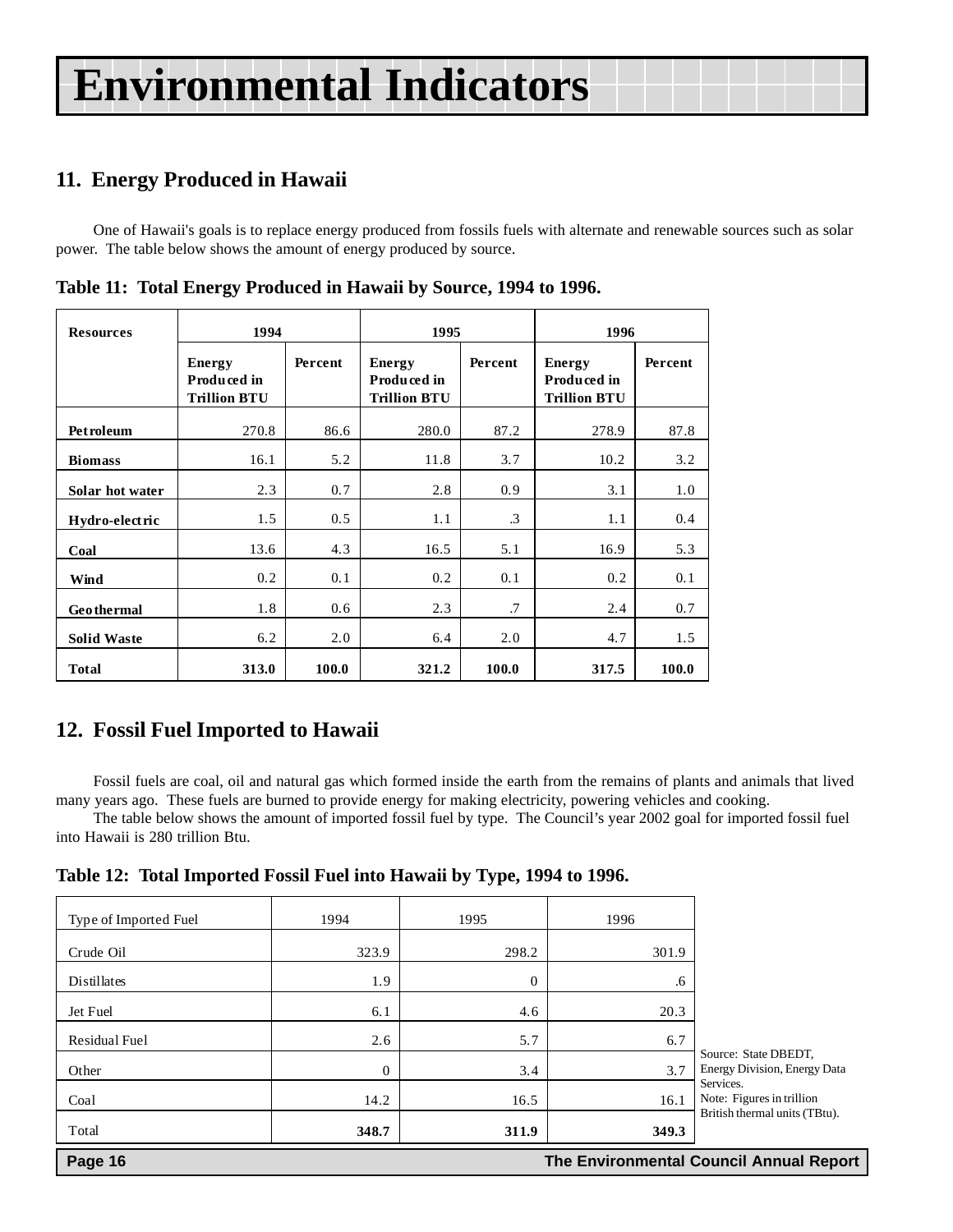## **13. Fossil Fuel Used in Hawaii**

Hawaii's over dependence upon imported oil is a major concern. In the event of a disruption in the world oil market, Hawaii's economy and way of life would be adversely affected. Environmentally destructive oil spills are always a possibility during the transport of petroleum products. The table below shows the amount of fossil fuel used by category.

**Table 13: Amount of Fossil Fuel Used in Hawaii by Category, 1994 to 1996.**

| <b>Sector</b>                             | 1994                                                 |               | 1995                                                 |               | 1996                                                 |               |
|-------------------------------------------|------------------------------------------------------|---------------|------------------------------------------------------|---------------|------------------------------------------------------|---------------|
|                                           | <b>Fossil Fuel</b><br>Used in<br><b>Trillion BTU</b> | $\frac{0}{0}$ | <b>Fossil Fuel</b><br>Used in<br><b>Trillion BTU</b> | $\frac{0}{0}$ | <b>Fossil Fuel</b><br>Used in<br><b>Trillion BTU</b> | $\frac{0}{0}$ |
| <b>Electricity Production</b>             | 95.8                                                 | 32%           | 95.1                                                 | 33%           | 101.1                                                | 31%           |
| <b>Transportation</b><br>(Ground & Water) | 81.5                                                 | 27%           | 82.1                                                 | 28%           | 75.9                                                 | 23%           |
| <b>Transportation (Air)</b>               | 90.0                                                 | 30%           | 96.5                                                 | 33%           | 102.4                                                | 32%           |
| <b>Other Sectors</b>                      | 17.7                                                 | 6%            | 9.3                                                  | 3%            | 15.1                                                 | 5%            |
| <b>Exports</b>                            | 16.4                                                 | 5%            | 8.8                                                  | 3%            | 29.4                                                 | 9%            |
| <b>Total</b>                              | 301.4                                                | $100\%$       | 291.7                                                | $100\%$       | 323.9                                                | $100\%$       |

Source: DBEDT, Energy Division, Energy Data Services.

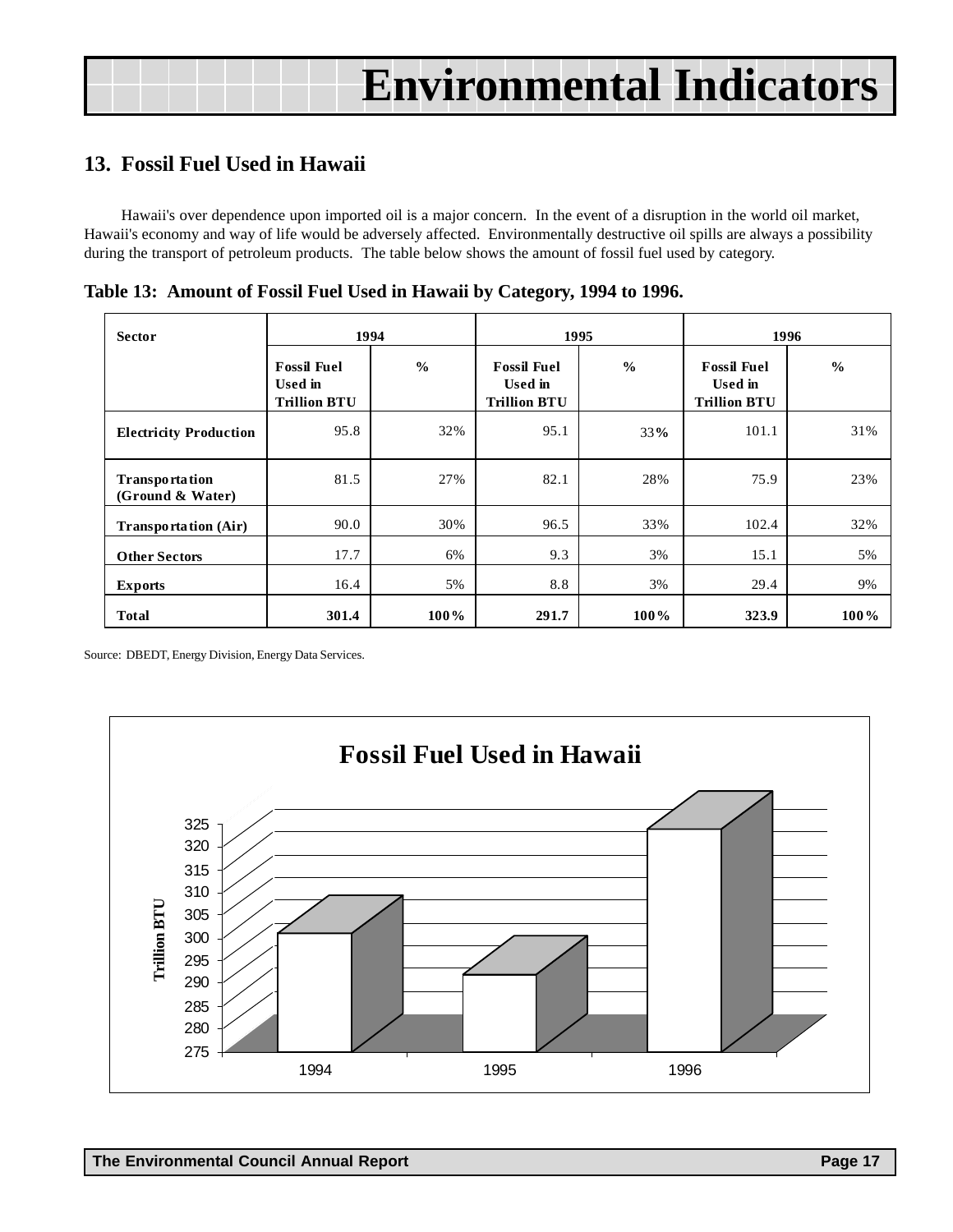## **Urbanization**

## **14. Statewide Land Use District Acreage**

There are four land use districts in which all lands in the state are placed: urban, rural, agricultural, and conservation. With the decline of sugar cane and pineapple, there may be less productive agricultural land in Hawaii. The following table shows that since 1990, about 30,000 acres of agricultural land have been converted to Urban and Conservation designation. The Council's year 2002 goal for conservation land area is 2,110,000 acres.

| Year | Land Area in Thousand Acres |              |              |       |  |  |  |  |  |
|------|-----------------------------|--------------|--------------|-------|--|--|--|--|--|
|      | Urban                       | Conservation | Agricultural | Rural |  |  |  |  |  |
| 1990 | 175                         | 1,961        | 1,966        | 10    |  |  |  |  |  |
| 1991 | 178                         | 1,961        | 1,963        | 10    |  |  |  |  |  |
| 1992 | 181                         | 1,960        | 1,961        | 10    |  |  |  |  |  |
| 1993 | 181                         | 1,961        | 1,961        | 10    |  |  |  |  |  |
| 1994 | 188                         | 1,959        | 1,956        | 10    |  |  |  |  |  |
| 1995 | 190                         | 1,976        | 1,936        | 10    |  |  |  |  |  |
| 1996 | 192                         | 1,975        | 1,936        | 10    |  |  |  |  |  |

## **Table 14: State Land Use District Acreage 1990 to 1996.**

Source: State Land Use Commission, Department of Business, Economic Development and Tourism.

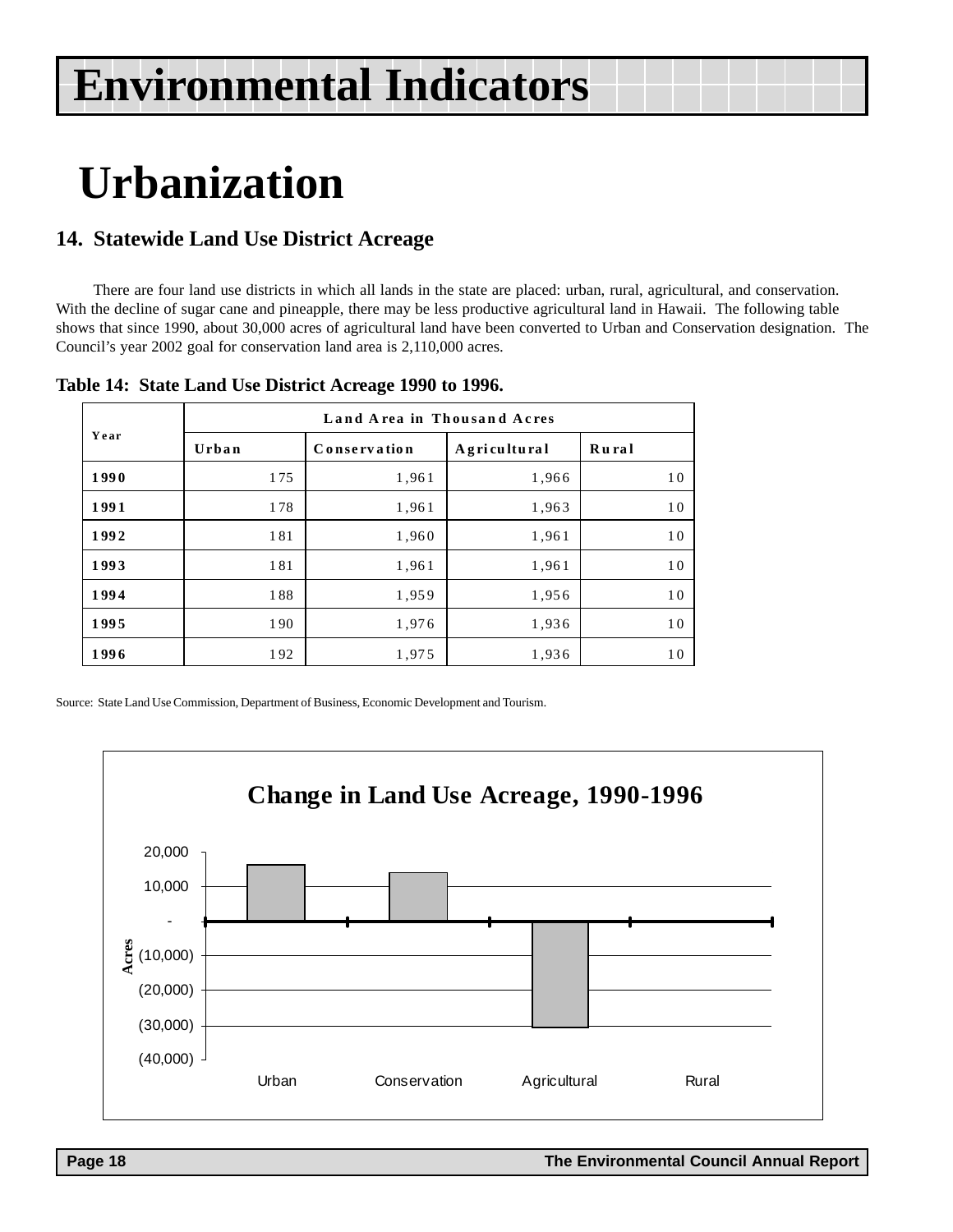## **15. State Land Use District Acreage by Island**

Precious resources have a better chance of being protected if they are located in or classified as conservation lands. Protection of conservation lands is accomplished under regulations administered by the Department of Land and Natural Resources.

The following table shows how much land is designated under the four land use categories on each island.

|                                       | <b>Land Area in Thousand Acres</b> |                |              |                |                |  |  |
|---------------------------------------|------------------------------------|----------------|--------------|----------------|----------------|--|--|
| <b>Island</b>                         | Urban                              | Conservation   | Agricultural | Rural          | <b>Total</b>   |  |  |
| Hawaii                                | 53                                 | 1306           | 1214         | 1              | 2573           |  |  |
| Maui                                  | 21                                 | 195            | 246          | 4              | 466            |  |  |
| Kaho`olawe                            |                                    | 29             |              |                | 29             |  |  |
| Lana'i                                | 3                                  | 38             | 47           | $\overline{2}$ | 91             |  |  |
| Moloka`i                              | 3                                  | 50             | 112          | $\overline{2}$ | 166            |  |  |
| $O$ `ahu                              | 98                                 | 157            | 131          | ------         | 386            |  |  |
| Kaua'i                                | 14                                 | 199            | 140          | 1              | 354            |  |  |
| Ni`ihau                               |                                    |                | 46           |                | 46             |  |  |
| Kaula/Lehua                           |                                    | 0.4            |              | ------         | 0.4            |  |  |
| Other (Northwest<br>Hawaiian Islands) |                                    | $\overline{c}$ |              | ------         | $\overline{2}$ |  |  |
| <b>Statewide</b>                      | 192                                | 1975           | 1936         | 10             | 4112           |  |  |

**Table 15: Statewide Land Use District Acreage by Island.**

Source: State Land Use Commission, Department of Business, Economic Development and Tourism.

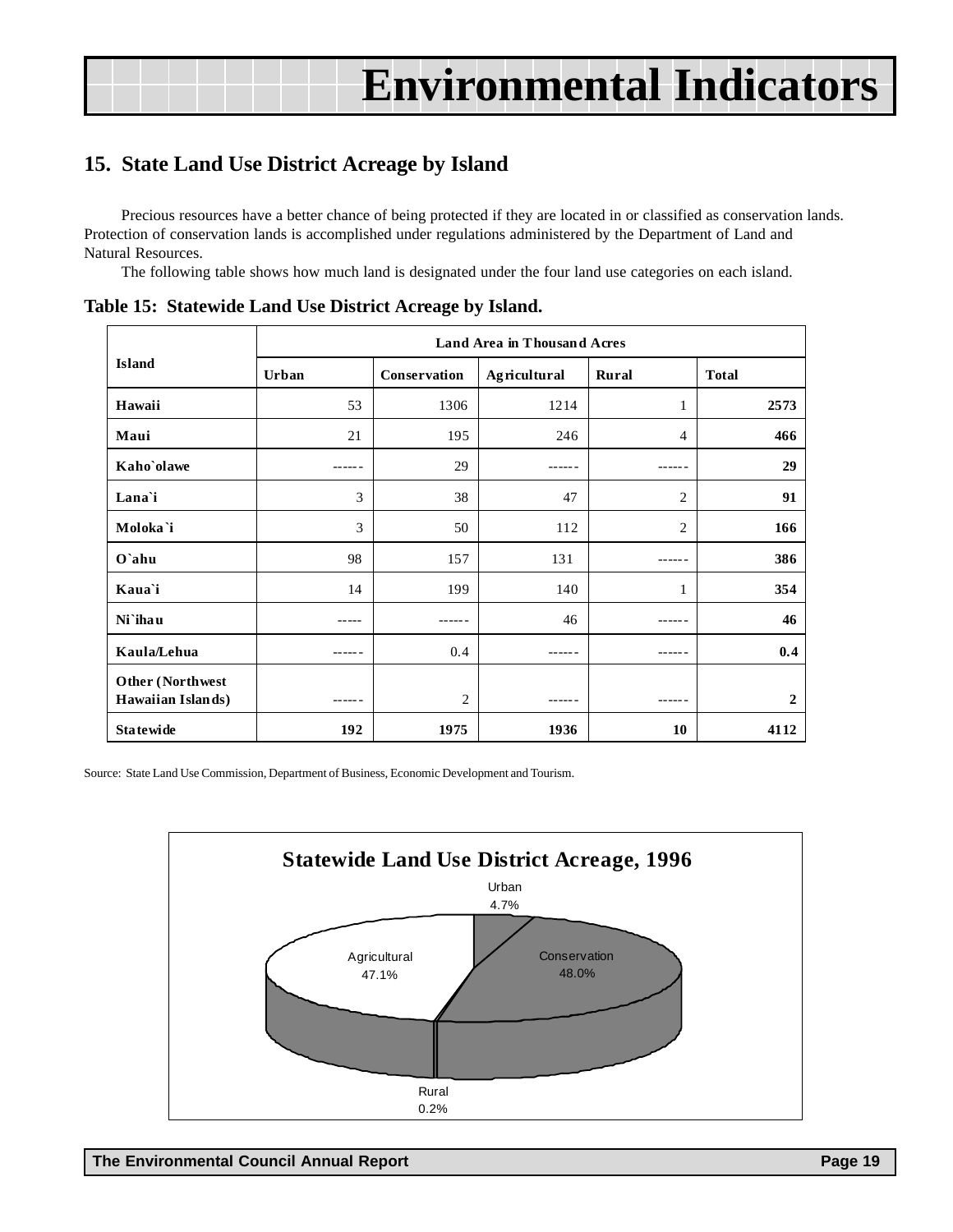## **16. Bikeway Miles**

Alternate transportation programs such as bikeways and transit systems conserve energy, alleviate traffic congestion, reduce air pollution, support physical fitness and recreation, and provide green corridors. Overall, they improve environmental quality and the urban landscape.

The next table shows the total miles of bikeways in Hawaii by island. The Council's year 2002 goal for total miles of bikeways is 327.

|                  | <b>Bikeway Miles</b> |       |       |  |  |
|------------------|----------------------|-------|-------|--|--|
| <b>Island</b>    | 1995                 | 1996  | 1997  |  |  |
| Kauai            | 3.8                  | 3.8   | 6.8   |  |  |
| Oahu             | 55.4                 | 66.1  | 56.6  |  |  |
| Maui             | 19.6                 | 40.0  | 40.8  |  |  |
| Hawaii           | 8.2                  | 8.2   | 27.8  |  |  |
| <b>Statewide</b> | 87.0                 | 118.1 | 132.0 |  |  |

**Table 16: Miles of Bikeways in Hawaii, 1994 and 1997.**

Source: State Department of Transportation, Highways Division

Note: i) Bikeway miles are provided only for bikeways that are designated as such through signing. The State and counties have installed many miles of improved paved shoulders, 4 feet or wider, on roadways which can accommodate bicycles but are not designated routes.

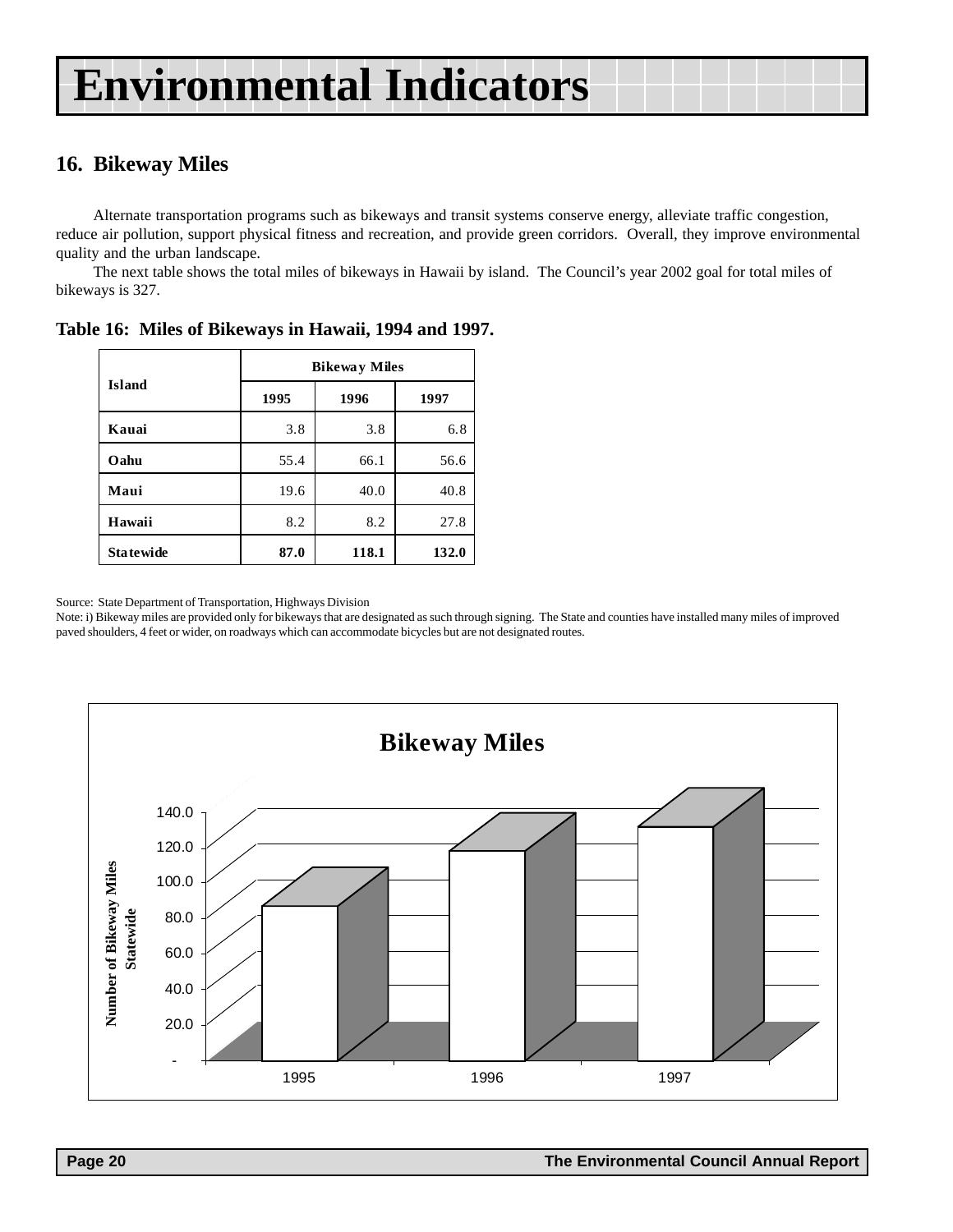## **17. Number of Bus Boardings on Oahu**

The data below are estimates of the number of boardings on Oahu for TheBus. An effective mass transit system can reduce traffic congestion and improve the quality of life in a city. These estimates are calculated based on the amount of money in the fare box, number of monthly passes sold, and random samples. The Council's year 2002 goal for bus boardings on Oahu is 89 million.

**Table 17: Number of Bus Boardings on Oahu, 1992 to 1996.**

| Year                                                         | 1992 | 1993 | 1994 | 1995 | 1996 |
|--------------------------------------------------------------|------|------|------|------|------|
| <b>Total Number of Bus</b><br><b>Boardings (in millions)</b> | 79.1 | 79.5 | 79.6 | 81.2 | 76.3 |

Source: Public Transit Division of the Department of Transportation Services.

Note: i) Figures include residents and visitors.

ii) The figures are calendar year estimates of total passengers for TheBus calculated from reports to the American Public Transit Association.

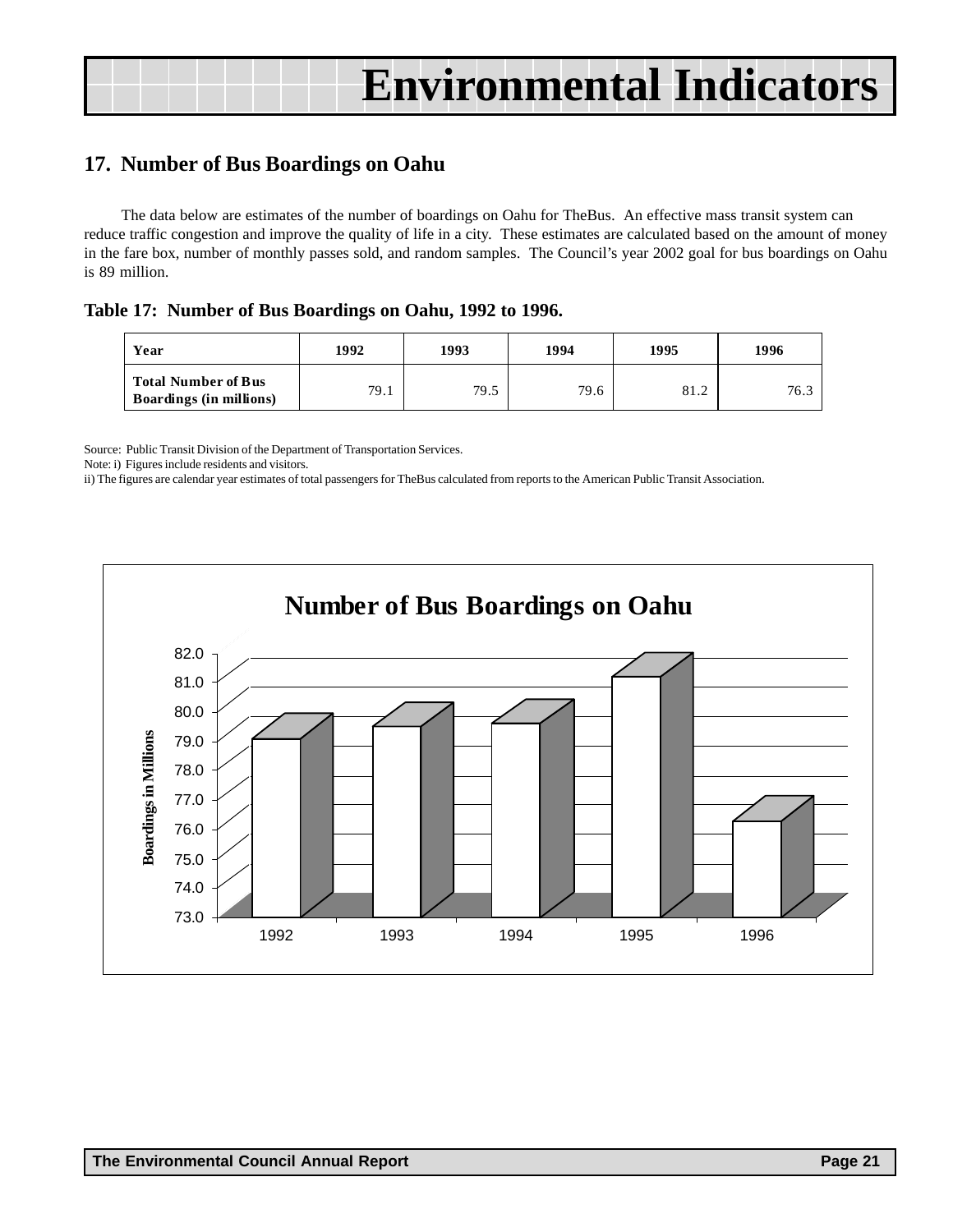## **18. Noise Complaints Received by the Health Department**

Loud noises can lead to health problems such as stress and hypertension. Noise also causes distress to wildlife and disrupts people's enjoyment of nature and wilderness. Usually, increase in urbanization results in more noise.

The following table shows the number of noise complaints (by category) received by the Department of Health. The Council's year 2002 goal for the number of noise complaints is 365.

## **Table 18: Number of Noise Complaints Received by the Department of Health, 1992 to 1996.**

| Type of Complaint        | <b>Noise</b><br><b>Complaints</b><br>in 1992 | <b>Noise</b><br><b>Complaints</b><br>in 1993 | <b>Noise</b><br><b>Complaints</b><br>in 1994 | <b>Noise</b><br><b>Complaints</b><br>in 1995 | <b>Noise</b><br><b>Complaints</b><br>in 1996 |
|--------------------------|----------------------------------------------|----------------------------------------------|----------------------------------------------|----------------------------------------------|----------------------------------------------|
| <b>Agriculture</b>       | 5                                            | $\overline{2}$                               | $\mathbf{1}$                                 | 3                                            | $\mathbf{1}$                                 |
| Aircraft                 | 8                                            | 9                                            | 12                                           | 11                                           | 5                                            |
| <b>Commercial</b>        | $\overline{0}$                               | $\mathbf{0}$                                 | 21                                           | 6                                            | 3                                            |
| Construction             | 166                                          | 164                                          | 157                                          | 142                                          | 140                                          |
| <b>Industrial</b>        | 6                                            | 19                                           | 6                                            | $\overline{2}$                               | 3                                            |
| <b>Miscellaneous</b>     | 31                                           | 22                                           | 17                                           | 12                                           | 12                                           |
| <b>Refuse Collection</b> | 72                                           | 36                                           | 41                                           | 35                                           | 41                                           |
| <b>Stationary</b>        | 100                                          | 85                                           | 93                                           | 112                                          | 109                                          |
| Unreasonable:<br>Animal  | 42                                           | 34                                           | 22                                           | 24                                           | 16                                           |
| <b>Hobby</b>             | 11                                           | 3                                            | 8                                            | 9                                            | 9                                            |
| Maintenance              | 38                                           | 37                                           | 29                                           | 37                                           | 27                                           |
| People                   | 21                                           | 23                                           | 16                                           | 12                                           | 13                                           |
| Unknown                  | 6                                            | 10                                           | $\overline{4}$                               | 13                                           | 8                                            |
| <b>Sound Production</b>  | 100                                          | 93                                           | 62                                           | 48                                           | 40                                           |
| Vehicular                | 39                                           | 26                                           | 20                                           | 21                                           | 30                                           |
| <b>Total</b>             | 645                                          | 563                                          | 509                                          | 487                                          | 457                                          |

Source: Department of Health - Noise, Radiation and Indoor Air Quality Branch.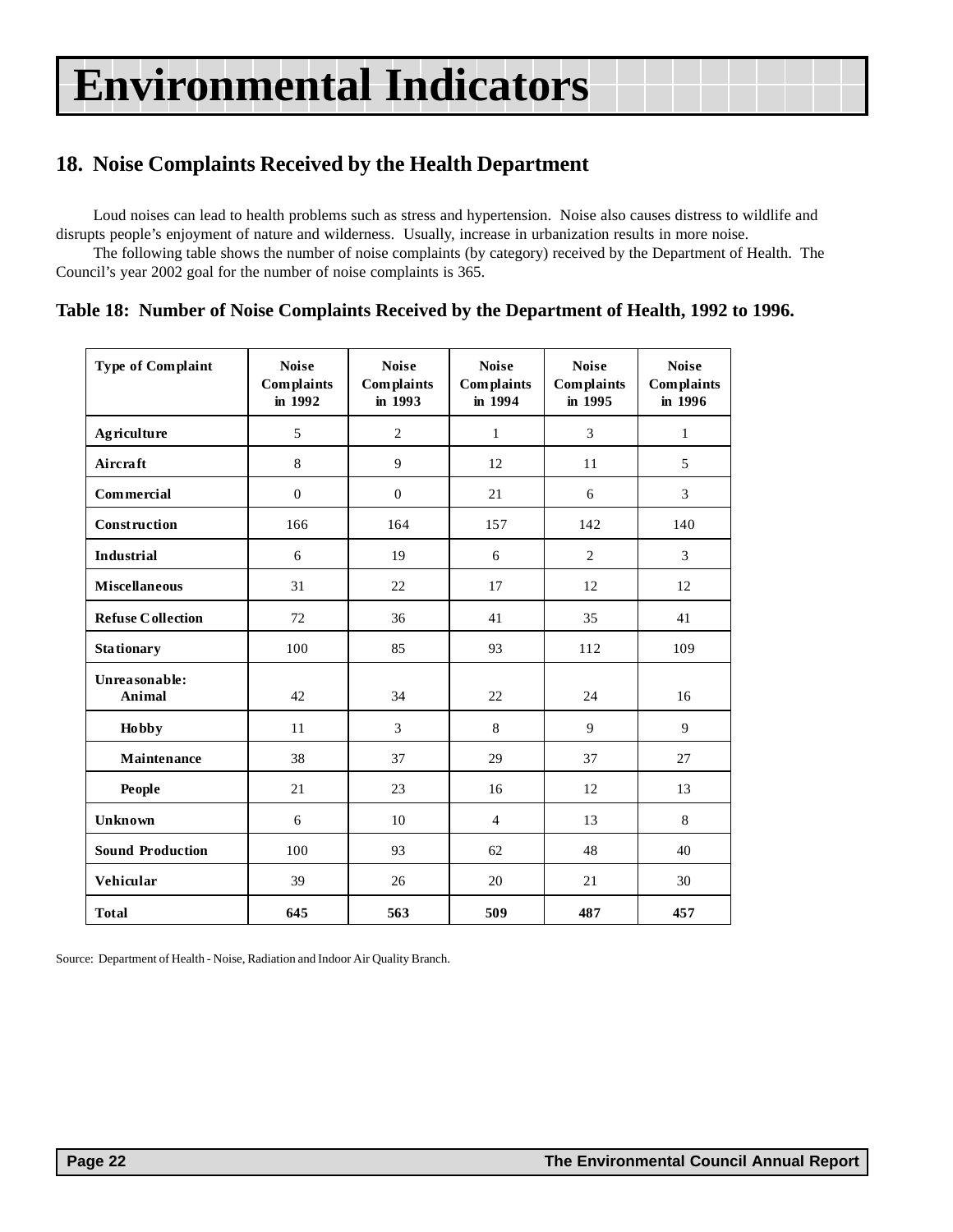## **Native Species**

## **19. Status of Plant Species**

Hawaii is the most isolated high land mass on Earth and most of our native plants are found nowhere else in the world. Species that reached the islands before the arrival of humans evolved with minimum competition. As a result, most native plants are easily damaged by feral animals and do not compete well with introduced, aggressive plants. Land use changes and exotic plants and animals cause major problems to our native species.

The table below shows the number of extinct, native and nonnative plant species in Hawaii. The Council's year 2002 goal for the number of abundant native species is 757.

| Year | <b>Extinct</b>                                                                                                                            | <b>Number of Plant Species</b> |                         |    |     |     |        |  |  |  |  |
|------|-------------------------------------------------------------------------------------------------------------------------------------------|--------------------------------|-------------------------|----|-----|-----|--------|--|--|--|--|
|      |                                                                                                                                           |                                | Native (1,093)          |    |     |     |        |  |  |  |  |
|      |                                                                                                                                           |                                | Abundant<br><b>Rare</b> |    |     |     |        |  |  |  |  |
|      | Proposed<br>Candidate<br>Of<br>Listed<br><b>Endangered</b><br>Endangered<br>Concern<br>or<br>or<br><b>Threatened</b><br><b>Threatened</b> |                                |                         |    |     |     |        |  |  |  |  |
| 1995 | 103                                                                                                                                       | 198                            | 85                      | 13 | 308 | 489 | > 9000 |  |  |  |  |
| 1996 | 103                                                                                                                                       | 280                            | $\theta$                | 10 | 317 | 486 | > 9000 |  |  |  |  |
| 1997 | 103                                                                                                                                       | 284                            | 11                      | 41 | 250 | 507 | > 9000 |  |  |  |  |

## **Table 19: Number of Plant Species in Hawaii by Status, 1995 to 1997.**

Source: Center for Plant Conservation - Hawaii Office

Note: i) Native plant species are those that were established in Hawaii before the arrival of humans.

ii) Extinct means that there are no known populations or individuals remaining in the wild or in cultivation, that the species has not been sighted in many years, and there is insufficient high quality habitat left to survey within its natural range. This designation is difficult to verify, and must be based on the projections, probabilities and estimates of our best botanical experts.

iii) Listed Endangered/Threatened status is conferred upon its final approval by the U.S. Fish and Wildlife Service (USFWS) Director, and its publication as a Final Rule in the Federal Register. A species is thus afforded special protection under the Endangered Species Act.

iv) Candidate status is authorized for a species by the Director of the USFWS after sufficient information has been gathered by botanical experts to demonstrate that a species is sufficiently rare and imperiled to qualify for federal listing. Official candidate status follows the Notice of Review, which is published in the Federal Register. The USFWS then has one year to propose an official candidate species for federal listing.

v) Proposed Endangered/Threatened status is conferred upon a species after approval by the USFWS Director and its publication in a Notice of Review in the Federal Register. The notice describes the status of a species and the nature and immediacy of the threats to its survival. The USFWS then has one year to advance the species through the final listing process, including a 30-day public comment period.

vi) Species of Concern is not an official USFWS category, but is used by professionals inside and outside of government to designate rare species that are potential candidates for listing.

vii) Rare means the species is uncommon in the natural environment. Usually, fewer than 5,000 individuals of a rare species exist although the number varies widely between species.

viii) Abundant means high numbers of individuals of the species are common in the natural environment.

ix) Nonnative or exotic means species that have been brought to the islands by humans.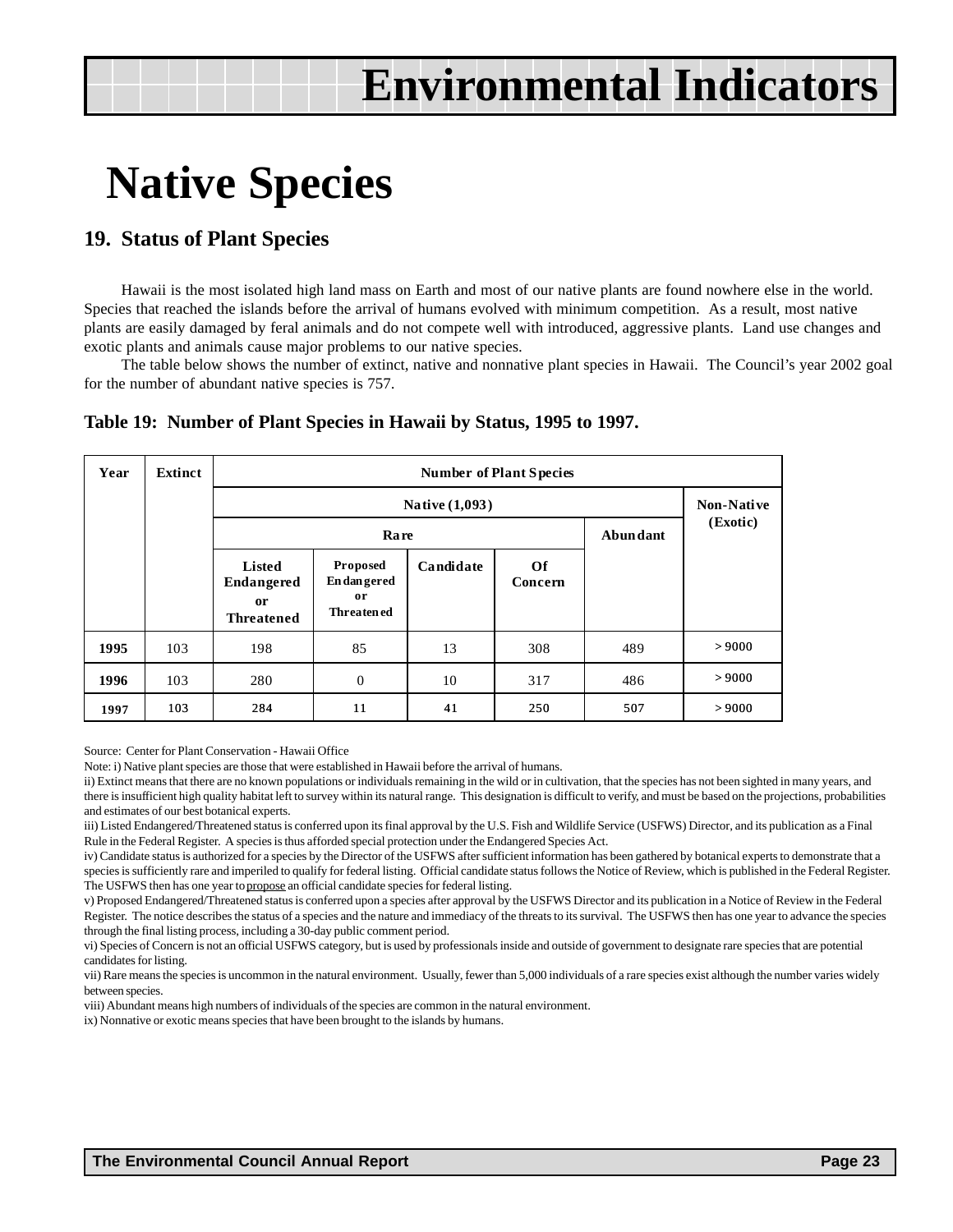

## **20. Status of Native Animal Species**

The loss of native species in Hawaii has been tremendous. Flora and fauna that evolved over millions of years have been devastated in less than 2,000 years. Twenty five percent of the U.S. endangered taxa occur in Hawaii. The table below shows the status of native animal species (except invertebrates) in Hawaii.

**Table 20: Status of Animal Species, as of July 1997**

| <b>Taxonomic</b><br>Group | Native<br>Species | Extinct<br><b>Species</b> | Listed<br>Endangered | Listed<br>Threstened | Proposed<br>for Listing | Candidate<br>Species | Species<br>of<br>Concern |
|---------------------------|-------------------|---------------------------|----------------------|----------------------|-------------------------|----------------------|--------------------------|
| <b>Mammals</b>            | 4                 | 0                         | 4                    | 0                    | $\bf{0}$                | $\mathbf{0}$         |                          |
| <b>Birds</b>              | 93                | 26                        | 30                   |                      | $\theta$                | 2                    |                          |
| <b>Reptiles</b>           | 5                 | 0                         | 2                    | 3                    | $\theta$                | $\Omega$             |                          |
| <b>Fishes</b>             | 22                | 0                         | 0                    | 0                    | $\theta$                | $\theta$             |                          |

Source: U.S. Fish and Wildlife Service

Note: The status of Hawaiian invertebrates is hard to assess due to lack of information on abundance and distribution for described (5,500+ species) and undescribed (3,000 - 5,000 species) taxa.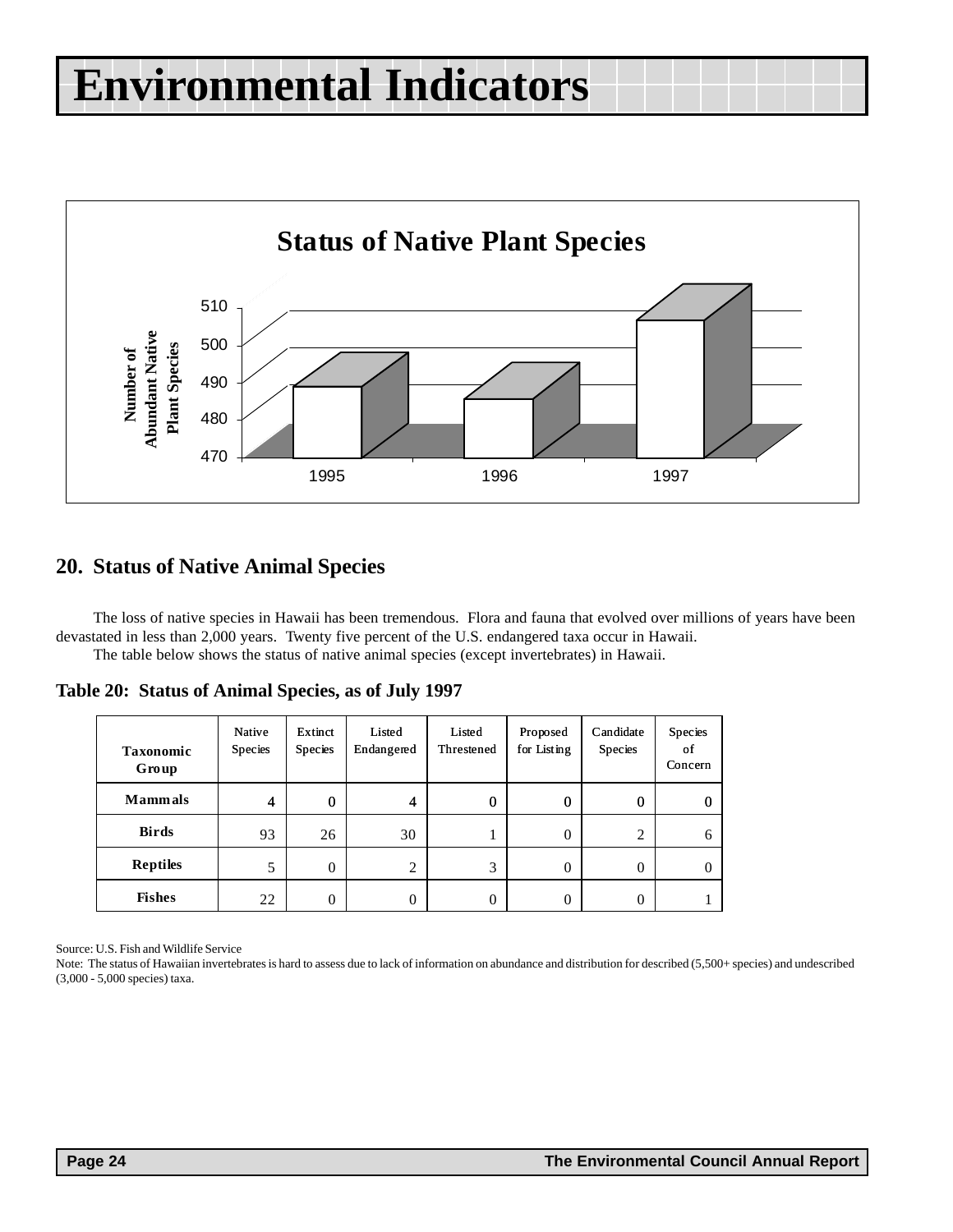## **Pollution**

## **21. Beaches Posted as Unsafe Due to Pollution**

Residents and visitors use our public beaches and the ocean for recreation and fishing. Sewage, oil and chemical spills can restrict our enjoyment and use of the shoreline as well as poison aquatic life.

The following table shows the places and times beaches were posted with warning signs (unsafe due to water pollution) by the Department of Health. The Council's year 2002 goal for beach closure days is 5.

## **Table 21: Days Beaches Posted as Unsafe Due to Pollution by DOH, FY 1995 to FY 1997.**

| Location<br>of Beach         | Dates Beaches Posted as<br><b>Unsafe</b> | Number of<br>Da ys       |  |
|------------------------------|------------------------------------------|--------------------------|--|
| Kahala Beach, Oahu           | July 6 - 12, 1994                        |                          |  |
| Pohaku Park, Napili, Maui    | November 19 - 23, 1994                   | $FY$ 1995 $=$<br>18 days |  |
| Lua landing, Laie, Oahu      | March 20 - 25, 1995                      |                          |  |
| Kalapaki Bay, Kauai          | July 26 - 29, 1995                       |                          |  |
| Hanamaulu Beach Park, Kauai  | July 29 - August 3, 1995                 | $FY 1996 =$<br>28 days   |  |
| Kihei, Maui                  | January 6 - 9, 1996                      |                          |  |
| Lahaina, Maui                | June 8 - 21, 1996                        |                          |  |
| Kahului Harbor Beaches, Maui | September 3 - 6, 1996                    |                          |  |
| Waianae, Oahu                | November 17 - 22, 1996                   | $FY 1997 =$<br>27 days   |  |
| Waialua, Oahu                | November 18 - 22, 1996                   |                          |  |
| Kahala Beach, Oahu           | January 20 - 31, 1997                    |                          |  |
| Hanamaulu Beach, Kauai       | April 12 - 16, 1997                      |                          |  |

Source: Department of Health, Clean Water Branch

Note: i) There were additional postings of warning signs on streams, lakes, and harbors.

ii) Other agencies may also post warning signs on beaches. For example, the City and County of Honolulu also posts warning signs on beaches after opening stream mouths to drain water.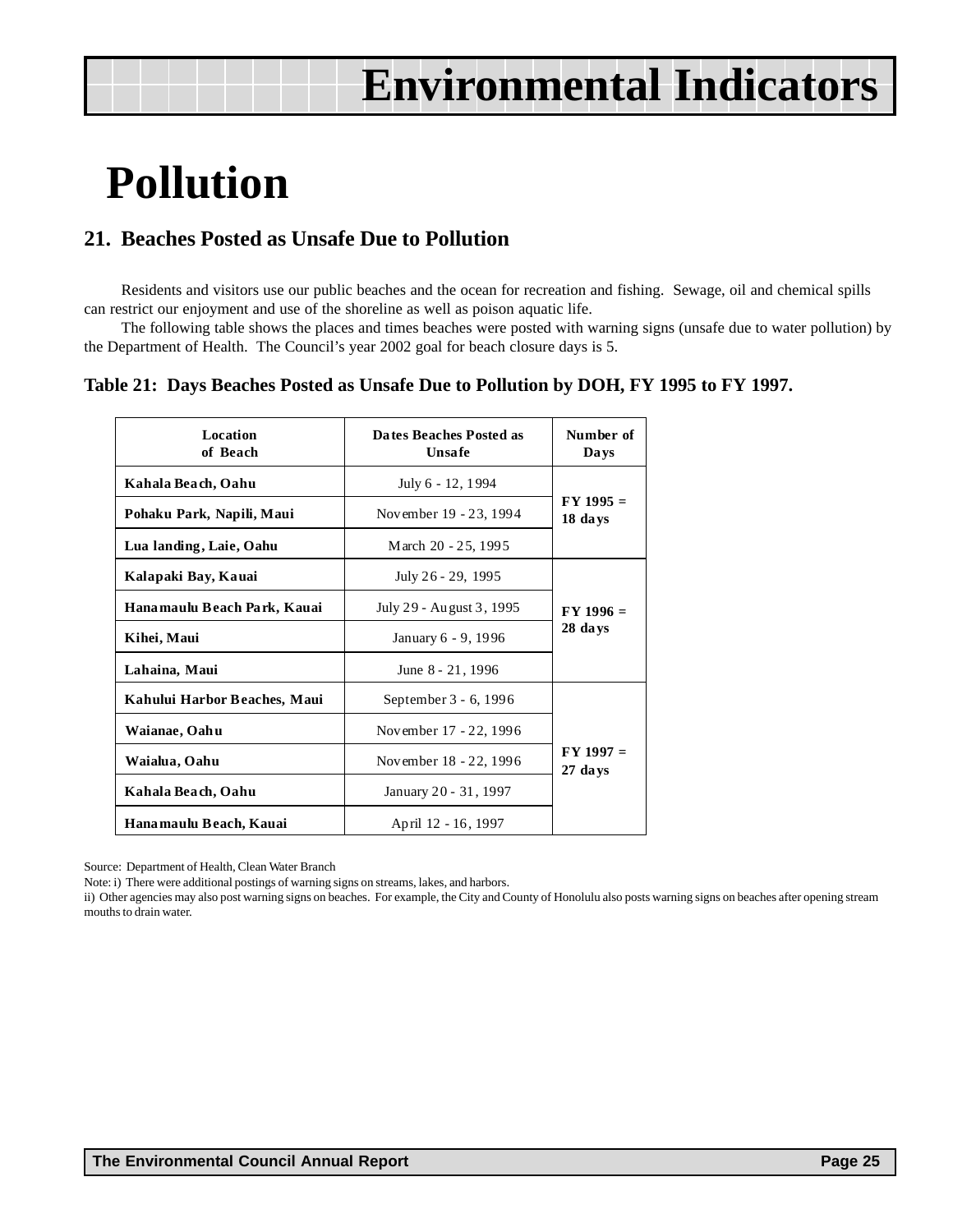## **22. Wastewater, Oil and Chemical Spills**

Wastewater, oil and chemical spills pollute our ocean, streams, groundwater. In addition to the environmental and ecological damage, cleanup costs run into the millions of dollars. Even with the best response plan, it is impossible to restore the environment to its original condition. Spill prevention must be our primary strategy.

The following table shows the number of wastewater, oil and chemical spills in Hawaii. The Council's year 2002 goal for the number of spills is 365.

| <b>Number</b> | Oil  |      |      | <b>Other Chemicals</b> | <b>Wastewater</b> |             |  |
|---------------|------|------|------|------------------------|-------------------|-------------|--|
| of Spills     | 1995 | 1996 | 1995 | 1996                   | FY 95-96          | FY 96-97    |  |
| Oahu          | 58   | 164  | 129  | 140                    | 401               | 453         |  |
| Maui          | 6    | 11   | 3    | 13                     | 60                | 55          |  |
| Ha waii       | 15   | 24   | 10   | 3                      | 12                | $\mathbf Q$ |  |
| Kauai         | 3    | 9    | 9    | 3                      | 12                | 12          |  |
| <b>Total</b>  | 82   | 209  | 151  | 159                    | 485               | 529         |  |

**Table 22: Wastewater, Oil and Chemical Spills in Hawaii, 1995 to 1997.**

Source: Wastewater spills (fiscal year data) - Department of Health, Wastewater Branch. Oil and other chemical spills (calendar year data) - Department of Health, Hazard Evaluation and Emergency Response Office.

## **23. Oil Spilled in Hawaiian Waters**

Oil spills from vessels and pipelines pollute our shores and waters. This table quantifies oil spilled in Hawaiian waters.

**Table 23: Amount of Oil Spilled in Hawaiian Waters in Gallons, 1993 to 1996.**

| Year                     | 1993  | 1994   | 1995  | 1996  |  |
|--------------------------|-------|--------|-------|-------|--|
| Oil Spilled (in gallons) | 6.142 | 20,736 | 3,707 | 45,28 |  |

Source: Commanding Officer, United States Coast Guard, Marine Safety Office, Honolulu

Note: On May 14, 1996 approximately 39,000 gallons of fuel oil spilled into Pearl Harbor. The oil leaked from a corroded pipeline at Waiau Power Plant.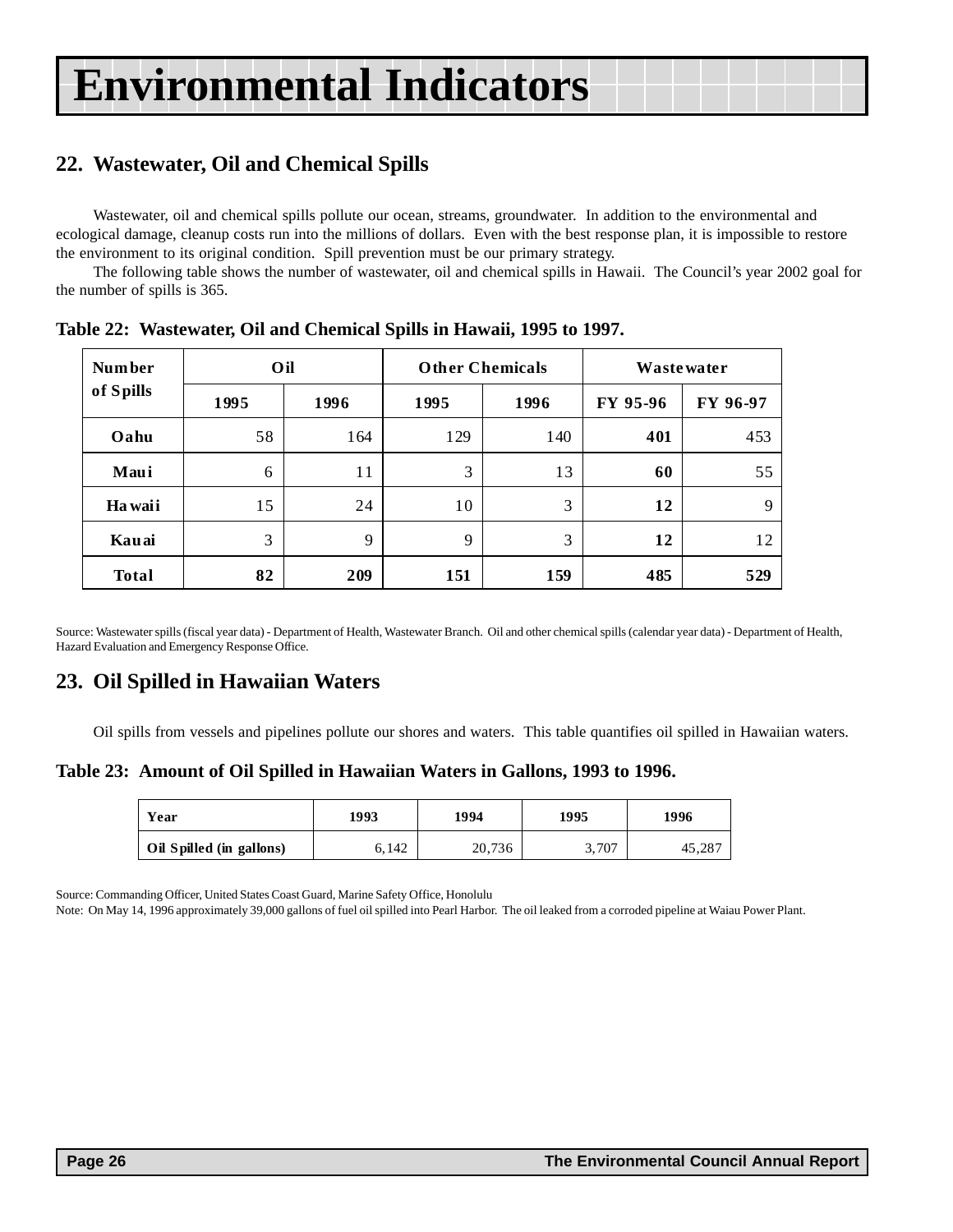## **24. Drinking Wells Free of Chemicals**

Fresh water is a precious resource. Pesticides, fertilizers, oils and chemicals that we apply to the ground eventually seep into our drinking water aquifers. We must protect our drinking water supplies from contamination, or spend millions of dollars for treatment. The next table shows the number of drinking wells free from chemical contamination. The Council's year 2002 goal for the percentage of wells free of chemicals is 80%.

|               |              | As of October 1996          |                                    | As of June 30, 1997 |                             |                                    |  |
|---------------|--------------|-----------------------------|------------------------------------|---------------------|-----------------------------|------------------------------------|--|
| <b>County</b> |              | Number of Wells             | Percent                            |                     | Number of Wells<br>Percent  |                                    |  |
|               | <b>Total</b> | Free of<br><b>Chemicals</b> | <b>Free of</b><br><b>Chemicals</b> | <b>Total</b>        | Free of<br><b>Chemicals</b> | <b>Free of</b><br><b>Chemicals</b> |  |
| Oahu          | 251          | 178                         | 74%                                | 286                 | 213                         | 74%                                |  |
| Hawaii        | 76           | 49                          | 64%                                | 78                  | 51                          | 65%                                |  |
| Maui          | 44           | 37                          | 84%                                | 44                  | 37                          | 84%                                |  |
| Kauai         | 63           | 59<br>94%                   |                                    | 63                  | 59                          | 94%                                |  |
| Lanai         | 9<br>9       |                             | 100%                               | 9                   | 9                           | 100%                               |  |
| Molokai       | 10<br>10     |                             | 100%                               | 10                  | 10                          | 100%                               |  |
| <b>Total</b>  | 483<br>372   |                             | $77\%$                             | 490                 | 379                         | $77\%$                             |  |

|  |  |  |  |  |  | Table 24: Number of Wells Free of Chemicals, 1996 to 1997. |
|--|--|--|--|--|--|------------------------------------------------------------|
|--|--|--|--|--|--|------------------------------------------------------------|

Source: Department of Health Safe Drinking Water Branch

Notes: (i) Contaminants include pesticides, fuels and other man-made compounds. Nitrates are not included.

(ii) Figures include new wells and exclude non-drinking water wells.

(iii) The contamination levels usually detected are well below standards established to protect public health. If contamination approaches or exceeds standards, the well is closed or fitted with water treatment facilities to ensure safe drinking water for the public. Last year, one well on Oahu was closed because contamination levels approached threshold levels.

## **25. Public Water Systems Free of Microbiological Violations**

Public water systems provide piped water for human consumption such as drinking and washing. They include both municipal and private facilities for the collection, treatment, storage and distribution of water.

The following table shows the number of public water systems that are free of microbiological violations. The Council's year 2002 goal for the percentage of water systems free of violations is 97%.

|  |  |  |  | Table 25: Number of Public Water Systems Free of Microbiological Violations, 1995 to 1996. |  |
|--|--|--|--|--------------------------------------------------------------------------------------------|--|
|  |  |  |  |                                                                                            |  |

| Year                                                                  | 1995 | 1996 |
|-----------------------------------------------------------------------|------|------|
| <b>Number of Systems Free of</b><br><b>Microbiological Violations</b> | 134  | 144  |
| <b>Total Number of Systems</b>                                        | 150  | 150  |
| Percentage Clean                                                      | 89%  | 96%  |

Source: Department of Health, Safe Drinking Water Branch.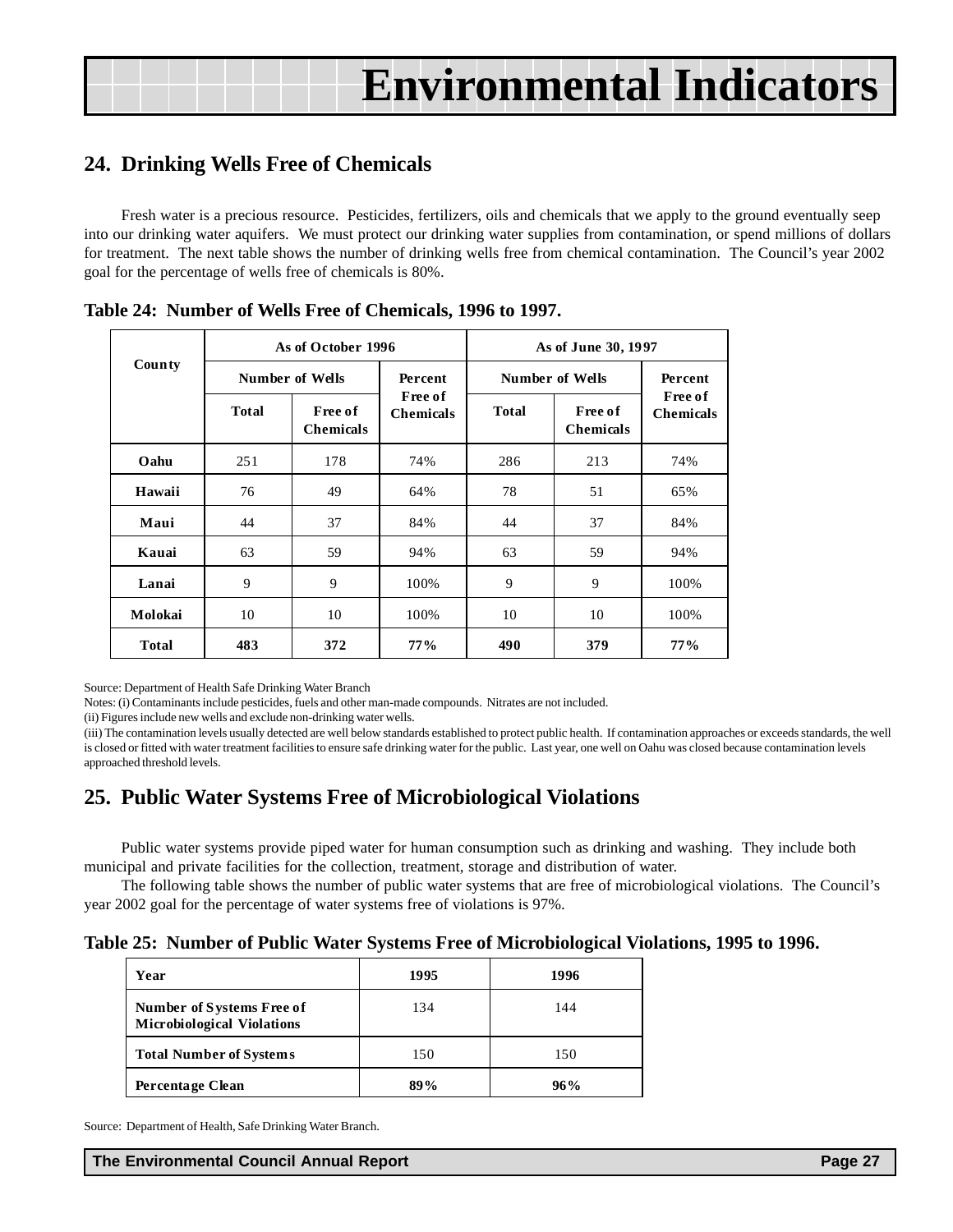## **26. Hazardous Waste Generated**

Hazardous wastes are classified as either ignitable, corrosive, reactive or toxic. These wastes have components that have been shown to be harmful to health and the environment. To protect worker safety, public health, and the environment, users of hazardous chemicals must minimize the amount of waste they generate.

State law requires large generators of hazardous waste to report biennially to the Director of Health the amount of hazardous waste generated. The following table shows the data. The Council's year 2002 goal for total hazardous waste generated is 900 tons.

**Table 26: Total Hazardous Waste Generated in Hawaii, 1983 to 1995.**

| Year                                          | 1983  | 1985  | 1987  | 1989  | 1991  | 1993  | 1995  |
|-----------------------------------------------|-------|-------|-------|-------|-------|-------|-------|
| <b>Hazardous Waste</b><br>Generated (in tons) | 6.400 | 7.100 | 1.900 | 2,600 | 2,200 | 2.000 | 1.742 |

Source: Biennial Report System submittal from Hawaii businesses to the Department of Health.

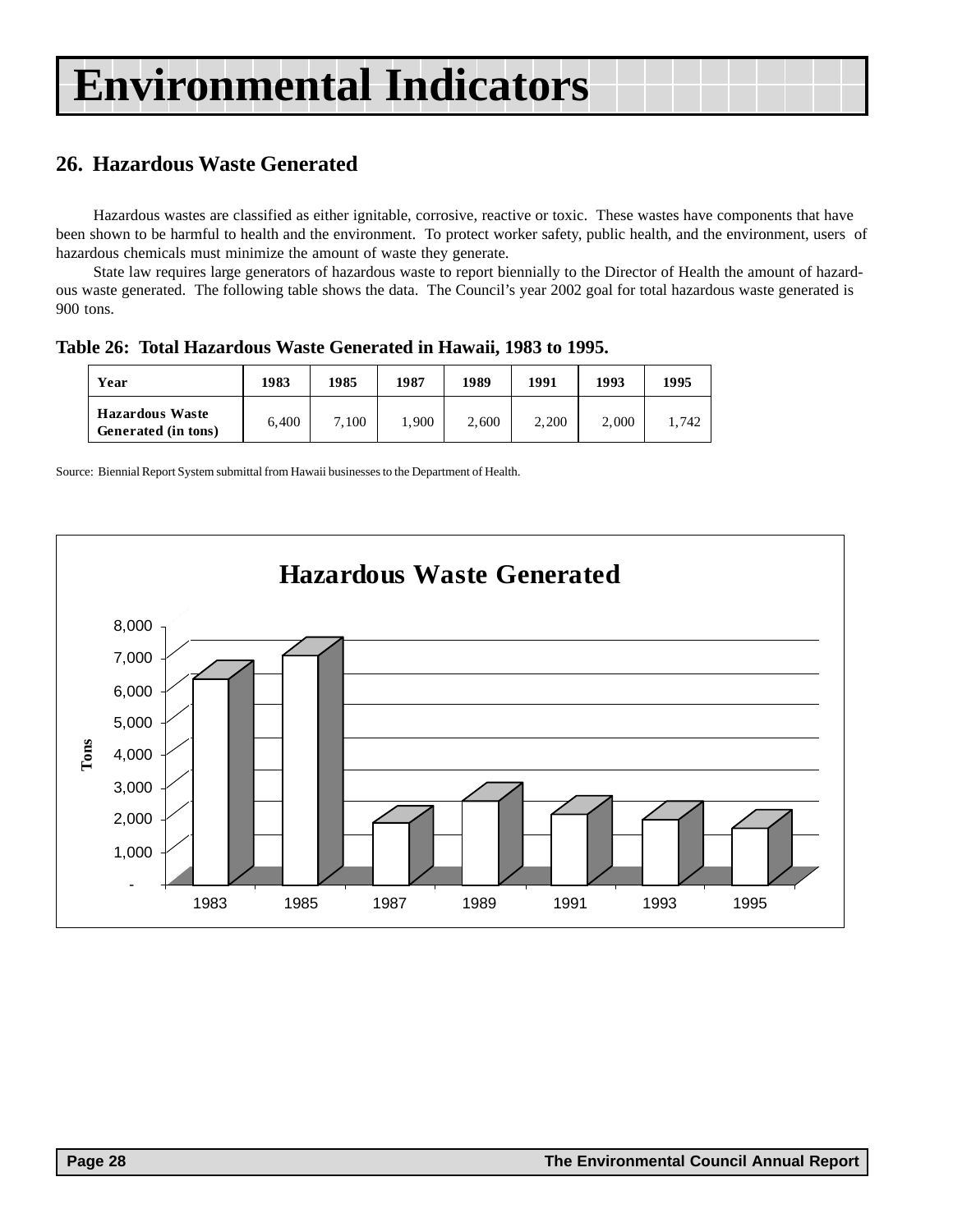## **Ocean Resources**

## **27. Health of Hawaii Fisheries**

Ocean resources are an integral part of Hawaii's heritage. Aquatic resources are extremely valuable for ecological, social and economic reasons. Sustaining and enhancing Hawaii's living aquatic resources and their habitats make environmental and economic sense.

The table below shows the figures for the main Hawaiian Island bottomfish *spawning potential ratio* compiled by the Honolulu Laboratory of the National Marine Fisheries Service. This ratio indicates when the population of a species of fish has declined to a level beyond its ability to sustain itself. Because the habitat of bottom fish is relatively isolated from sources of pollution, the decline in their population is a direct reflection of overfishing. Two of the five most important species listed below have now dropped below the 20% SPR level considered critical to species survival. The Council's year 2002 goal for the onaga SPR is 15%.

| <b>Bottomfish</b> |      | <b>Spawning Potential Ratio (in percent)</b>                                 |    |    |    |              |                |    |    |              |    |
|-------------------|------|------------------------------------------------------------------------------|----|----|----|--------------|----------------|----|----|--------------|----|
|                   | 1986 | 1987<br>1988<br>1989<br>1990<br>1991<br>1992<br>1993<br>1994<br>1995<br>1996 |    |    |    |              |                |    |    |              |    |
| Ehu               | 9    | 13                                                                           | 9  | 17 | 12 | $\mathbf{r}$ | $\overline{4}$ | 5  | 6  | $\mathbf{r}$ | 8  |
| <b>Hapuupuu</b>   | 42   | 37                                                                           | 52 | 58 | 37 | 34           | 37             | 26 | 33 | 21           | 21 |
| Onaga             | 30   | 21                                                                           | 21 | 15 | 14 | 9            | 10             | 13 | 9  | 6            | 5  |
| Opakapaka         | 33   | 31                                                                           | 37 | 58 | 42 | 39           | 44             | 32 | 37 | 35           | 28 |
| Uku               | 49   | 21                                                                           | 64 | 55 | 30 | 26           | 28             | 46 | 37 | 40           | 45 |

### **Table 27. Hawaii Bottomfish Spawning Potential Ratio 1986 to 1995.**

Source: Bottomfish and Seamount Groundfish Fisheries of the Western Pacific Region: 1996 Annual Report of the Western Pacific Regional Fishery Management Council.

Note: SPR is calculated from catch size composition and commercial catch rate. SPR values of less than 20% are thought to be indicative of recruitment overfishing, the point at which there may be too few spawning fish remaining to maintain the population. Target SPR values for ehu and onaga recovery are 20%.

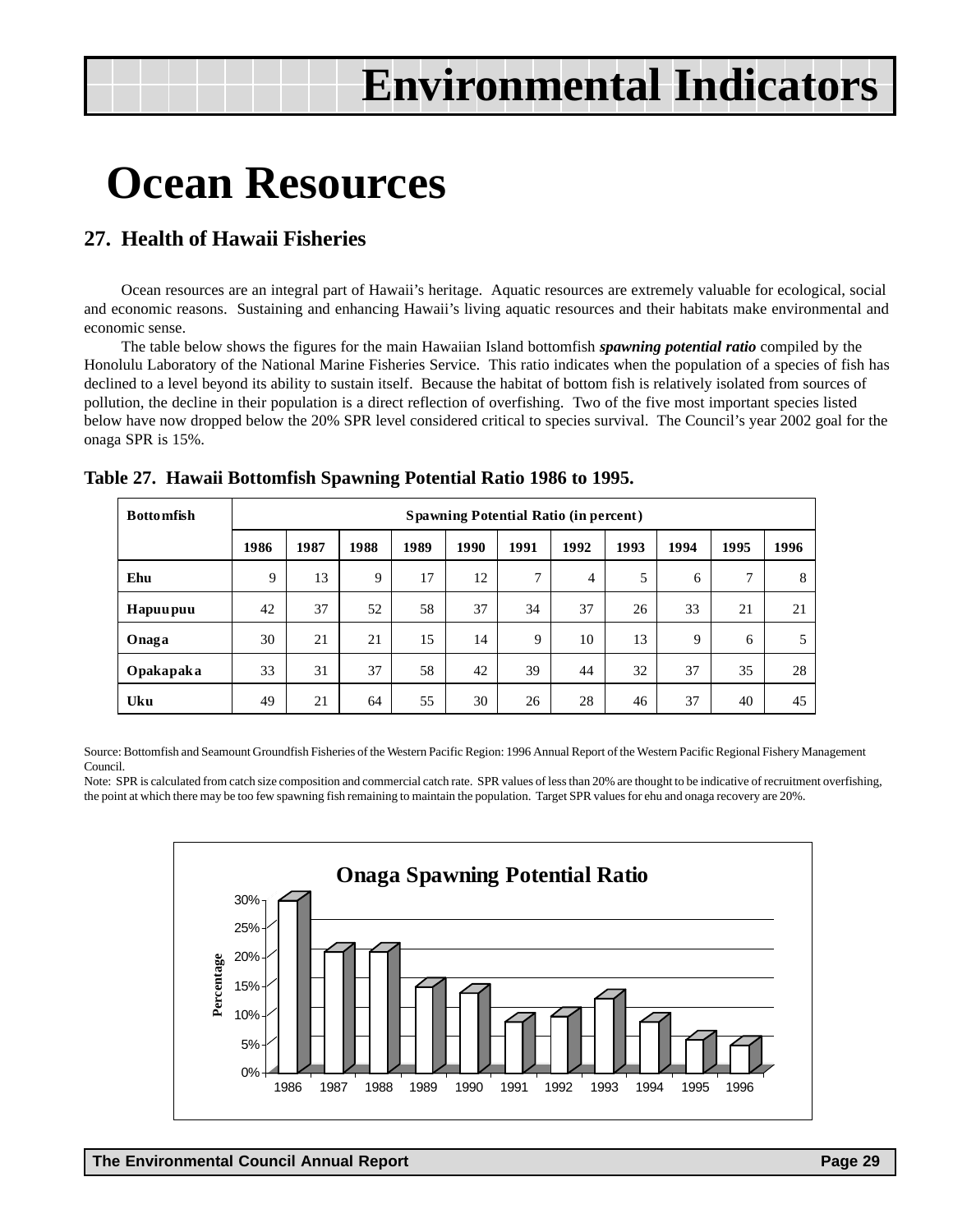## **1997 Environmental Progress Report Card**

In this section, the Environmental Council grades the status of Hawaii's environment. This year the Council applies a new grading method to measure progress towards annual goals. This report card provides citizens and policy makers with a quick assessment of how well we are caring for our environment. The Council hopes this evaluation stimulates the public to learn about and take action to improve our environment. Your thoughts and suggestions on the content and methodology of this report card are welcomed.

| <b>1997 Environmental Report Card</b><br>Hawaii, State of |             |
|-----------------------------------------------------------|-------------|
| Environmental Funding                                     | D           |
| Water Use                                                 | $C-$        |
| Solid Waste                                               | $C+$        |
| Air Quality                                               | $\mathbf C$ |
| Energy Use                                                | $\mathbf C$ |
| Urbanization                                              | $\mathbf C$ |
| Native Species                                            | B           |
| Pollution                                                 | B           |
| Ocean Resources                                           |             |
| <b>OVERALL PROGRESS GRADE</b>                             |             |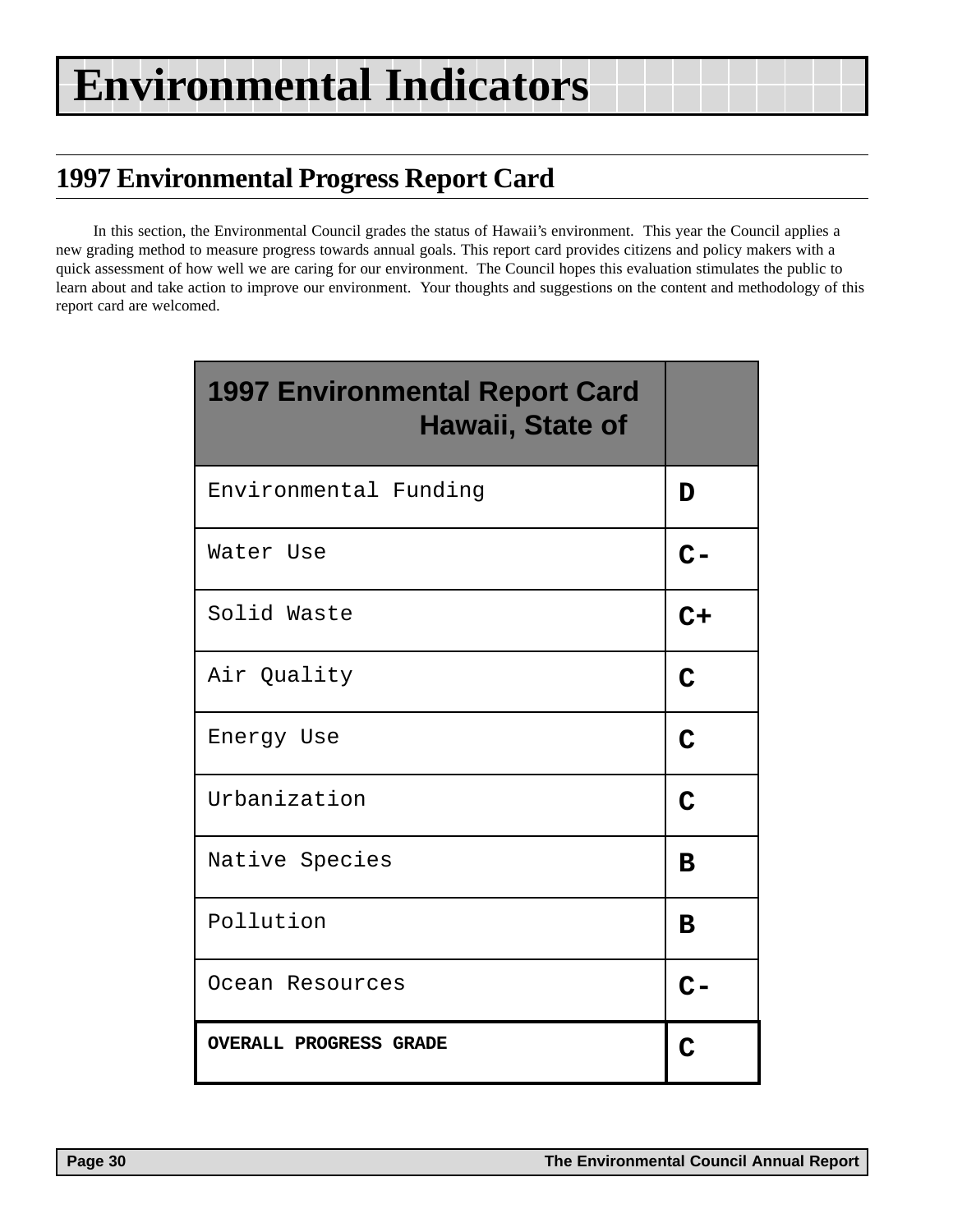## Method

### **Step 1.**

Environmental Progress Scores and Grade

The method used to calculate the grades was selected to reward progress toward environmental indicator goals established for the year 2002. Progress is evaluated on a yearly basis and is measured relative to incremental progress toward the year 2002 goal. The grading system rewards Hawaii's people for movement towards sustainability and reduction of pollution levels.

Establishing goals for each environmental indicator is a necessary starting point for the grading method. In some instances the agency responsible for monitoring the data has an established target for the indicator. The Council considered agency goals in establishing our year 2002 goals for the indicators used in this report card.

With the previous year's data and year 2002 goal available it is possible to determine annual increments approaching the goal. An exponential function, one which involves decreasing incremental change over time, is used to calculate annual increments. Indicator ratings are assessed relative to annual goals and an unacceptable condition. (See Table A)

| Individual indicator scores are assigned as follows:  |         |
|-------------------------------------------------------|---------|
| Present condition equal to or better than annual goal | $= 100$ |
| Present condition equal to previous year's level      | $= 50$  |
| Present condition equal to unacceptable condition     | $= 0$   |

A linear scale is employed to assign scores for conditions falling between the limits listed above. Letter grades corresponding to the assigned scores are given in the same manner as last year. (See Table B)

To illustrate the proposed method, consider the following examples:

Environmental spending (latest year worse than previous year): In the previous year, 1.25% of state expenditures was spent for environmental protection and the year 2002 goal is 1.9%. Using these values the latest year goal is 1.39%. The unacceptable condition is 0%. In the latest year, the level of spending was  $0.85\%$ . The indicator score is then  $[(0.85 - 0) / (1.25$  $-$  0)] x 50 = 34. The letter grade for this score is D.

Waste diverted (latest year better than previous year): In the previous year, 20% of waste was diverted and the year 2002 goal is 50%. Using these values the latest year goal is 27%. In the latest year, the percent of waste diverted was 23%. The indicator score is then  $50 + [(23 - 20) / (27 - 20)] \times 50 = 71$ . The letter grade for this score is B.

Environmental Sustainability Scores and Grades

The method used is based on the National Wildlife Federation's 1971 Environmental Quality Index (Kimball, 1972). Individual indicator scores are assigned as follows:

Present condition equal to or better than optimum condition  $= 100$ 

Present condition equal to unacceptable condition  $= 0$ 

A linear scale is employed to assign scores for conditions falling between the limits listed above. Letter grades corresponding to the assigned scores are given in the same manner as last year. (See Table B)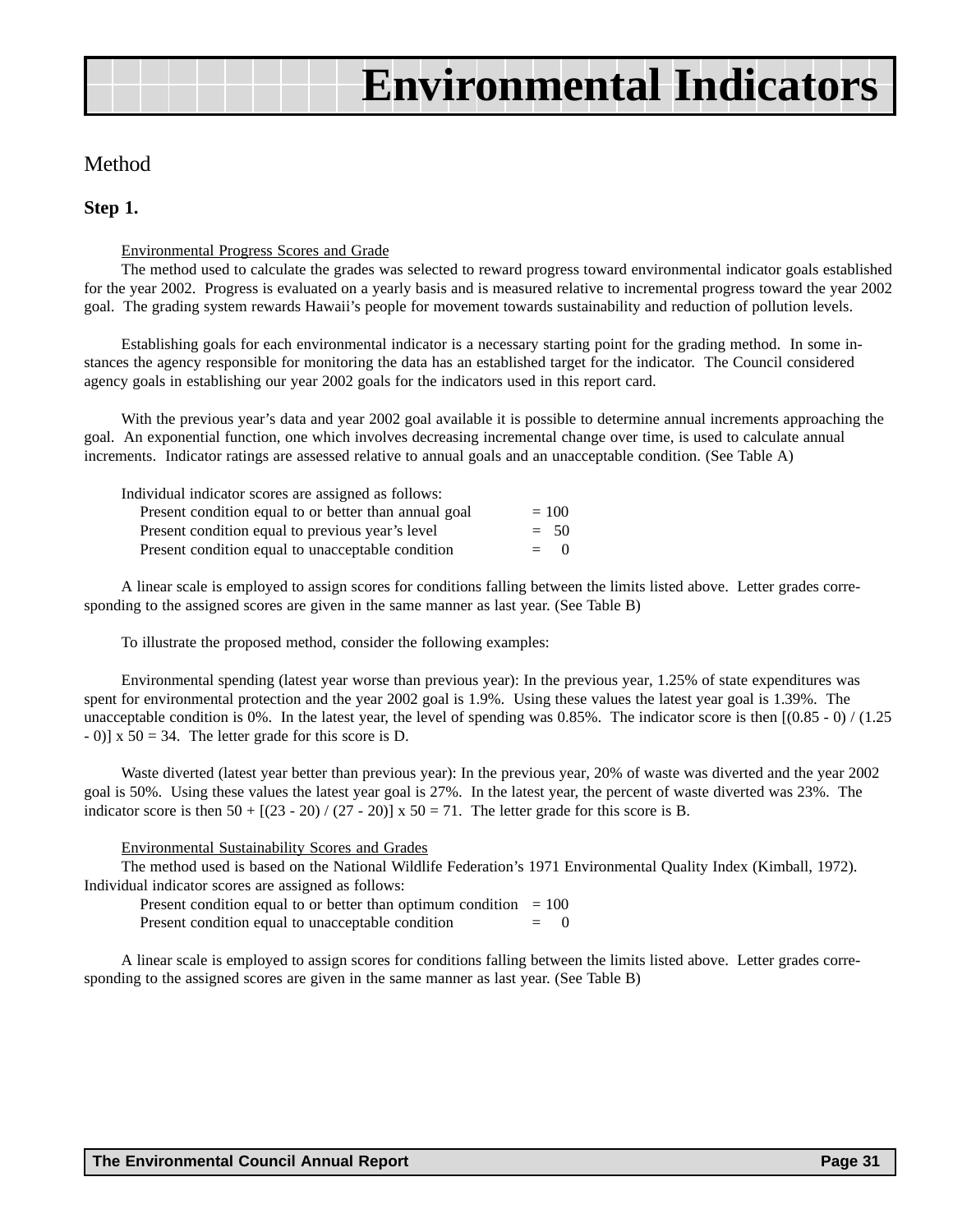## **Table A: Benchmarks for 1997 Environmental Report Card.**

| <b>Indicator</b>                                 | Unacceptable<br>Condition | <b>Previous</b><br><b>Year Level</b> | Latest<br><b>Year Level</b> | Latest<br>Year<br>Goal | <b>Year 2002</b><br>Goal | Optimum<br>Condition |
|--------------------------------------------------|---------------------------|--------------------------------------|-----------------------------|------------------------|--------------------------|----------------------|
| % of State Funding for<br>Environment            | $\overline{0}$            | 1.25                                 | 0.85                        | 1.39                   | 1.90                     | 2.50                 |
| Daily per capita Water<br>Consumption in Gallons | 300                       | 159                                  | 162                         | 157                    | 150                      | 100                  |
| % of Treated Wastewater<br>Reused                | $\boldsymbol{0}$          | 5.8                                  | 2.9                         | 9.8                    | 25                       | 50                   |
| % of Waste Diverted                              | $\boldsymbol{0}$          | 20                                   | 23                          | 27                     | 50                       | 75                   |
| Daily per capita Waste<br>Generated in pounds    | 18                        | 8.6                                  | 9.1                         | 7.8                    | 4.3                      | 3.6                  |
| Particulates in Honolulu in<br>mcg/m3            | 50                        | 20                                   | 23                          | 20                     | 18                       | 10                   |
| Number of Motor Vehicles<br>per capita           | $\mathbf{1}$              | 0.68                                 | 0.69                        | 0.67                   | 0.61                     | 0.33                 |
| Monthly per capita Elec.<br>Energy Used in KWH   | 1,025                     | 685                                  | 693                         | 675                    | 617                      | 517                  |
| Imported Fuel in Trillion Btu                    | 468                       | 312                                  | 349                         | 307                    | 280                      | 230                  |
| Conservation Land Area in<br>million acres       | 1.03                      | 1.98                                 | 1.97                        | 2.00                   | 2.11                     | 2.25                 |
| Number of Noise<br>Complaints                    | 3,650                     | 487                                  | 457                         | 467                    | 365                      | 100                  |
| <b>Bikeway Miles</b>                             | $\overline{0}$            | 118                                  | 132                         | 156                    | 327                      | 1309                 |
| Annual TheBus Boardings in<br>millions           | $\boldsymbol{0}$          | 81                                   | 76                          | 82                     | 89                       | 124                  |
| # of Abundant Native Plants                      | $\boldsymbol{0}$          | 486                                  | 507                         | 543                    | 757                      | 1093                 |
| Number of Spills                                 | 3,650                     | 718                                  | 897                         | 652                    | 365                      | 100                  |
| Days Beaches Posted Unsafe                       | 100                       | $28\,$                               | $27\,$                      | 21                     | 5                        | $\mathbf{1}$         |
| % of Wells Free of<br>Chemicals                  | $\boldsymbol{0}$          | 77                                   | 77                          | 78                     | 85                       | 100                  |
| % of Water Systems Clean                         | $\boldsymbol{0}$          | 89                                   | 96                          | 91                     | 97                       | 100                  |
| Hazardous Waste Generated<br>in Tons             | 4,500                     | 2,000                                | 1742                        | 1705                   | 900                      | 500                  |
| Onaga Spawning Potential<br>Rate                 | $\boldsymbol{0}$          | $\sqrt{6}$                           | $\sqrt{5}$                  | $\boldsymbol{7}$       | 15                       | 50                   |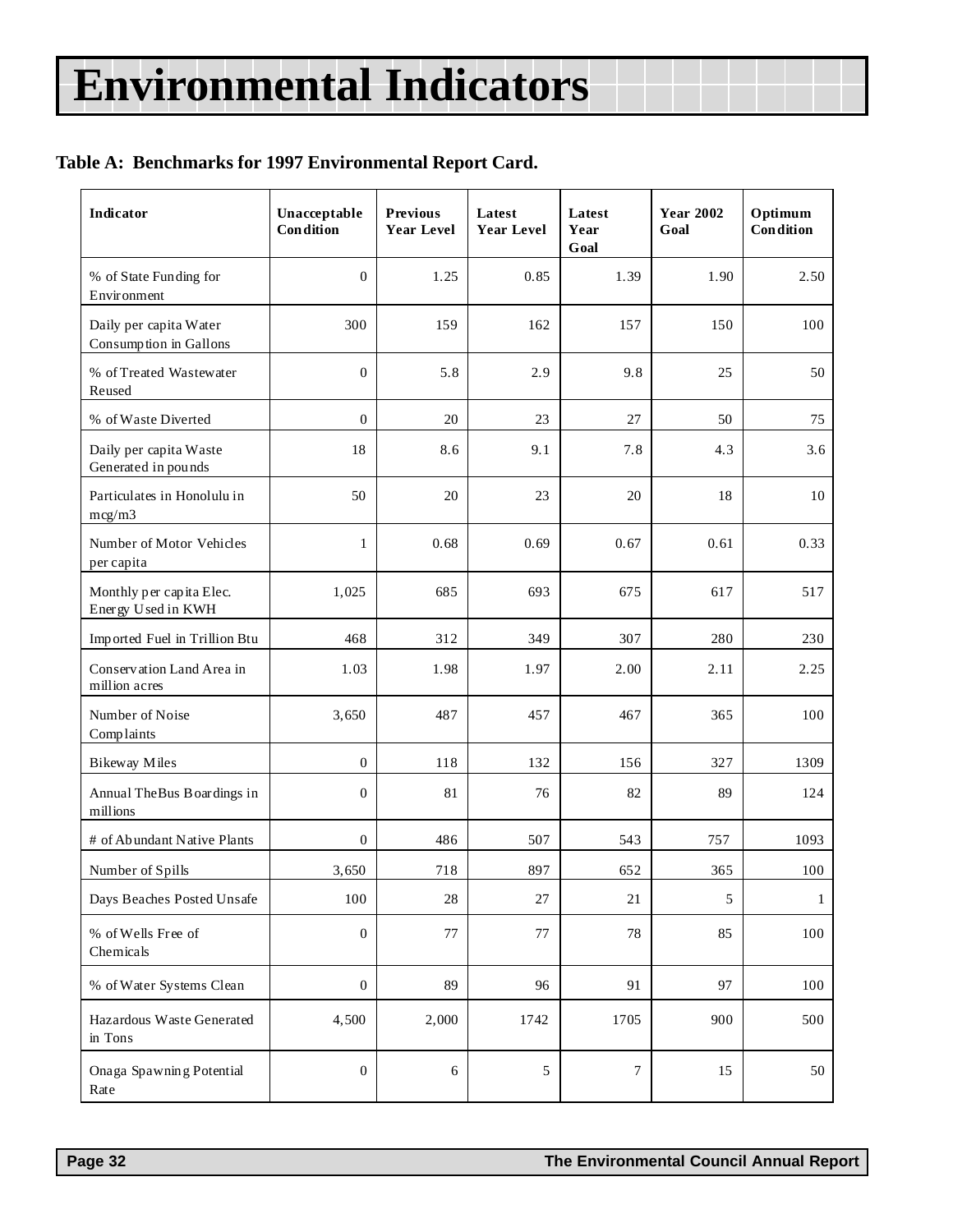## **Table B: Environmental Progress Scores and Sustainability Scores for Environmental Indicators.**

| Indicator                                             | <b>Progress</b><br><b>Scores</b> | <b>Progress</b><br>Grade | Sustainability<br><b>Scores</b> | Sustainability<br>Grade |
|-------------------------------------------------------|----------------------------------|--------------------------|---------------------------------|-------------------------|
| % of State Funding for Environment                    | 34                               | D                        | 34                              | D                       |
| Daily per capita Water Consumption in<br>Gallons      | 49                               | $\mathsf{C}$             | 69                              | B                       |
| % of Treated Wastewater Reused                        | 25                               | D                        | 6                               | $_{\rm F}$              |
| % of Waste Diverted                                   | 71                               | B                        | 31                              | D                       |
| Daily per capita Waste Generated in pounds            | 47                               | $\mathsf{C}$             | 62                              | $B-$                    |
| Particulates in Honolulu in mcg/m3                    | 45                               | $\mathsf{C}$             | 68                              | B                       |
| Number of Motor Vehicles per capita                   | 48                               | $\mathsf{C}$             | 46                              | $\mathsf{C}$            |
| Monthly per capita Elec. Energy Used in<br><b>KWH</b> | 49                               | $\mathsf{C}$             | 65                              | $\mathbf B$             |
| Imported Fuel in Trillion Btu                         | 38                               | $D+$                     | 50                              | $\mathcal{C}$           |
| Conservation Land Area in million acres               | 50                               | $\mathbf C$              | 77                              | $_{\rm B+}$             |
| Number of Noise Complaints                            | 100                              | $A+$                     | 90                              | A                       |
| Bikeway Miles                                         | 68                               | B                        | 10                              | $\mathbf F$             |
| Annual The Bus Boardings in millions                  | 47                               | $\mathcal{C}$            | 62                              | $B -$                   |
| # of Abundant Native Plants                           | 68                               | B                        | 46                              | $\mathcal{C}$           |
| Number of Spills                                      | 47                               | $\mathcal{C}$            | 78                              | $_{\rm B+}$             |
| Days Beaches Posted Unsafe                            | 57                               | $C+$                     | 74                              | B                       |
| % of Wells Free of Chemicals                          | 50                               | $\mathcal{C}$            | 77                              | $B+$                    |
| % of Water Systems Clean                              | 100                              | $A+$                     | 96                              | A                       |
| Hazardous Waste Generated in Tons                     | 94                               | A                        | 69                              | B                       |
| Onaga Spawning Potential Rate                         | 42                               | $C-$                     | 10                              | ${\bf F}$               |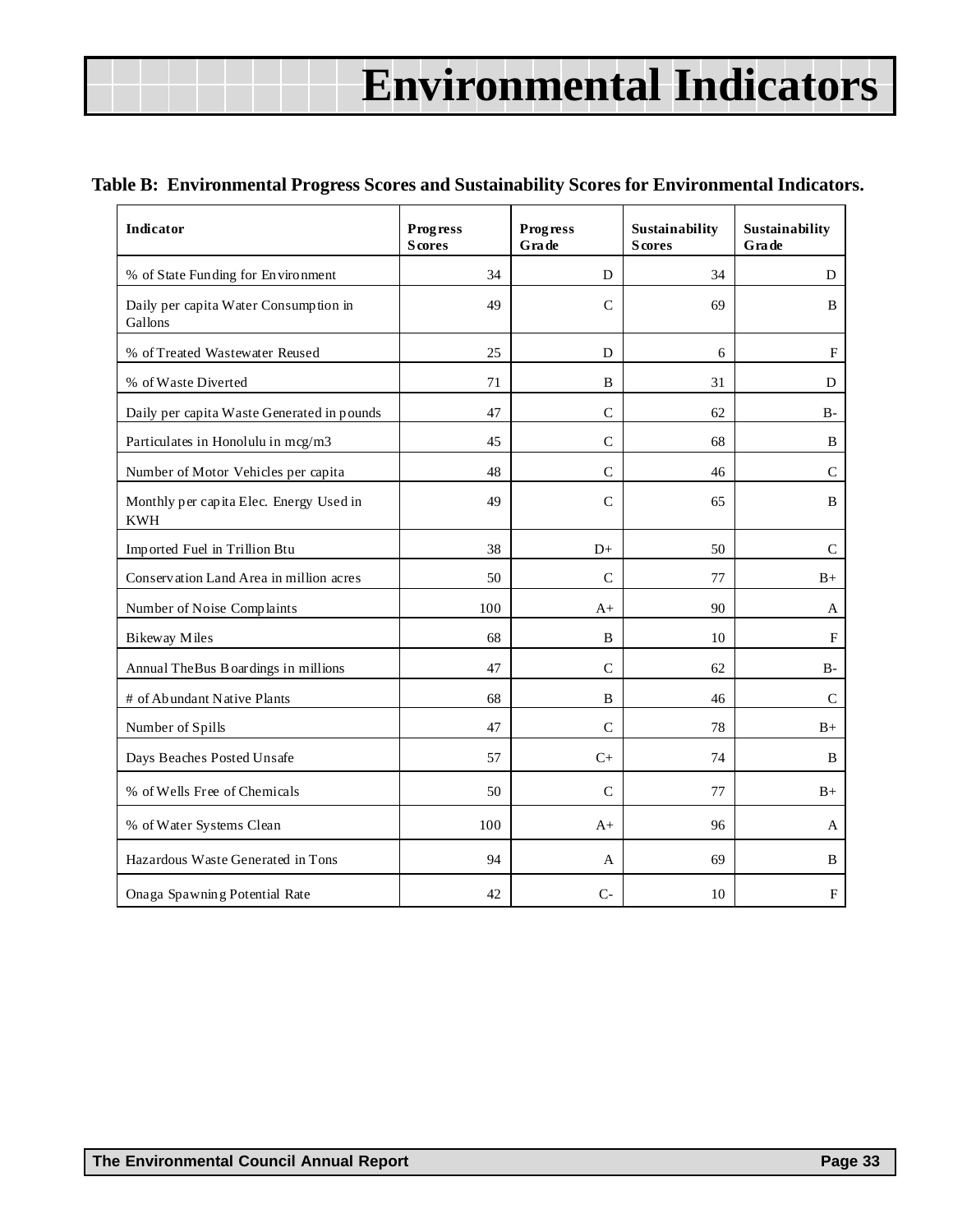## **Step 2.**

The environmental indicators are then organized into nine categories. The categories are: environmental funding; water use; solid waste; air quality; energy use; urbanization; native species; pollution; and ocean resources.

A weight is assigned to each of the indicators in a given category. This weight is used to obtain the score for each category. The weights are assigned to each indicator in relation to the empirical importance of the indicator itself as well as the reliability of its related data. For simplicity in interpreting the "0" to "100" scores, letter grades are used (see Table C).

**Table C: Category Scores and Grades for Environmental Progress.**

| Category                        | Indicator                                                         | <b>Progress</b><br><b>Scores</b> | Relative<br>Importance<br>(Weights) | Category<br><b>Scores</b> | Category<br>Grades |
|---------------------------------|-------------------------------------------------------------------|----------------------------------|-------------------------------------|---------------------------|--------------------|
| <b>Environmental</b><br>Funding | % of State Expenditures                                           | 34                               | 100%                                | 34                        | D                  |
| <b>Water Use</b>                | Water Consumption per capita                                      | 49                               | 70%                                 | 42                        | $C-$               |
|                                 | <b>Wastewater Reuse Rate</b>                                      | 25                               | 30%                                 |                           |                    |
| <b>Solid Waste</b>              | <b>Waste Diversion rate</b>                                       | 71                               | 50%                                 | 59                        | $C_{+}$            |
|                                 | <b>Annual Waste Generated</b>                                     | 47                               | 50%                                 |                           |                    |
| <b>Air Quality</b>              | <b>Particulates in Honolulu</b>                                   | 45                               | 60%                                 | 46                        | $\mathbf C$        |
|                                 | <b>Number of Motor Vehicles</b>                                   | 48                               | 40%                                 |                           |                    |
| <b>Energy Use</b>               | Electric Energy Used per capita                                   | 49                               | 70%                                 | 46                        | $\mathcal{C}$      |
|                                 | <b>Imported Fuel</b>                                              | 38                               | 30%                                 |                           |                    |
| <b>Urbanization</b>             | <b>Conservation Land Area</b>                                     | 50                               | 35%                                 | 53                        | $\mathsf{C}$       |
|                                 | <b>Number of Noise Complaints</b>                                 | 100                              | 5%                                  |                           |                    |
|                                 | <b>Bikeway Miles</b>                                              | 68                               | 10%                                 |                           |                    |
|                                 | <b>Annual TheBus Passengers</b>                                   | 47                               | 50%                                 |                           |                    |
| <b>Native Species</b>           | Number of Abundant Native Plants                                  | 68                               | 100%                                | 68                        | B                  |
| <b>Pollution</b>                | Number of Spills                                                  | 47                               | 20%                                 | 69                        | B                  |
|                                 | Days Beaches Posted Unsafe                                        | 57                               | 10%                                 |                           |                    |
|                                 | <b>Wells Free of Chemicals</b>                                    | 50                               | 30%                                 |                           |                    |
|                                 | <b>Water Systems Free of</b><br><b>Microbiological Violations</b> | 100                              | 20%                                 |                           |                    |
|                                 | <b>Hazardous Waste Generated</b>                                  | 94                               | 20%                                 |                           |                    |
| <b>Ocean Resources</b>          | <b>Onaga Spawning Potential Rate</b>                              | 42                               | 100%                                | 42                        | $C-$               |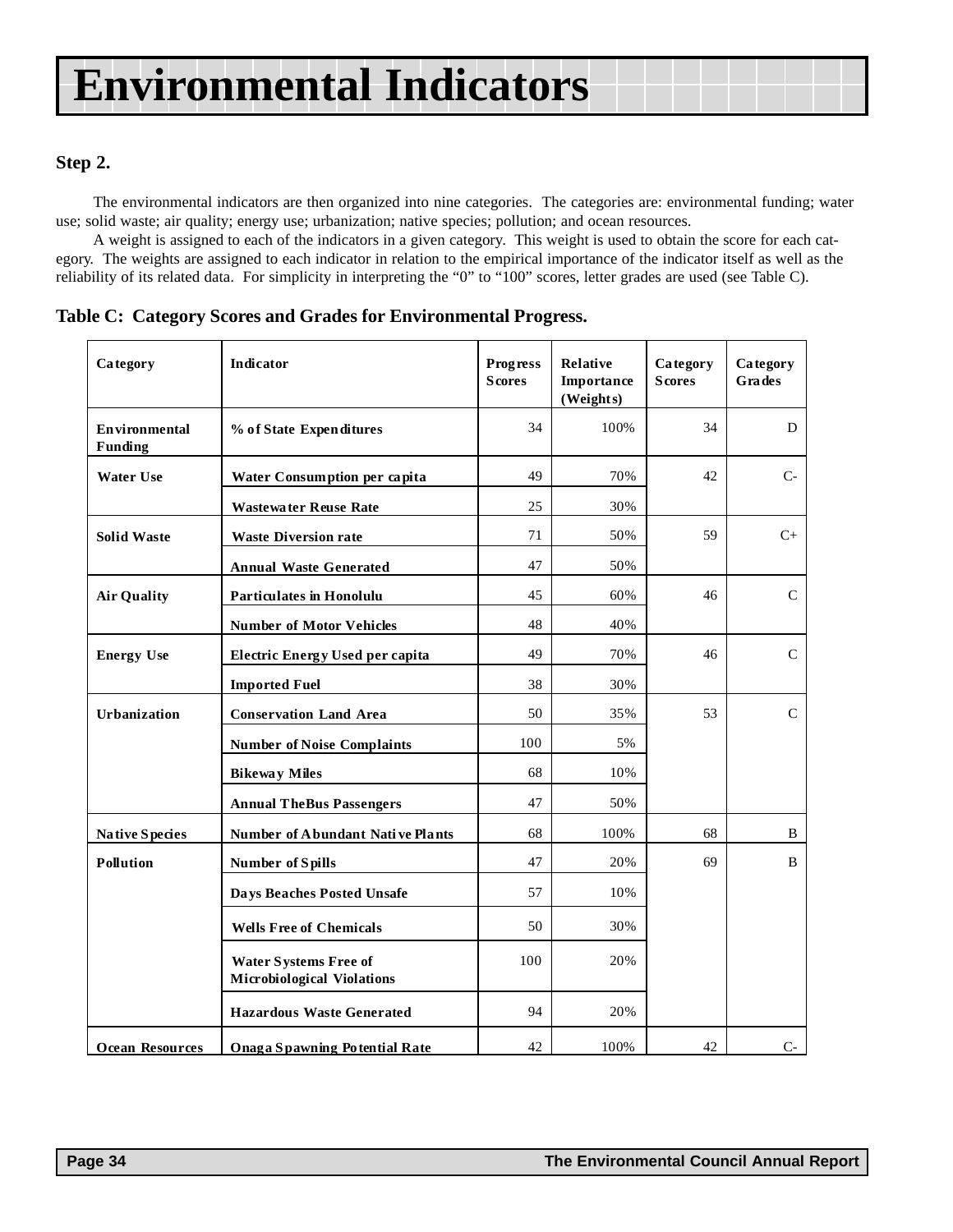## **Step 3.**

Finally, a weighted average of the nine components is used to obtain a progress index and grade for Hawaii's environment (see Table D).

|  | Table D: Overall Environmental Progress Index and Grade for 1997 Environmental Report Card. |  |  |  |
|--|---------------------------------------------------------------------------------------------|--|--|--|
|  |                                                                                             |  |  |  |

| Category                                                        | Category<br><b>Scores</b> | <b>Relative</b><br>Importance<br>(Weights) | <b>Overall Scores</b> |
|-----------------------------------------------------------------|---------------------------|--------------------------------------------|-----------------------|
| <b>Environmental</b><br><b>Funding</b>                          | 34                        | 10%                                        | 3.4                   |
| <b>Water Use</b>                                                | 42                        | 15%                                        | 6.3                   |
| <b>Solid Waste</b>                                              | 59                        | 10%                                        | 5.9                   |
| <b>Air Quality</b>                                              | 46                        | 15%                                        | 6.9                   |
| <b>Energy Use</b>                                               | 46                        | 5%                                         | 2.3                   |
| Urbanization                                                    | 53                        | 10%                                        | 5.3                   |
| <b>Native Species</b>                                           | 68                        | 15%                                        | 10.2                  |
| <b>Pollution</b>                                                | 69                        | 15%                                        | 10.4                  |
| <b>Ocean Resources</b>                                          | 42                        | 5%                                         | 2.1                   |
| <b>Overall Environmental Progress</b><br><b>Index and Grade</b> |                           | 100%                                       | 52.8 $(C)$            |

## Limitations

The comprehensiveness and accuracy of the grades are limited by the following factors:

a) The assessment is based on a sample of 20 environmental indicators. This small sample is not a full representation of Hawaii's environment.

b) The benchmarks for unacceptable and 2002 goals are based on assumptions and judgments made by the Council (see below). Others may have very different opinions about the figures.

c) The relative importance value to compute the weighted averages for the categories and total index is also subjective based on the Council's beliefs.

This is the second attempt to assess the status of Hawaii's environment. The Council hopes to continually refine and improve this assessment process.

## Assumptions

The Environmental Council's assumptions for unacceptable conditions, year 2002 goals, and optimum levels for Hawaii's environmental indicators are listed below.

a) Environmental Spending: Based on information presented in World Resources Institute's 1992 Environmental Almanac the average state in the U.S. spends approximately 1.9% of its state budget on environmental protection. The year 2002 goal is the same as the average state. The optimum level is 2.5%.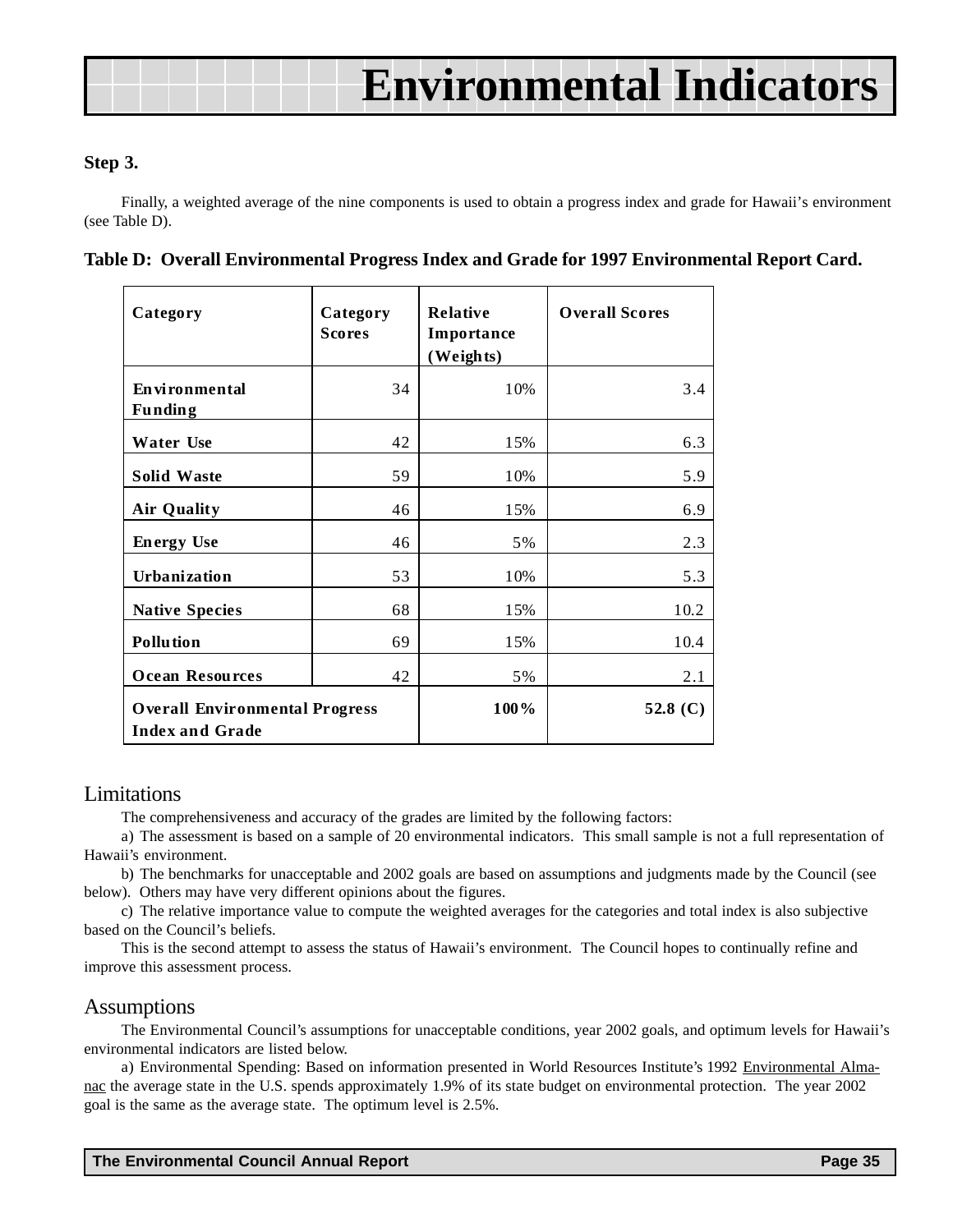b) Water Consumption: The Honolulu and Maui Boards of Water Supply have set a goal of 150 gallons per capita each day for the year 2002. Twice the above amount is unacceptable. The optimum level is 100 gallons per capita each day.

c) Treated Wastewater Reused: The Department of Health has set a reuse target of 25% for the year 2002. The optimum level is 50%.

d) Waste Diverted: Pursuant to section 342G-3, HRS, it is the goal of the state to reduce solid waste stream prior to disposal by 50% by the year 2000. The same goal is used for the year 2002. The optimum level is 75%.

e) Waste Generated: According to Healthy Hawaii 2000, the national objective is to reduce the average pounds of municipal solid waste produced per person each day to no more than 3.6 pounds. The optimum level is the same as the national objective. The year 2002 goal is the present national average of 4.3 pounds per person per day (EPA, 1997). It is unacceptable to produce 5 times the national objective.

f) Particulates: The standard for PM10 is 50 mcg/m3. Since there are no longer any standards for Total Suspended Particulates, the PM10 standard is applied. Eighty percent below the standard of 50 mcg/m3 is the optimum level. The year 2002 goal is 10 percent below the 1995 level.

g) Motor Vehicles: The year 2002 goal is to reduce the number of motor vehicles per capita by 10% from the 1995 level. One motor vehicle per person is unacceptable. The optimum level should be one motor vehicle for every three people (the average household size is three people).

h) Electric Energy: The year 2002 goal is to reduce energy use by 10% from 1995 levels. Using 50% more than the 1995 level is unacceptable. The optimum level should be a 25% reduction from the 1995 level.

i) Imported Fuel: The year 2002 goal is to reduce energy use by 10% from 1995 levels. Using 50% more than the 1995 level is unacceptable. The optimum level should be a 25% reduction from the 1995 level.

j) Conservation Land: The 2002 goal coincides with the State Land Use District Boundary Review, 1992 recommendation that approximately 150,000 acres of Urban and Agricultural lands be converted to Conservation zoning. The report also identifies another 139,000 acres of non-Conservation land as "Areas of Critical Concern" that should be protected for its conservation resource value. Therefore, the optimum level is the conversion of 289,000 acres. Any less than one fourth of state lands in the Conservation district is unacceptable.

k) Noise Complaints: The year 2002 goal is 365 complaints or less (1 per day). An average of 10 noise complaints per day is unacceptable. The optimum number is 100 or less.

l) Bikeway Miles: According to Bike Plan Hawaii a total of 1,309 miles of bikeways is proposed. The optimum condition is the construction of all the bikeways proposed. The year 2002 goal is to have 25% of the bikeways installed.

m)Bus Ridership: The present bus fleet is 525. The FEIS for the Honolulu Rapid Transit Program considered an expanded bus fleet of 997 buses for the Transportation System Management alternative. Based on Table 1.1 in the Comprehensive Bus Facility & Equipment Requirements Study, we estimate that the number of boardings for a fleet of 997 buses would be 124,000,000 per annum. The optimum level is 124,000,000 boardings. The year 2002 goal is to increase boarding by 10% from 1995 levels.

n) Native Plants: There are 1093 native plants species in Hawaii. The year 2002 goal is to have all the "species of concern" upgraded to "abundant." Optimally, all native species would be in abundance.

o) Spills: The year 2002 goal is to have less than 365 spills. An average of 10 spills per day is unacceptable. The optimum number is 100 or less.

p) Beaches Posted: The Department of Health has set a target of 5 beach closure days for the year 2002. A level of 100 beach closure days per year is unacceptable. Optimally, there would be one beach closure day or less.

q) Wells Clean: The year 2002 goal is 10% better than the 1996 level. Optimally, all wells will be clean.

r) Water System Clean: The Department of Health has set a target of 97% of the water systems clean for the year 2002. Optimally, all water systems will be clean.

s) Hazardous Waste: The Department of Health has set a target of 900 tons for the year 2002. Five times the target amount is unacceptable. The optimum target is 500 tons.

t) Onaga SPR: The National Marine Fisheries Service has set a target of 15% or better for the Onaga SPR for the year 2002. The optimum level is 50%.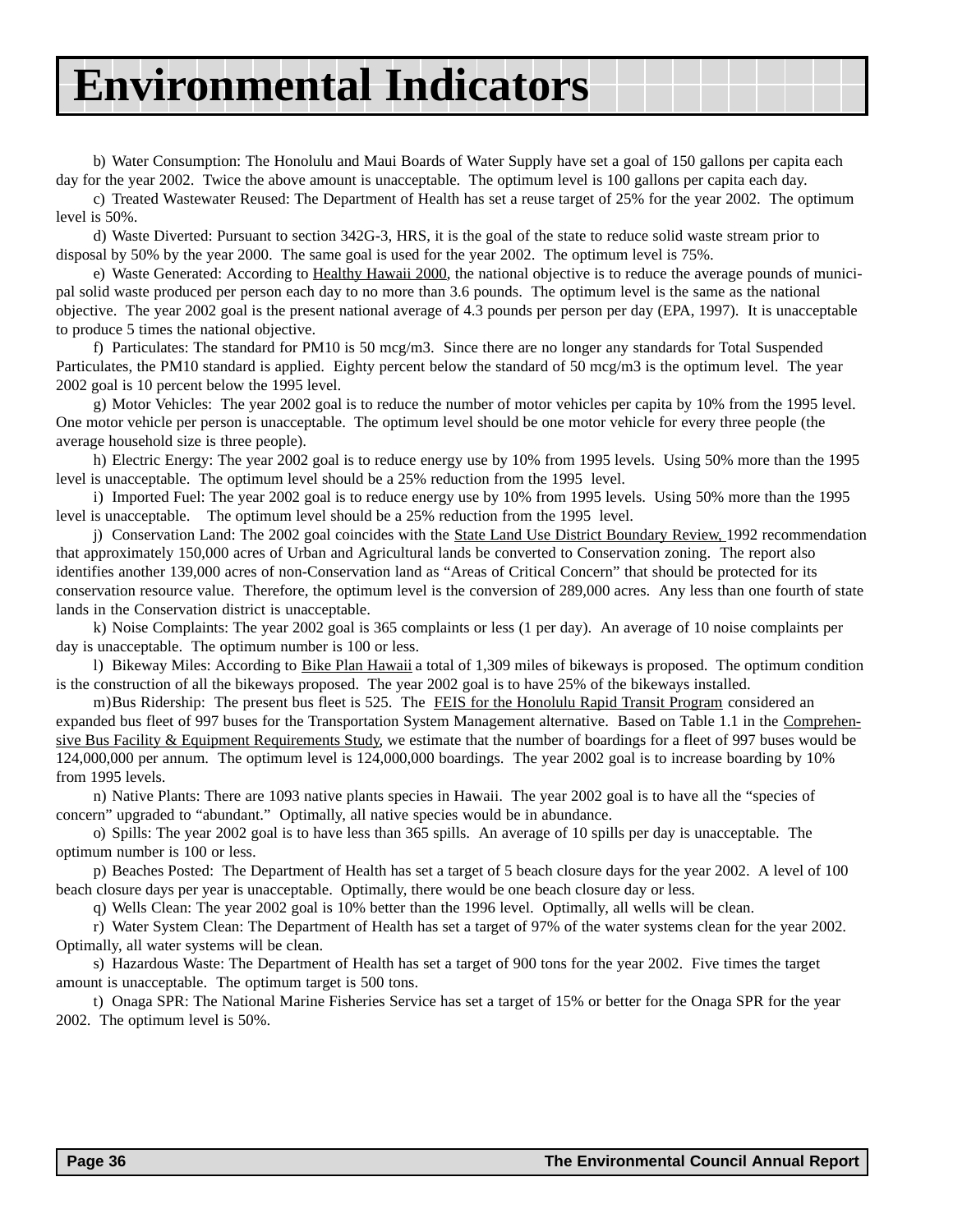## Letter Grades

For the sake of simplicity in interpreting the "0" to "100" scores, letter grades are used. The scale that we used was obtained from A Rating Guide to Life in America's Fifty States (Thomas, 1994).

 $100 = A +$  $85-99 = A$  $80-84 = A 75-79 = B+$  $65-74 = B$  $60-64 = B 55-59 = C+$  $45-54 = C$  $40-44 = C$  $35-39 = D+$  $25 - 34 = D$  $20-24 = D$  $0-19 = F$ 

### References

City and County of Honolulu, Department of Transportation Services. Final Environmental Impact Statement for the Honolulu Rapid Transit Program. Honolulu, 1992.

Hawaii Department of Business, Economic Development and Tourism. State Energy Resources Coordinator's Annual Report. Honolulu, 1994.

Hawaii Department of Business, Economic Development and Tourism. The State of Hawaii Data Book, 1995. Honolulu, 1995.

Hawaii Department of Health. Healthy Hawaii 2000: Preliminary Objectives and Health Status Indicators for the State of Hawaii. Honolulu, 1995.

Hawaii Department of Health. The State of Environmental Protection In Hawaii. Honolulu, 1997. Hawaii Department of Transportation. Bike Plan Hawaii. Honolulu, 1994. Honolulu Public Transit Authority. Comprehensive Bus Facility & Equipment Requirements Study. Honolulu, 1994. Kimball, Thomas L. Why Environmental Quality Indices? In The Quality of Life Concept by the Environmental Protec-

tion Agency. Warrenton, Virginia, 1972. Office of State Planning. State Land Use District Boundary Review. Honolulu, 1992. Thomas, G. Scott. A Rating Guide to Life in America's Fifty States. New York: Prometheus Books, 1994. United States Environmental Protection Agency. Characterization of Municipal Solid Waste in the United States: 1996

Update. EPA530-R-97-015. Washington, DC. World Resources Institute. Environmental Almanac. Boston: Houghton Mifflin Company, 1992.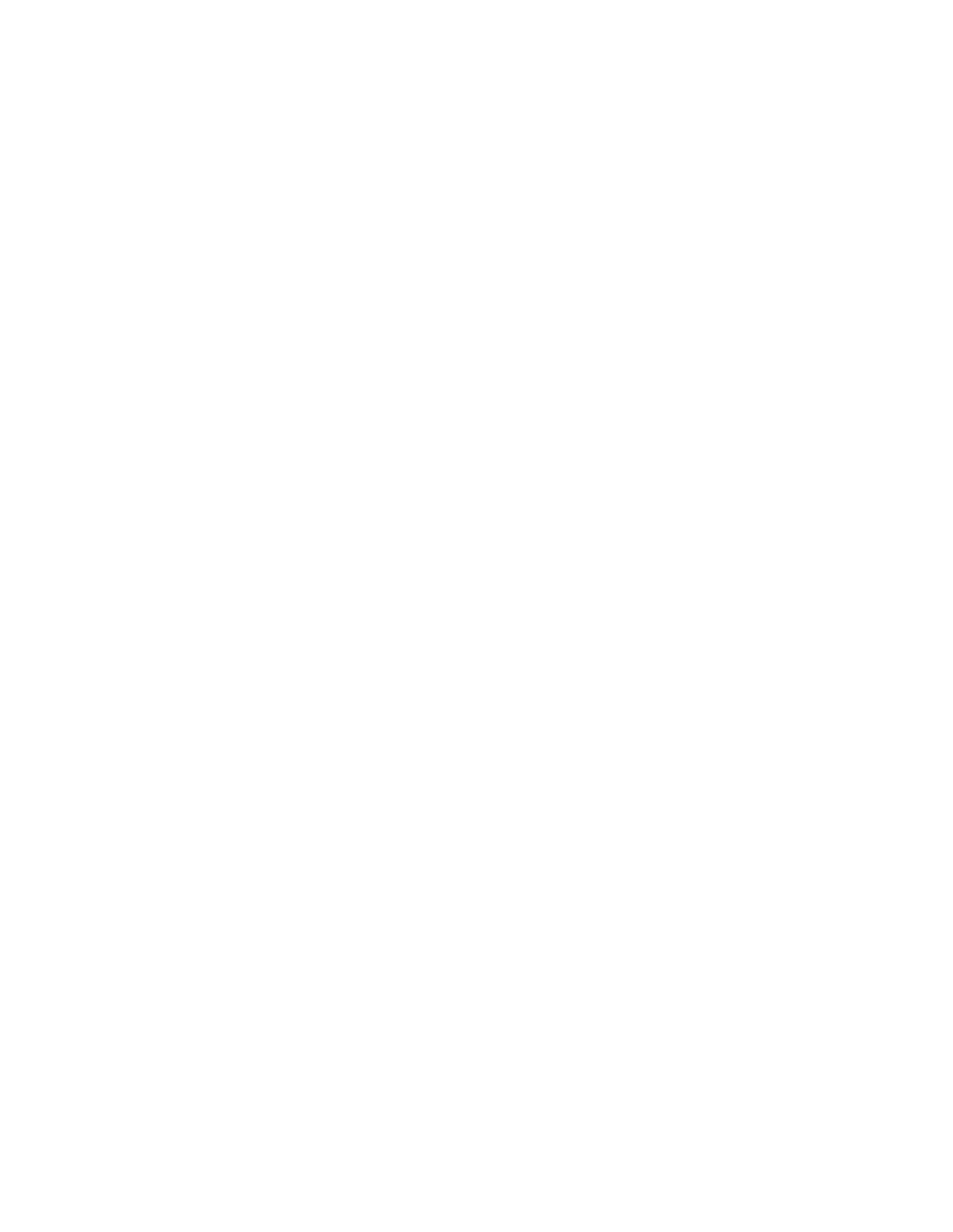## **Section II Student Essays**

**To help fulfill the Environmental Council's mandate to educate Hawaii's people, we sponsored an essay contest among high school students. We asked pupils across the state to identify Hawaii's greatest environmental problem and describe what should be done to solve it. We received scores of responses. The five winning essays reprinted in this section reflect the energy and vision of tomorrow's leaders. To preserve the style and content of the student's writing only minimal editing was performed on the essays. While the science or events described in these articles may not be completely accurate, the authors articulate their concerns with passion and present compelling arguments for change. Congratulations and thanks to all participants in this year's contest.**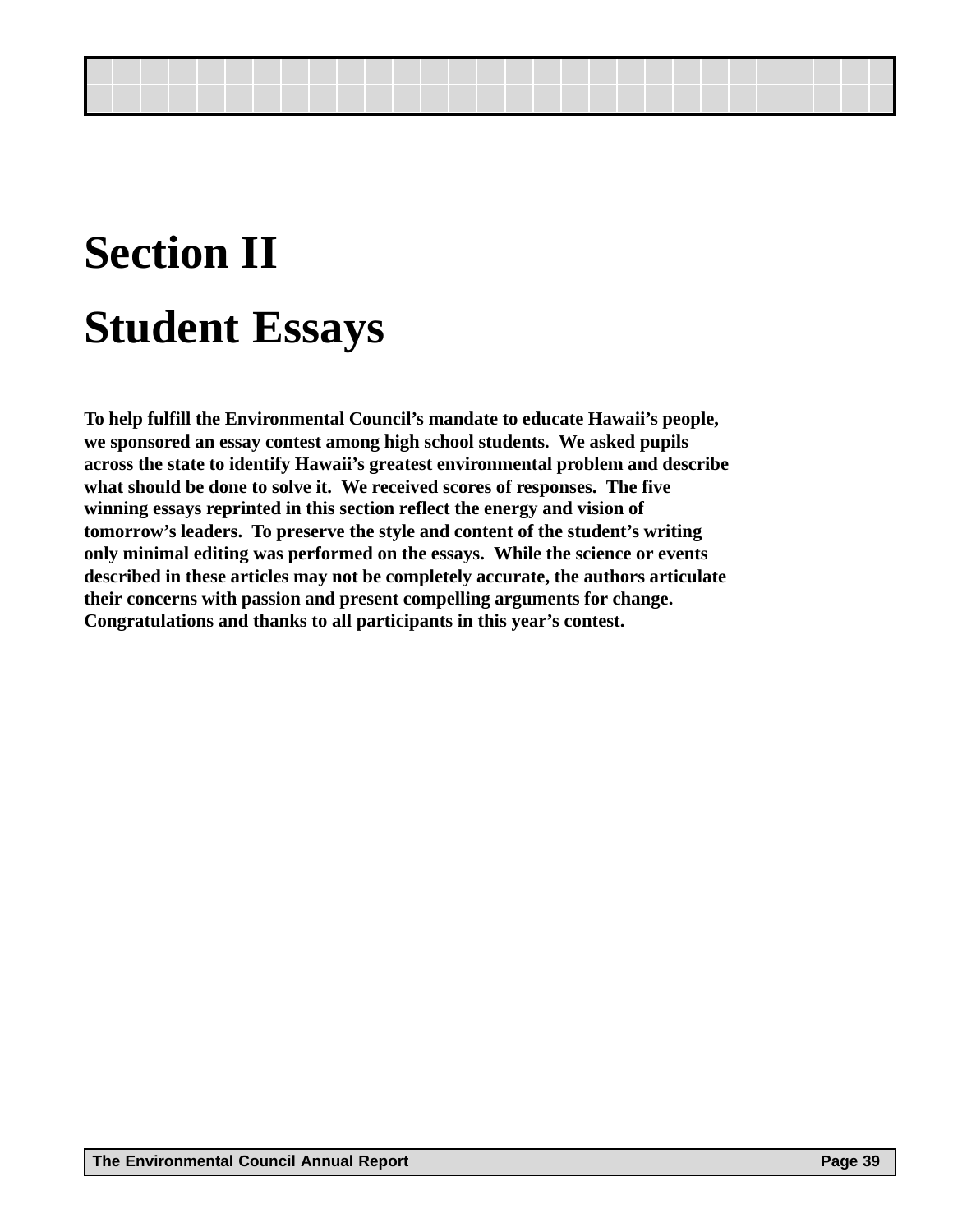## **Pollution and Cars**

## **by Audrey Ehrhorn Iolani School**

Cars are a big problem in Hawaii. They cause many problems such as pollution and traffic. Also people do not know what to do with their rusty old cars so they go into the landfill. I have figured out some ways to solve these awful problems.

We can solve the pollution problem by making the cars solar powered. We could make them solar powered by adding solar collectors to all the top, front and back. If we did that, no matter where the sun is, the solar collectors will always absorb the sun's radiant energy. And if there is no sun, the cars can be battery powered and the batteries can be rechargeable. This would help eliminate exhaust which would lessen pollution from cars. There would still be some pollution, but it would be greatly diminished.

We have other problems with cars. Cars and people driving them cause a lot of traffic during rush hour. We can solve this problem by having people car pool to wherever they have to go. If kids live in the same area and go to the same school, one of their parents can take them in and the other parent can go to work and not pollute as much. People can take the bus. The bus is a slow but efficient way to get many people to their destination. And all you have to do is pay fifty cents to a dollar or get a bus pass. It is a lot cheaper than keeping a car. This will also save fuel and gasoline so the prices might go down.

Another problem with cars is, what do you do with them once they get rusty? Before, people just dumped them on the side of the road or something like that. When I was younger I would see a lot of cars on the side of the road going to school. A better way would be to recycle all the usable parts, then melt the remainder down and use it for scrap iron or make something out of it.

Another idea is if a person buys a car, one car has to go out of the economy and be turned into scrap metal. There always would be the same number of cars on the island. This would help us because we would not have as much traffic or pollution. This idea would be an alternative to the other three that I have mentioned. If the other three ideas failed, this one would come in handy.

I think these ideas would help our state out a lot. If this happens, we might finally be taking a step in the right direction.

*Audrey is an eighth grader at Iolani School. Besides the environment, her interests include soccer, softball, science and computers, surfing the Net, and shopping. While she's not sure about career goals yet, she does volunteer her time at a local hospital.*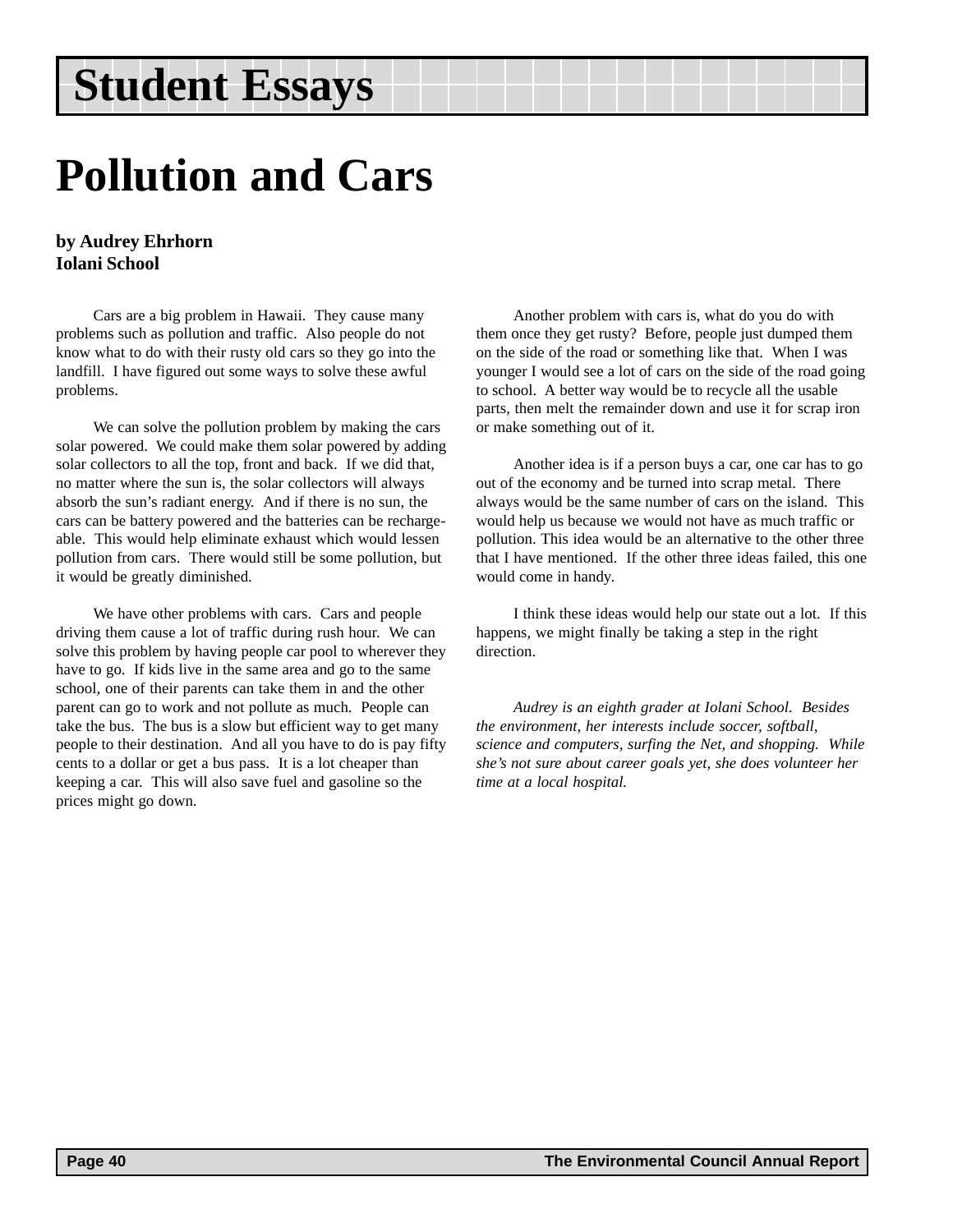## **Preserving Ka`ena Point**

## **by Melissa Maxwell Leilehua High School**

The most significant issue that is important to me today is the preservation of Ka'ena Point, which is located on the North Shore on Oahu. Recently, a public meeting was held at the John Kalili Center in Haleiwa. Beside public residents and fishermen, also present here were a task force made up of the North Shore Neighborhood Board and the Department of Natural Resources members.

Ka'ena Point is a beautiful isolated area. It is also an underdeveloped area. Because of its peacefulness and isolation, it has been for years a favorite place to fish and dive for fishermen. Now the task force suggested that the area should be turned into a public park. This would mean improving the road and allowing more access to the area.

A few years ago a gate at the end of the paved road was put up to prevent vehicles from entering. A few miles in, another gate was put up too. This was to preserve the many endangered plants that were damaged over the years from offroad vehicles and motorbikes. And of course, people too. Today the area is also a bird sanctuary, a resting place for the Hawaiian Seals, a nesting place for the Albatross birds and the many different plants that are flourishing. Public access to this area is possible today by foot or bicycle.

One of the main topics at the public meeting was the task force suggestion that the area between the two gates be turned into a public park. This is also the area that is frequently used by fishermen. The task force suggested a new paved road plus off-road areas for fishing. However, there was opposition. Will this cause more crime, more abandoned vehicles, more rubbish? Right now, the area is clean because the "wardens" are there who patrol the area. They have done a terrific job. I believe the people who come out there to fish also do their part in keeping the area clean.

Nothing is final yet and it may take a few more years before anything is done. More public input is needed and I hope the task force will listen to the people and come to some agreement, especially with the fishermen.

I have been fortunate over the years regarding Ka'ena Point. I started fishing out there around the age of six with my step-dad and mother. The area was always a mess. There was lots of trash around. Burnt cars, old refrigerators, stoves, dead and abandoned animals, you name it, it was there. The area around the light house was destroyed by off-road vehicles, dune-buggies, dirt bikes and motorbikes. I saw it all. That was one of our favorite places to fish. We could see the Waianae Coast which looked so beautiful from Ka'ena Point. The water was always so beautiful too. Today, I'm so proud of what has been done to preserve the area. There is still lots of work ahead but, I'm for it. I want the area to remain beautiful and peaceful. If the road is ever improved, so be it. But, educate the public. Make them aware of the environment. Set rules and enforce them.

There is so limited area to fish on Oahu. Ka'ena Point is one of the most popular areas. I hope it will always remain so. I want the task force to really listen to the fishermen and hopefully, come to some agreement. I would not want the fishermen to lose their fishing area.

I love Ka'ena Point. The mountain, the ocean, the peacefulness, and the isolation. This is the place to be.

*Melissa, a senior at Leilehua High School, is an officer in the school's hiking club. In addition to camping and hiking, the club organizes several service projects each year. One particularly exciting project involved clearing beaches, trails, fence line, and a fishing shrine in Kalaupapa. Melissa spends a lot of time with her family at Ka`ena Point fishing, camping and enjoying nature. She would like a career that allows her to learn more about, protect and care for our environment.*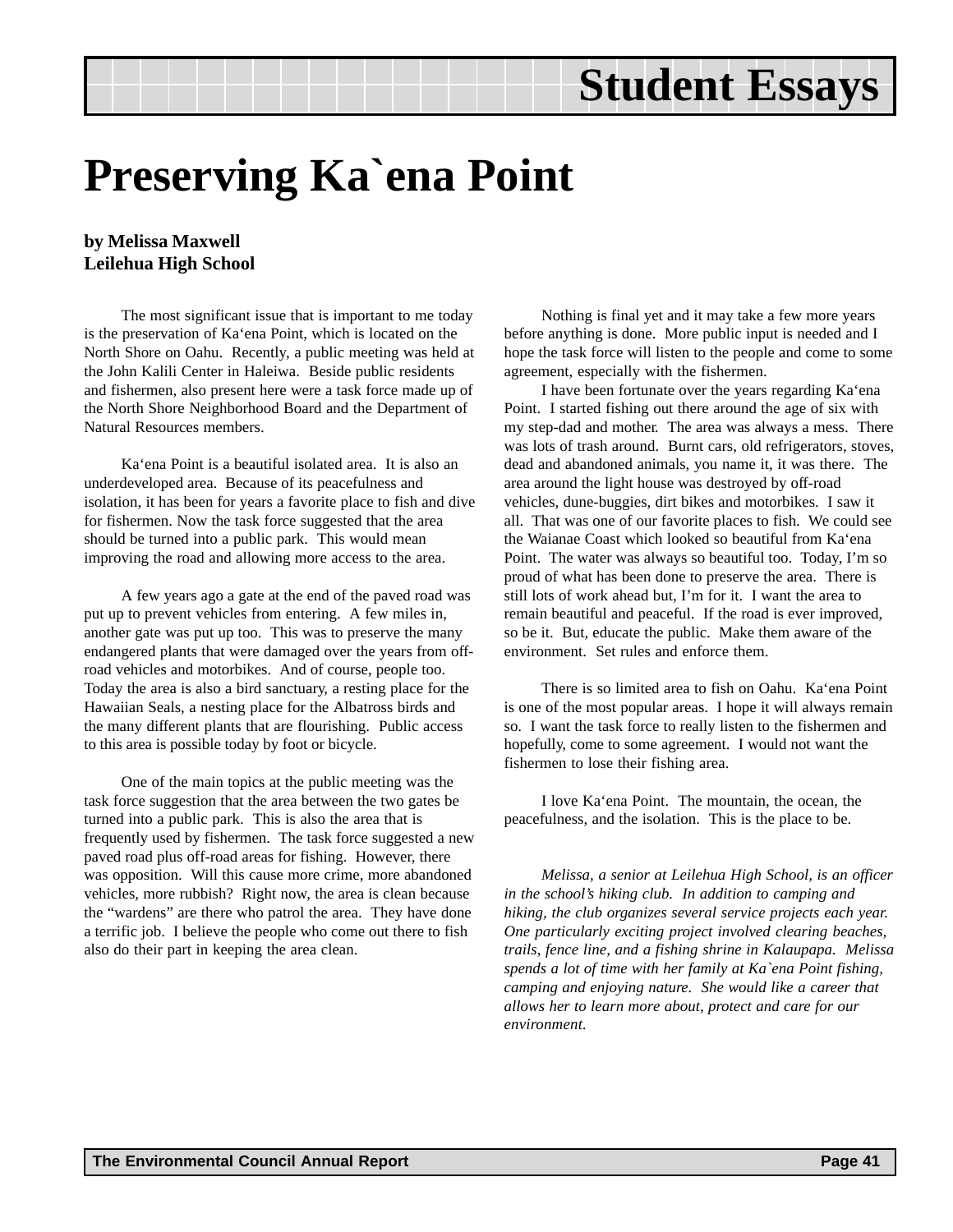## **The Depopulation of Fish In Our Hawaiian Waters**

## **by Kimo Yamashiro Iolani School**

For over fifty years, Hawaii has promoted the sport of fishing. Fishing has been popular here since introduced by our ancient Hawaiian predecessors. They got the idea of fishing from their Polynesian ancestors. At one point in time, fish in Hawaii used to be more plentiful than anyone could begin to imagine.

Throughout the years fish have been caught and killed for food, or sometimes for the perverse pleasure of watching one of nature's creatures die.

Unhealthy reefs have contributed to the depopulation of the fish, as the reefs have died so have the feeding grounds that sustain our ocean. Pollution running off into our bays and beaches, as well as sewage spills and people dumping litter and damaging liquids into the sewer and storm drain systems have contributed to their demise. The reefs are now spawning unhealthy bacteria that only kill our corals and crustaceans that feed the fish and other sea life. This bacteria is further contributed to by pesticides and fertilizers running off the land from adjacent golf courses. If the fish live through this pollution and ruin of their natural environment, we see them starve to death.

Illegal drift nets capture thousands of innocent creatures. Abandoned gill nets have also decreased the fish population. The gill net issue has gotten so bad, that strict laws have been enacted, limiting the amount of time that these nets are left alone. As an avid fisherman myself, I know when I have caught enough (though this rarely happens), and I know to release the smaller fish. I get extremely irritated at the fishermen who take more than they can eat, or when they kill a fish the size of their finger. Even the fishermen who work on the commercial fishing boats are sometimes at the docks with hundreds of small fish that aren't marketable. It makes me heartsick to see the waste. I think they should release the smaller fish, keeping only mature fish.

Fish can only reproduce so fast, they are a limited resource. I think that our State should look into developing fish hatcheries, and develop seeding programs. I also think that we should establish bag limits and have open and closed seasons for certain species of fish. These bag limits could be more lenient for the commercial fisherman. We should also establish closed seasons for population replenishment. What I think would help us the most is establishing size limitations for all Hawaiian fishermen for every species of fish. One of the few size limitations I am aware of is for the " Papio" (Trevally family) which is seven inches long. Why can't we establish size limitations for all species of fish?

This is an important environmental issue. Hawaii's fish are becoming scarce. Maybe the saying, "There are other fish in the sea," won't have any meaning for us in the future.

*Kimo, a student at Iolani School, spends most of his time fishing. He loves the outdoors and the water and enjoys swimming and water polo. Kimo is 13 years old. He likes science and math and would like to become a doctor one day.*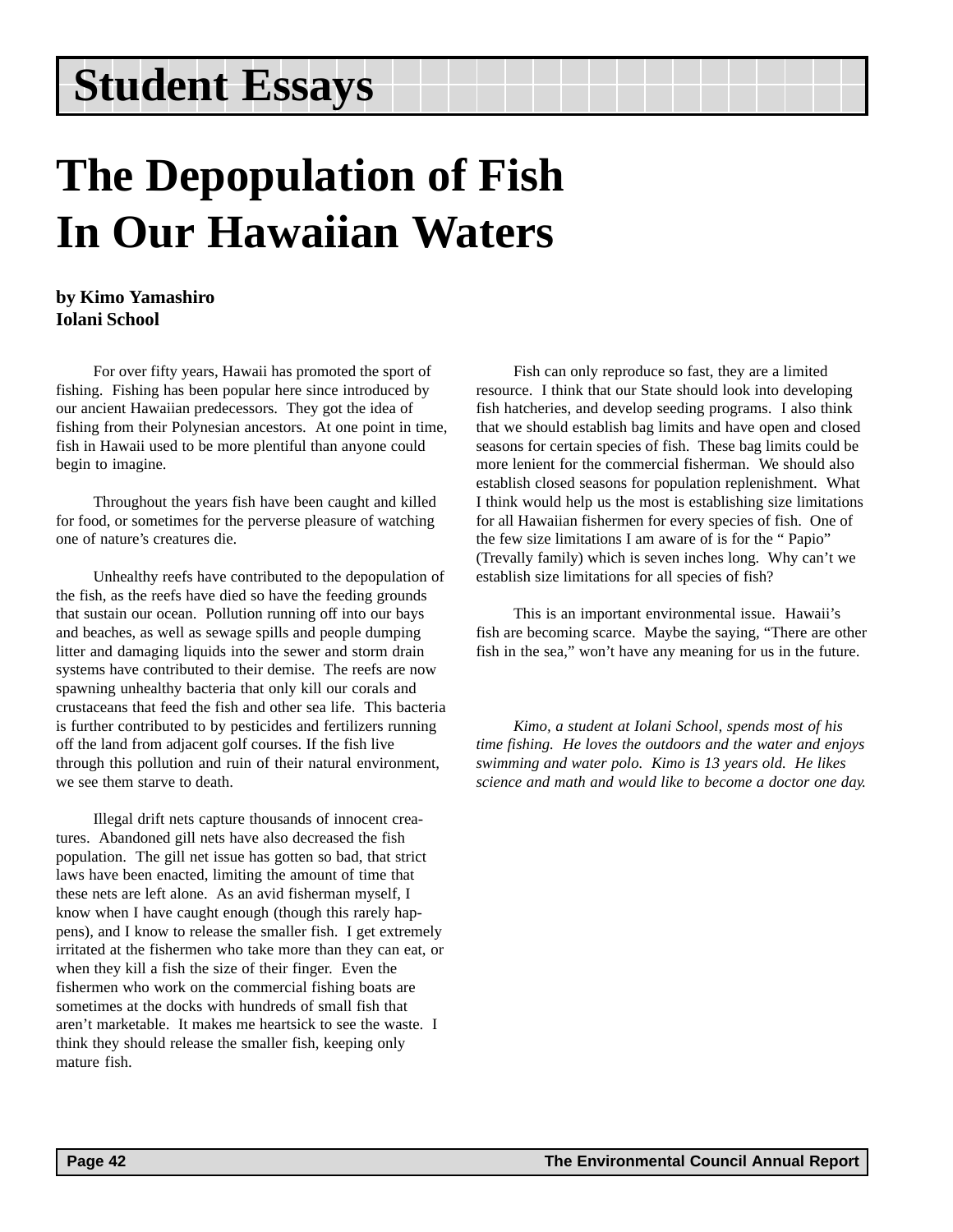## **Global Warming**

## **by Moana Minton Kahuku High School**

By the time scientists in the 1980's were corroborating the possibility of a warming planet, the United States was well advanced to its position as donor of half the total pollution and destruction. Ironically, following the discovery of the detrimental results of its consumer life-style, the U.S. began a move backward; from unaware of to unwilling to cooperate with the war for a healthier planet. Claiming conspicuous weather patterns to be the logical results of the 1991 Mount Pinatubo explosion, the world's policeman refused to sign the compact drawn up at the 1992 Earth Summit. Though Clinton later accepted the terms which included emissions reductions and endangered species protection, the resistance of today's most powerful nation was clearly felt.

America is an essential player in the effort to stop and perhaps even reverse global warming. As a world leader, in addition to the greatest problem, our steps will be greatly scrutinized in the crucial first years of the next century. The American people, however, could be some of the most unwilling participants involved. The creative efforts of many European nations and the example set by several Asian cities contrast the limited actions of the USA. As many Americans lack the vision to realize the imperative nature of environmental action, it is necessary that we employ coercion as well as incentive.

The reduction of vehicle emissions would play a central role in the slowing of global warming. Projects underway in countries like France and England to reduce emissions have been markedly successful. A city-wide car system allows the public use of vehicles to and from mass transit service, as do public bicycles. These reduce the total time spent by people in vehicles, and are financially beneficial as well as relatively low in inconvenience. Cars propelled by battery as well as hydrogen and methane are also available, reducing the burning of fossil fuels. In many Asian cities, well-planned city blocks reduce city driving, and maximize mass transit accessibility. The random layout of many American cities is inefficient. A federal program funding the redesigning of major cities would significantly reduce fossil fuel emissions.

 Central warehouses assist minimal trucking time and the delivery of multiple products simultaneously. Micro factories are also an option that would lower consumer cost and bring industry into eager small towns. This would call for cooperation between corporations, a concept which, while perhaps unlikely, could be promoted with tax preferences.

Monetary compensation is a surefire tempter for the stagnant American. Tax breaks for corporations following more rigid Federal guidelines and car owners who drive electric cars could present an option. But in the face of our slow economy, there is perhaps a better solution. California car manufacturers have developed interesting alternatives since an ordinance demanded 10% of the available vehicles in the state run without fossil fuels by the year 2000. We must simply apply the pressure.

Global warming is upon us, and as scientists have predicted a measly rise of three degrees in global temperatures would mean the melting of polar ice caps, we had better make a move. The last three decades have seen a rise of one degree. Delayed action could mean the loss of all civilization. Underdeveloped countries, however, will be difficult to coax out of practices that are their only income. We will not be able to stop forest fires in Argentina.

America must take the first steps toward a living planetary ecosystem. Alternatives such as hemp fiber and a reduction in red meat consumption could bring forest burning down from its current rate of two football fields per second. Subsidizing is an often offensive but widely practiced solution that could aid in the fight for a cooler climate. Displaced laborers can be well put to work in the reconstruction of an Earth-friendly society.

Global warming requires more than a single solution. Immediate pressure on industry and tax relief for cooperating citizens and businesses will be a first step in the final stop of global warming. A continued effort including remapping of cities and a restructured diet for America will be essential in its completion. Global warming can be stopped. We must be willing to work toward it.

*Moana credits her mother, a biology teacher, with instilling in her a love for nature and a strong environmental ethic. Moana was very interested in science during her years at Kahuku High School (when she wrote this essay), she is now studying physics at MIT.*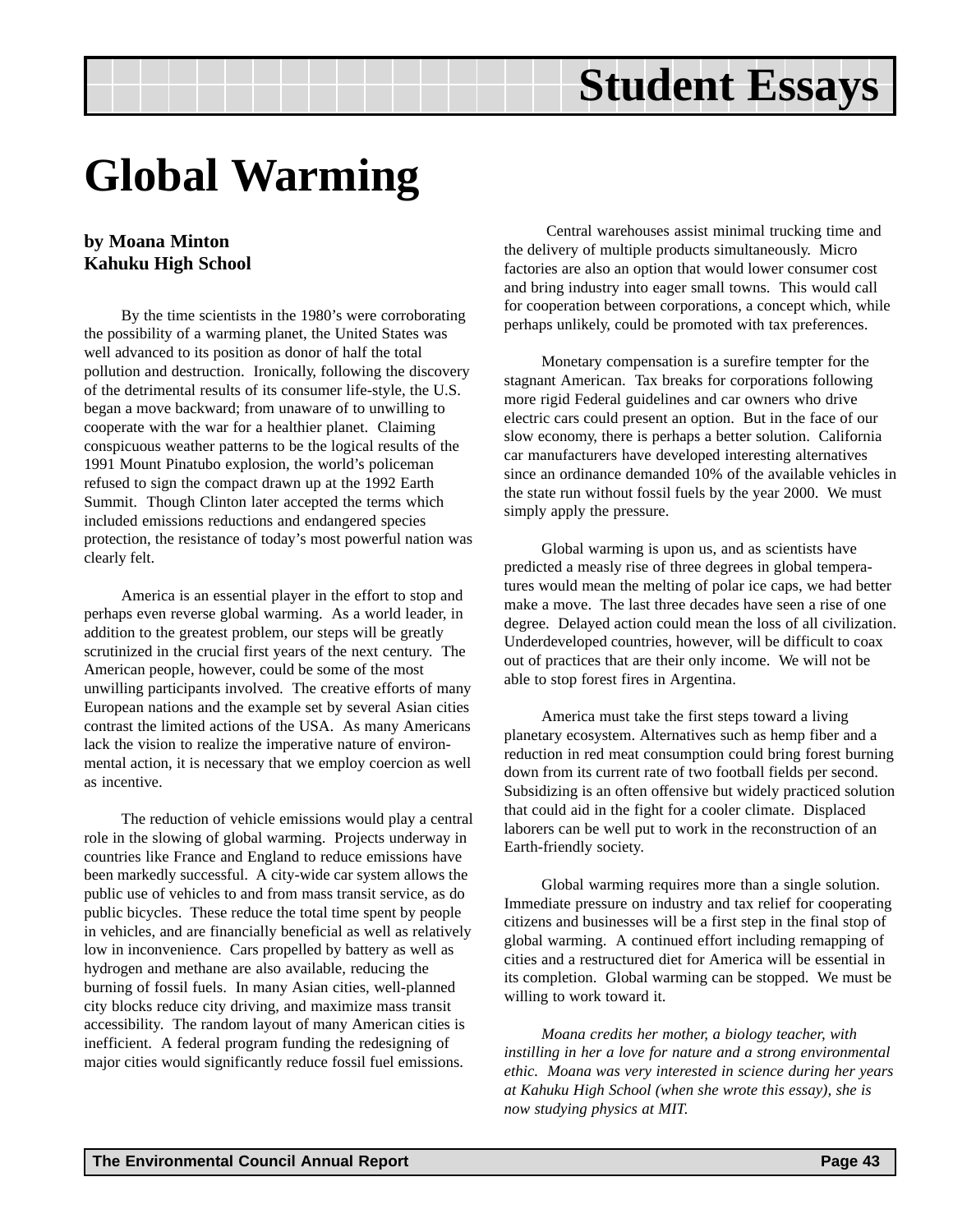## **A People at War With Their Land**

## **by Janis Dela Cruz Waianae High School**

What is happening to Hawaii's water supply? Will there be enough fresh water to support life in the future? Who will win the battle for existence, man or nature? These questions refer to the most significant environmental issue facing Hawaii today, the amount of fresh water. Every environmental problem has a cause, an effect, and a solution. Humans can't afford to depend on hazardous chemicals, to build more dams to relocate water, and to use water in excess. When will people realize that we depend on the environment just as much as the environment depends on us?

Dangerous chemicals, dams for irrigation, and the constant use of water are causing the depletion of Hawaii's water supply. Pesticides wash right off the plants on rainy days. Dams built for irrigation cause streams to become warm, shallow, and semi-stagnant. Washing dishes, watering gardens, even taking long showers can be considered a waste of water. It is sad to think that all of these situations could have been avoided if only people thought of the effect it would have on nature first, before counting how much profit they would receive.

The advancement of technology has had disturbing side effects on Hawaii's water supply. Pesticides may evaporate, eventually returning to the land through a process called the hydrologic cycle, when water moves from the air to the land and back again. Rain containing dangerous substances may contaminate the groundwater which makes up 90% of Hawaii's drinking water. Leptospirosis, a bacterium that infects through open wounds, thrive in dam created pools. Each time someone neglects to do their part in conserving water the entire state suffers. Although technological breakthroughs have opened the door to wealth and an easier way of life, they have also introduced various diseases and toxic chemicals into Hawaii's surface and underground water systems.

The last step in the process by which men live is to find a solution for the problem they've caused. To reduce the number of "hungry bugs" that feed on plants, farmers permit even "hungrier insects and animals," such as lady bugs, to dispose of them. Natural fertilizers harmlessly enhance the growth of plants. Drip irrigation involves pipes that drip water only at the base of the plants. Conserve water by fixing the leaks in all water control devices and don't allow water to run down the drain. Watering plants in the morning and directing the water closer to the ground are two lawn watering techniques. These strategies can be used by citizens to alleviate Hawaii's water problems.

Unaltered Hawaiian streams and pools are rare treasures that deserve to be protected unquestionably. The citizens of Hawaii must act now in order to prevent further damage to the environment. Some people have the misconception that it would be useless to change their ways. Change and sacrifice is the basic structure for almost all solutions. It only takes one person to make a difference. But it takes all of humanity to amend it.

*Janis is a junior at Waianae High School. Her interest in the environment began when she was 12 years old visiting Waikiki. The crushing onslaught of lights, cars and concrete greatly disturbed her. Realizing that nature had been smothered by an urban wilderness, she became more aware of the impact people often have on the environment. Janis would like to become a high school English teacher.*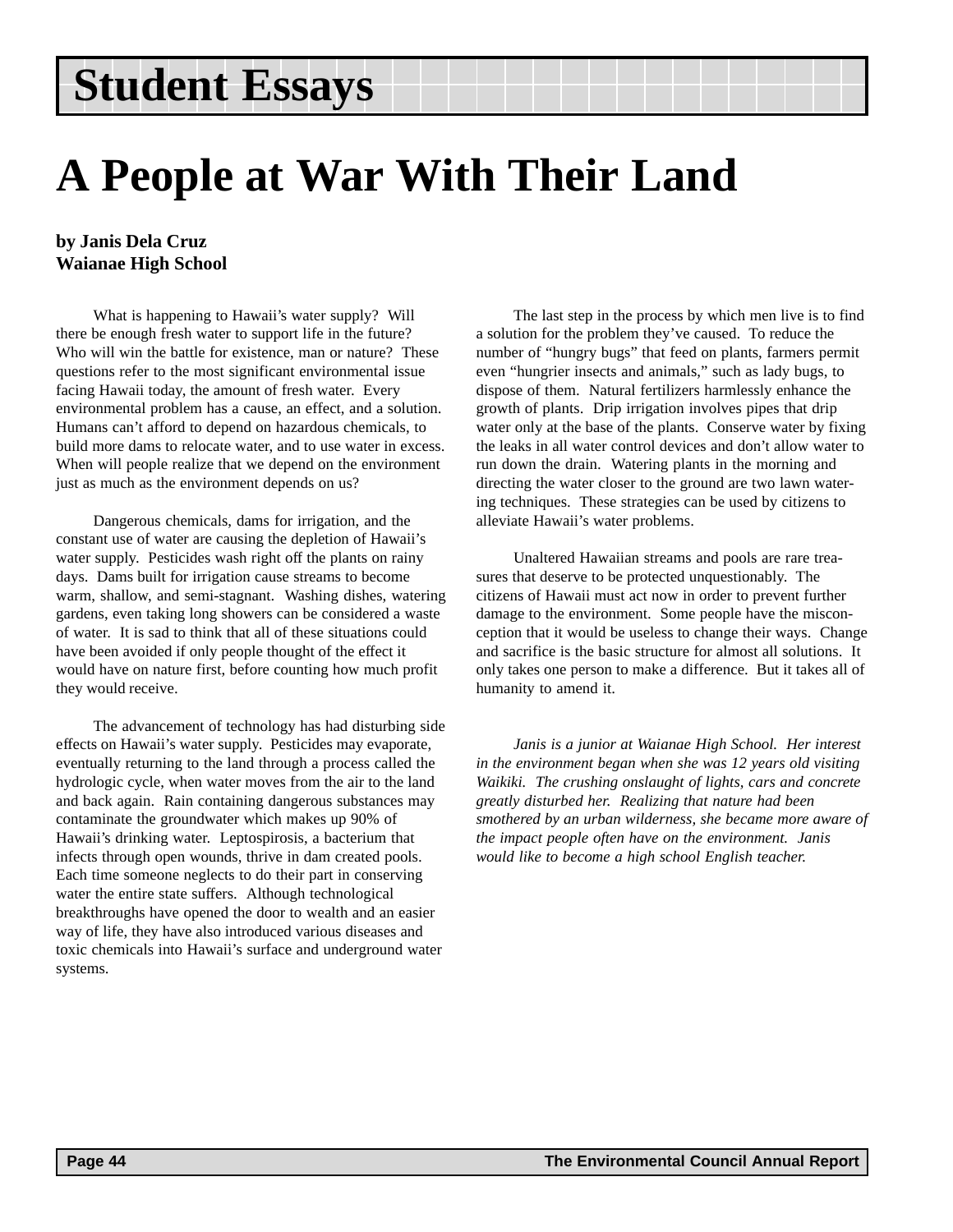## **Section III Agency Goals**

**Summary of Agency Goals and/or Objectives**

**The Environmental Council monitors agency progress in achieving the state's environmental goals and makes an annual report with recommendations to the Governor and Legislature. The Council asks each agency for its environmental goals and objectives for inclusion in its annual report. Each agency identifies its top three environmental goals for the past and current years and the results of its efforts to achieve these goals.**

## **Public Agency Environmental Highlights**

| Public Buildings Retrofit for Energy Efficiency | <b>DAGS</b> | Page 46 |
|-------------------------------------------------|-------------|---------|
| Preventing Introduction of Alien Species        | DOA         | Page 46 |
| <b>Two Polluters Indicted</b>                   | AG          | Page 47 |
| Hundreds Trained in Hazard Response             | <b>DOD</b>  | Page 47 |
| Organic Mulch Used Instead of Chemicals         | <b>HSVC</b> | Page 49 |
| Environmental Curriculum Being Tested           | DOE         | Page 50 |
| Wastewater Reused on Land                       | <b>DOH</b>  | Page 50 |
| Hawaiian Fishponds to be Restored               | <b>DLNR</b> | Page 51 |
| Plan to Manage Coastal Erosion Circulated       | <b>DLNR</b> | Page 53 |
| Fire Stations Save Energy                       | <b>HFD</b>  | Page 56 |
| 250 Buses Equipped with Bike Racks              | <b>DTS</b>  | Page 57 |
| Ala Wai Canal to be Dredged                     | <b>DTS</b>  | Page 57 |
| Oahu Wastewater to be Reclaimed and Recycled    | <b>DWM</b>  | Page 58 |
| New Oahu Development Plan Process               | PD.         | Page 58 |
| New Hawaii County Zoning Code                   | <b>HDP</b>  | Page 60 |
| Kauai Recycling Center to Open                  | <b>OED</b>  | Page 61 |
| Maui Plants Hundreds of Trees                   | <b>MDPR</b> | Page 62 |
| Maui County Sells Reclaimed Water               | <b>MDPW</b> | Page 63 |

18 agencies claim to have achieved all of their stated goals for fiscal year 1997.

Of the 40 state and county agencies surveyed, the following failed to respond: 1) Department of Business, Economic Development and Tourism; 2) Office of Hawaiian Affairs; 3) City and County of Honolulu Department of Housing and Community Development; 4) County of Hawaii Department of Parks and Recreation; 5) County of Kauai Fire Department; 6) County of Kauai Planning Department; and 7) County of Maui Department of Fire Control.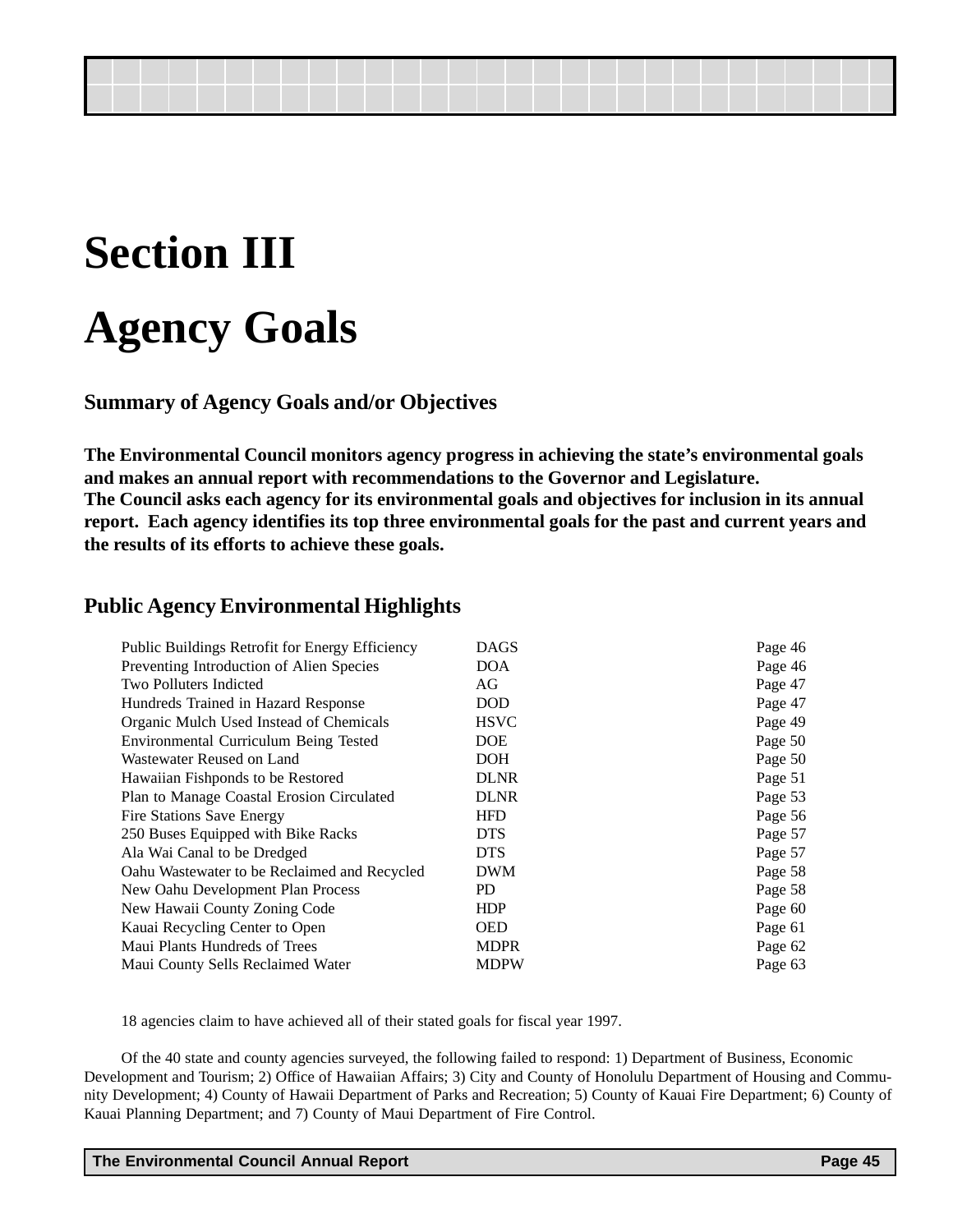## **Agency Goals**

## **State Department of Accounting and General Services**

### I. Goals/Objectives FY 1997

A. Goal/Objective #1: Continue with upgrades of lighting fixtures for energy efficiency and continue with energy conservation practices.

B. Goal/Objective #2: Increase the number of contract awards for products with recycled content.

C. Goal/Objective #3: Continue to require and monitor conformance with environmental regulations in State Public Works Construction.

### II. Results of Efforts FY 1997

A. Goal/Objective #1: The Kalanimoku Building was converted to electronic ballast and energy efficient computer equipment was installed. An overall savings of 15.5% was achieved in DAGS managed facilities (Central Services Division). In addition, many DAGS offices conserve energy by turning off lights and equipment when not in use for extended periods of time.

B. Goal/Objective #2: The State Procurement Office is continuing to award contracts for products with recycled content. They are also receptive to newly developed recycled products, thus increasing the number of recycled products included in the competitive bid process.

C. Goal/Objective #3: The Public Works Division as well as the outer island District Engineer's offices administer construction projects so that all phases of work conform with State and Federal environmental policies.

#### III. Goals/Objectives FY 1998

A. Goal/Objective #1: Increase the recycle/reuse of office paper.

B. Goal/Objective #2: The Stadium Authority will continue to purchase and use several biodegradable products for cleaning the arena facilities and administrative offices.

C. Goal/Objective #3: Recognizing that lead is a significant threat to human health, the Public Works Division will develop a guidance for Lead Paint removal. The guidance will cover monitoring requirements and safety precautions during Public Works construction projects.

## **State Department of Agriculture**

#### I. Goals/Objectives FY 1997

A. Goal/Objective #1: Prevent the introduction of harmful pests and diseases into the State.

B.  $Goal/Objective #2$ : Limit the plant pest populations which can cause significant economic damage to agriculture or constitute a serious threat to the environment.

C. Goal/Objective #3: Minimize the adverse effects of pesticides on the environment.

#### II. Results of Efforts FY 1997

A. Goal/Objective #1:

\* Issued 485 violation notices resulting from surveillance of Hawai'i-bound air and sea baggage, cargo, mail and visitors.

\* A total of 295 insect interceptions of species not known to occur in Hawai'i.

\* Big Island judges fined two individuals the maximum \$25,000 penalty (one later reduced) for possession of a snake.

\* Educated over 10,600 Hawai'i residents about the need to protect Hawai'i's environment by not importing alien species.

B. Goal/Objective #2:

\* Identified five new immigrant insects which have the potential to become plant or nuisance pests.

#### C. Goal/Objective #3:

\* Funded pesticide user education activities, including certification classes, and publication of "The Pesticides Label."

\* Conducted over 600 inspections of farms, pesticides dealers, and non-farm users for proper use and distribution.

\* Issued over 70 warning letters for improper use and collected \$16,200 in penalties for illegal use or sale of pesticides.

#### III. Goals/Objectives FY 1998

Same as for FY 1997.

## **State Department of the Attorney General**

#### I. Goals/Objectives FY 1997

A. Goal/Objective #1: The Department of the Attorney General has as its primary goal to continue to provide legal assistance to our clients to support their environmental regulatory and enforcement efforts.

B. Goal/Objective #2: A secondary goal of the Department of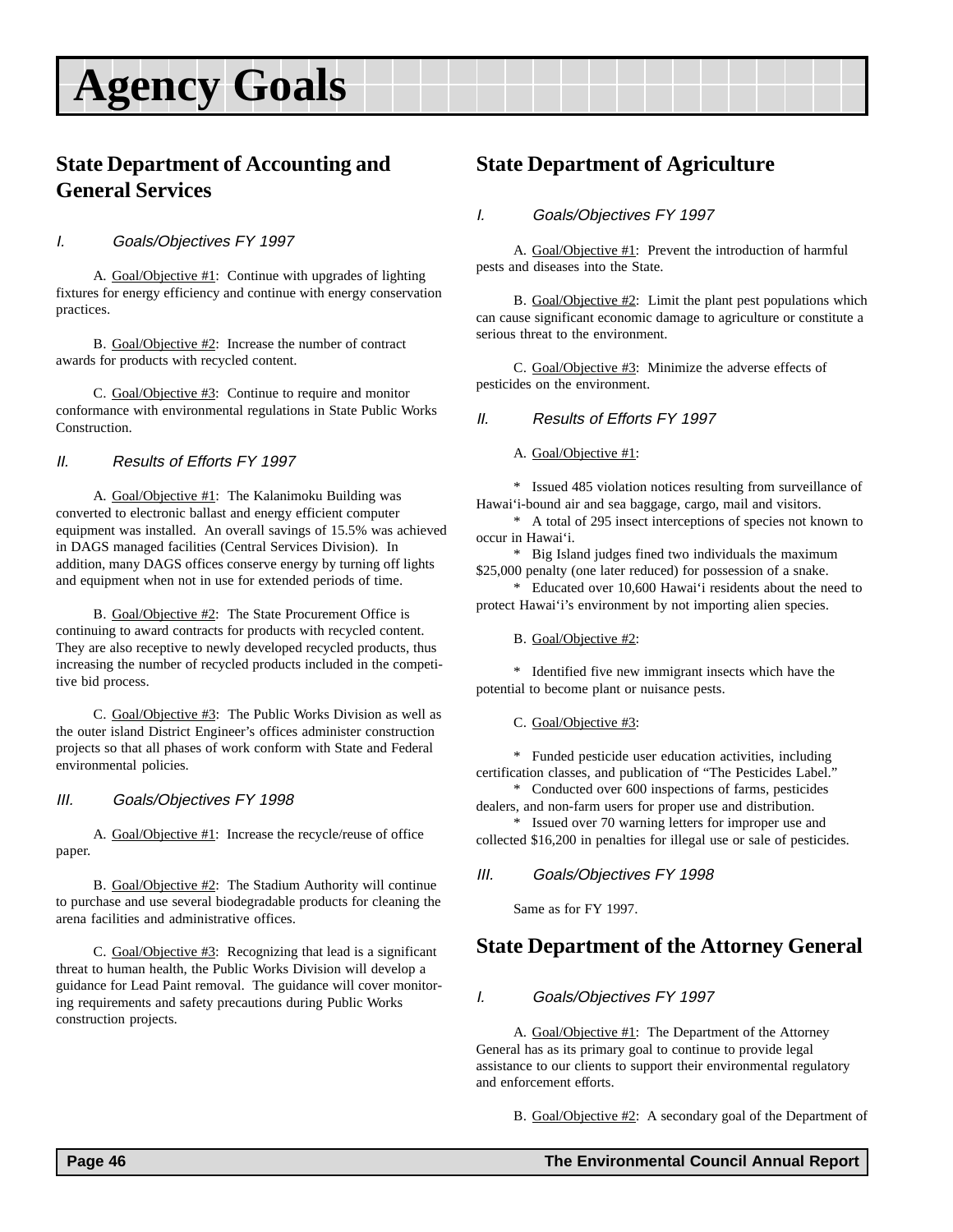

the Attorney General is to participate in a multi-agency environmental enforcement task force that will take action against environmental violations in an effort to deter environmental polluters. This task force will facilitate communications between state and federal environmental enforcement branches regarding violators, successful prosecutions, and evidence used in prosecuting violators.

### II. Result of Efforts FY 1997

#### A. Goal/Objective #1:

\* In two separate air pollution cases, the respondents settled by each paying \$100,000.00 to fund a study of the air quality at the Campbell Industrial Park. In four separate hazardous waste enforcement actions, the respondents settled by paying the full amount or significant portions of the assessed fines.

\* The Department also assisted the DOH in finalizing proposed amendments to the state clean air rules, helped the DOH in the adoption of new statewide sanitation rules for food establishments and statewide noise rules, and assisted DOH in the drafting of a bill which created Hawai'i's voluntary response program. The program will allow potentially responsible persons to clean up sites in a more efficient manner.

B. Goal/Objective #2: In August, 1997, the United States Attorney successfully indicted two individuals with the assistance of DOH and the Department.

### III. Goals/Objectives FY 1998

A. Goal/Objective #1: To continue to provide legal assistance to our clients in the implementation and enforcement of their environmental programs.

B. Goal/Objective #2: To continue to participate in the multi-agency environmental task force to effectively deal with environmental violations that impact on more than one agency.

## **State Department of Defense**

### **Hawai'i Army National Guard**

### I. Goals/Objectives FY 1997

A. Goal/Objective #1: Training. Ensure personnel at all levels of command receive environmental awareness and regulatory training (initial/refresher), i.e., general awareness/safety, hazmat, spill response, transportation, and land management of training areas.

B. Goal/Objective #2: Compliance. Ensure current installation operations meet applicable Federal, State and local requirements, i.e., removal of five underground storage tanks (UST), installation of three oil/water separators, procurement of spill containment, hazardous waste minimization and pollution prevention equipment.

C. Goal/Objective #3: Environmental documentation. Ensure documentation is completed on all anticipated/proposed actions, programs and projects to determine impacts affecting the areas of conservation, preservation and restoration, i.e., integrated resources management plan, use of local training areas, cultural/ natural resources inventory, and environmental assessments.

### II. Results of Efforts FY 1997

A. Goal/Objective #1: Training. Conducted regulatory initial and refresher training for State and Federal personnel. Course topics/enrollment: Environmental Compliance Officer Certification (60), Initial Response to Hazardous Materials Incidents/Spill Response (283), and Transportation of Hazardous Materials Certification (23).

B. Goal/Objective #2: Compliance. Published HIARNG Regulation 200-1, Environmental Protection and Enhancement/ Environmental Compliance. Completed the removal of two USTs and awarded the construction of three oil/water separators. Increased the substitution of hazardous materials with nonhazardous materials where feasible, reduced the volume of hazardous waste generated, and implemented an EPCRA training program.

C. Goal/Objective #3: Environmental documentation. Completed a preliminary assessment for Keaukaha Military Reservation. Identified ten USTs; two underground injection control wells; subsurface reservoirs, bunkers and tunnels; and historic unexploded ordnance sites and Navy dumping grounds.

#### III. Goals/Objectives FY 1998

A. Goal/Objective #1: Compliance. Meet EPA requirements for UST upgrade/removal by 1998. Install oil/water separators and secondary containment.

B. Goal/Objective #2: Conservation. Implement the Endangered Species Program.

C. Goal/Objective #3: Land Management. Create a Geographic Information System mapping data base.

### **Hawai'i Air National Guard**

#### I. Goals/Objectives FY 1997

A. Goal/Objective #1: Training. Ensure personnel at all levels of command receive environmental awareness and regulatory training (initial/refresher), i.e., general awareness/safety, hazmat, spill response, transportation, and land management of training areas.

B. Goal/Objective #2: Compliance. Ensure current installation operations meet applicable Federal, State and local requirements, i.e., removal of five underground storage tanks (UST), installation of three oil/water separators, procurement of spill containment, hazardous waste minimization and pollution prevention equipment.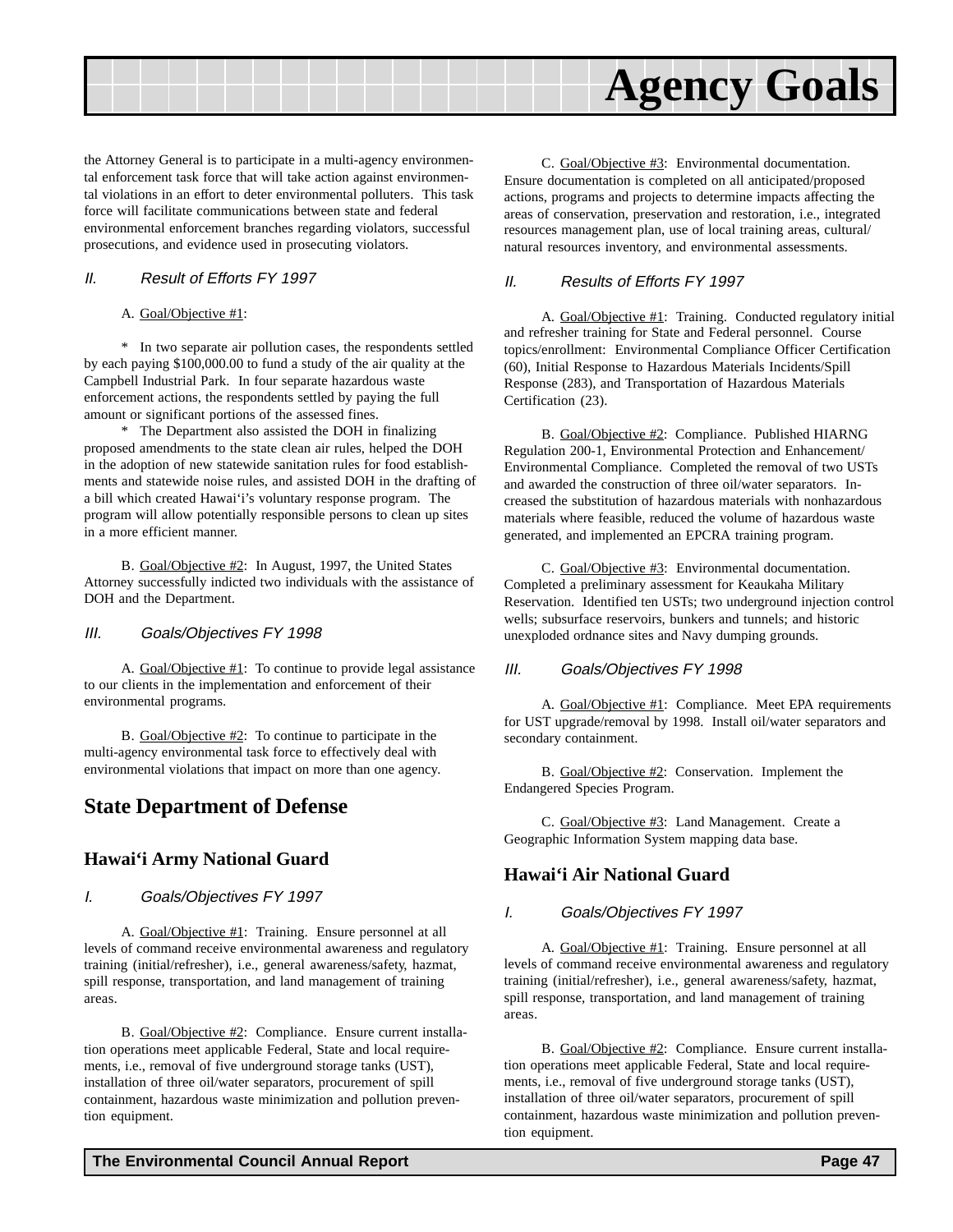## **Agency Goals**

C. Goal/Objective #3: Environmental documentation. Ensure documentation is completed on all anticipated/proposed actions, programs and projects to determine impacts affecting the areas of conservation, preservation and restoration, i.e., integrated resources management plan, use of local training areas, cultural/ natural resources inventory, and environmental assessments.

### II. Results of Efforts FY 1997

A. Goal/Objective #1: Training. Air Force's computer-based Interactive Hazardous Waste Training installed at all Geographically Separated Units (GSUs) to provide required annual training. Training program also installed at Hickam AFB units with Hazardous Waste Satellite Accumulation Sites.

B. Goal/Objective #2: Compliance. All regulated underground storage tanks (USTs) have been removed. Final closure reports are being submitted to provide formal notification of closure. Continued utilization of the Air Force's Environmental Compliance and Management Program to conduct self-inspections and identify potential compliance problems in-house. Emphasis on resolving Major findings, which indicate a potential for monetary fines.

C. Goal/Objective #3: Environmental Documentation. Increased emphasis on the Air Force Form 813, which documents the Environmental Impact Analysis Process for all "significant Federal actions." Completion of this form is required for all repair, alteration, and construction projects, and ensures that the environmental aspects of a project are considered in the decision to proceed.

### III. Goals/Objectives FY 1998

A. Goal/Objective #1: Compliance. Ensure continued compliance with Federal, State, and local regulations.

B. Goal/Objective #2: Environmental Documentation. Continue to pursue assessment and consideration of environmental impacts for all proposed projects.

C. Goal/Objective #3: Pollution Prevention. Identify and pursue projects which eliminate potential spills and undesirable discharges to the environment.

## **Civil Defense**

### I. Goals/Objectives FY 1997

A. Goal/Objective #1: Training. Provide a statewide training and exercise program for emergency managers at state and county levels with funds provided by FEMA, DOT, EPA, and DOE that emphasize potential environmental impacts of all phases of emergency management, e.g., Mitigation, Preparedness, Response, and Recovery.

B. Goal/Objective #2: Ensure proper consideration of law, regulation, and indirect impacts of emergency response and recovery operations by Federal, State, and County governments. Monitor environmental impact statements and environmental assessments for proper evaluation of known natural hazards and availability of emergency warning systems and infrastructure.

C. Goal/Objective #3: Provide for full integration and access to existing data bases that detail environmental sensitive areas in the State of Hawai'i and the Pacific Insular States. Integrate information from official sources that are useful in reducing the impact of emergency management operations on the environment into the Pacific Disaster Center (PDC) and the Pacific Regional Emergency Management Information System (PREMIS). Provide assistance to county governments in gaining access to Geographical Information Systems (GIS) provided by the PDC to assist these governments in obtaining environmental information that should be considered in decision making.

### II. Results of Efforts FY 1997

A. Goal/Objective #1: Training. Scheduled and conducted over 15 classes for emergency managers from state and all counties. Over 350 students completed training in principles, techniques, and operations for handling of radiological materials, hazardous materials, recovery management procedures which includes environmental and historical preservation standards.

B. Goal/Objective #2: Monitored compliance with environmental standards for the National Environmental Protection Act, State and County environmental protection laws and ordinances. Provided assistance from local sources in resolving environmental issues. Participated with the SERC and the Local Environmental Planning Councils from each county, in reviewing the progress of integrating environmental concerns and procedures into the State Emergency Operations Planning System.

C. Goal/Objective #3: Data bases have been identified for incorporation into the PDC GIS program. PREMIS is in place and functioning well among all county civil defense emergency operation centers. Continued efforts to collect, integrate and fuse these very large data bases into the PDC operations profile is on-going. Tailored enhanced support is being provided to county emergency management operations. State information agencies are extending connections to the statewide fiber optic network that when completed will give direct access to all State Departmental Civil Defense Points of Contact. Enhanced capability to monitor and record flood damage has been achieved.

### III. Goals/Objectives FY 1998

A. Goal/Objective #1: Maintain current statewide training program at its current level.

B. Goal/Objective #2: Continue to monitor closely the EIS and EA process for all recovery and mitigation projects.

C. Goal/Objective #3: Achieve full operations potential and capability for the PREMIS and PDC program which impacts all agencies, federal, state, county and private nonprofit, that are involved in all or some phases of emergency management within the State of Hawai'i and the Pacific Insular States.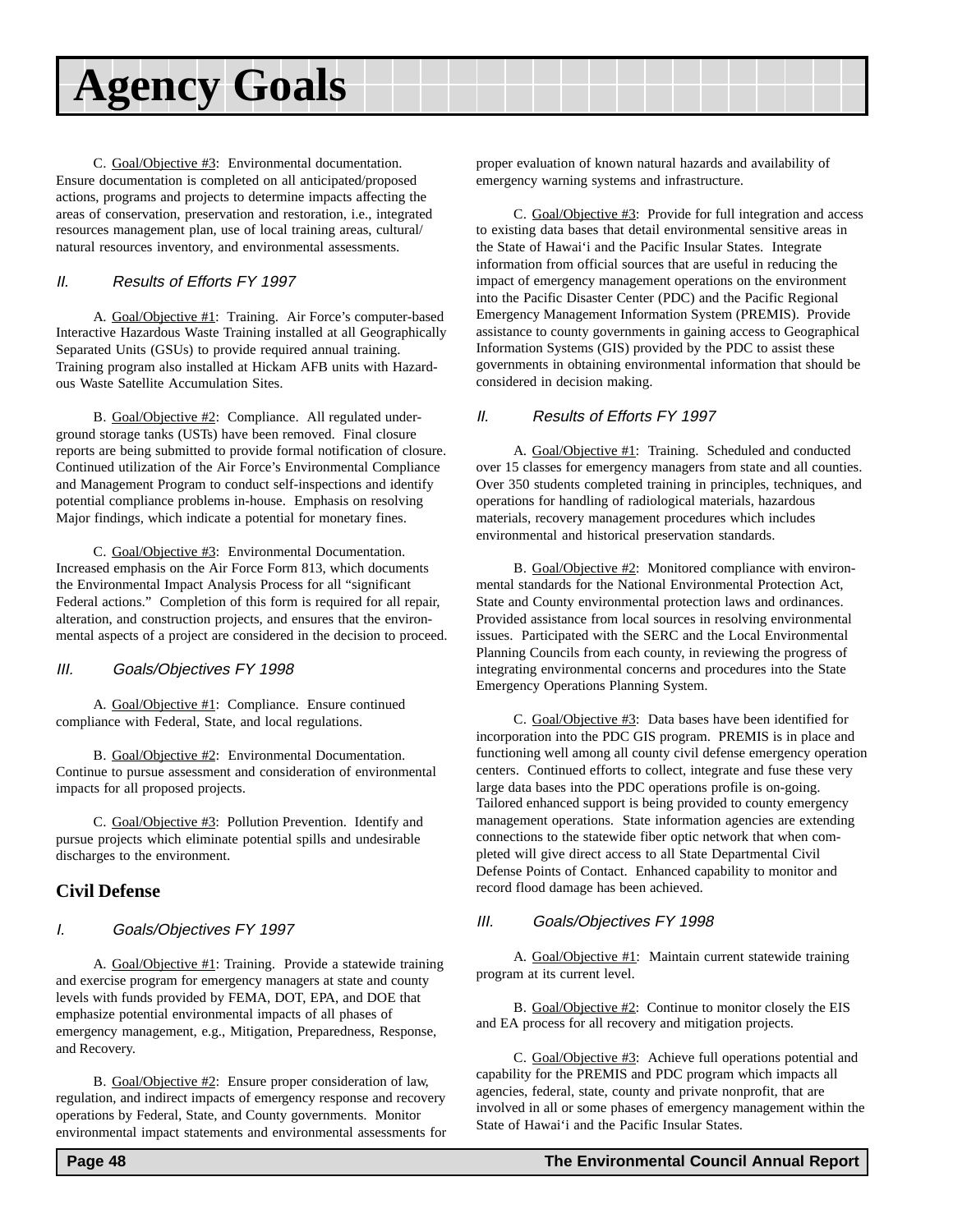

### **Engineering Office**

#### I. Goals/Objectives FY 1997

A. Goal/Objective #1: Training. Develop and conduct a comprehensive environmental awareness and regulatory training program.

B. Goal/Objective #2: Compliance. Ensure current installation operations meet applicable Federal, State, and local requirements.

C. Goal/Objective #3: Environmental documentation. Ensure documentation is completed on all anticipated/proposed actions, programs, and projects to determine impacts affecting the areas of conservation, preservation, and restoration.

### II. Results of Efforts FY 1997

A. Goal/Objective #1: Training. Conducted 15 classes during FY 1997 with a total attendance exceeding 350 students. Course titles were: Fundamentals Course for Radiological Monitors, Fundamentals Course for Radiological Response Teams, Public Assistance Inspector Course, Training for HAZMAT Incident Management, HAZMAT Training for First Responders, HAZMAT Refresher Course, Chemistry of HAZMAT, and HAZMAT Tactical Considerations.

B. Goal/Objective #2: Compliance. N/A

C. Goal/Objective #3: Environmental documentation. In the area of restoration and environmental assessments, State Civil Defense continues to monitor restoration activities in the wake of Iniki on the island of Kauai. Specifically, during 1997 environmental restoration activities included in the Wailua Golf Course Wall and the Brenecke's Beach Wall. On Oahu, during November 1996 and for several weeks after, the Waianae floods resulted in a massive debris removal operation and hazardous waste disposal operation.

#### III. Goals/Objectives FY 1998

None for submission.

### **Office of Veterans Services**

#### I. Goals/Objectives FY 1997

A. Goal/Objective #1: Training. Ensure personnel at all levels of command receive environmental awareness and regulatory training (initial/refresher), i.e., general awareness/safety, hazmat, spill response, transportation, and land management of training areas.

B. Goal/Objective #2: Compliance. Ensure current installation operations meet applicable Federal, State and local requirements, i.e., removal of five underground storage tanks (UST), installation of three oil/water separators, procurement of spill containment, hazardous waste minimization and pollution prevention equipment.

C. Goal/Objective #3: Environmental documentation. Ensure documentation is completed on all anticipated/proposed actions, programs and projects to determine impacts affecting the areas of conservation, preservation and restoration, i.e., integrated resources management plan, use of local training areas, cultural/ natural resources inventory, and environmental assessments.

#### II. Results of Efforts FY 1997

A. Goal/Objective #1: Training. Conducted initial and awareness training focused on maintenance staff at the Hawai'i State Veterans Cemetery (HSVC) on responsibilities for hazardous material handling, groundwater contamination, and chemical and petroleum handling. Conducted ongoing training on use of recycled organic mulch to cut down on use of chemical herbicides, fertilizers, and pesticides.

B. Goal/Objective #2: Compliance. Conducted survey of operations to determine compliance with applicable rules, regulations, and laws related to safety and health conditions, workplace environmental conditions, and work practices. Identified weaknesses and started the process of updating training to correct faults.

C. Goal/Objective #3: Environmental documentation. This continues to be an area of emphasis and further progress needs to be made in strengthening the documentation process.

#### III. Goals/Objectives FY 1998

A. Goal/Objective #1: Training. This continues to be an important segment of the OVS/HSVC environmental protection program. Continual updating of training to emphasize water conservation (we have our own water system from our own nonpotable well), recycling of organic green waste, recycling of paper and aluminum cans, and begin the process of limiting the use of chemically treating HSVC grounds for weeds and pests.

B. Goal/Objective #2: Compliance. OVS/HSVC will continue to monitor and proactively develop protocols for meeting all applicable laws, rules, and regulations related to environmental protection or conservation.

C. Goal/Objective #3: Conservation. Faced with a severe lack of manpower to properly maintain the HSVC landscaping while still providing excellent counseling services, we will focus on our recycling program to reduce the amount of paper we use in our offices, the amount of water we use for irrigation, and the amount of chemicals we apply on our planted areas.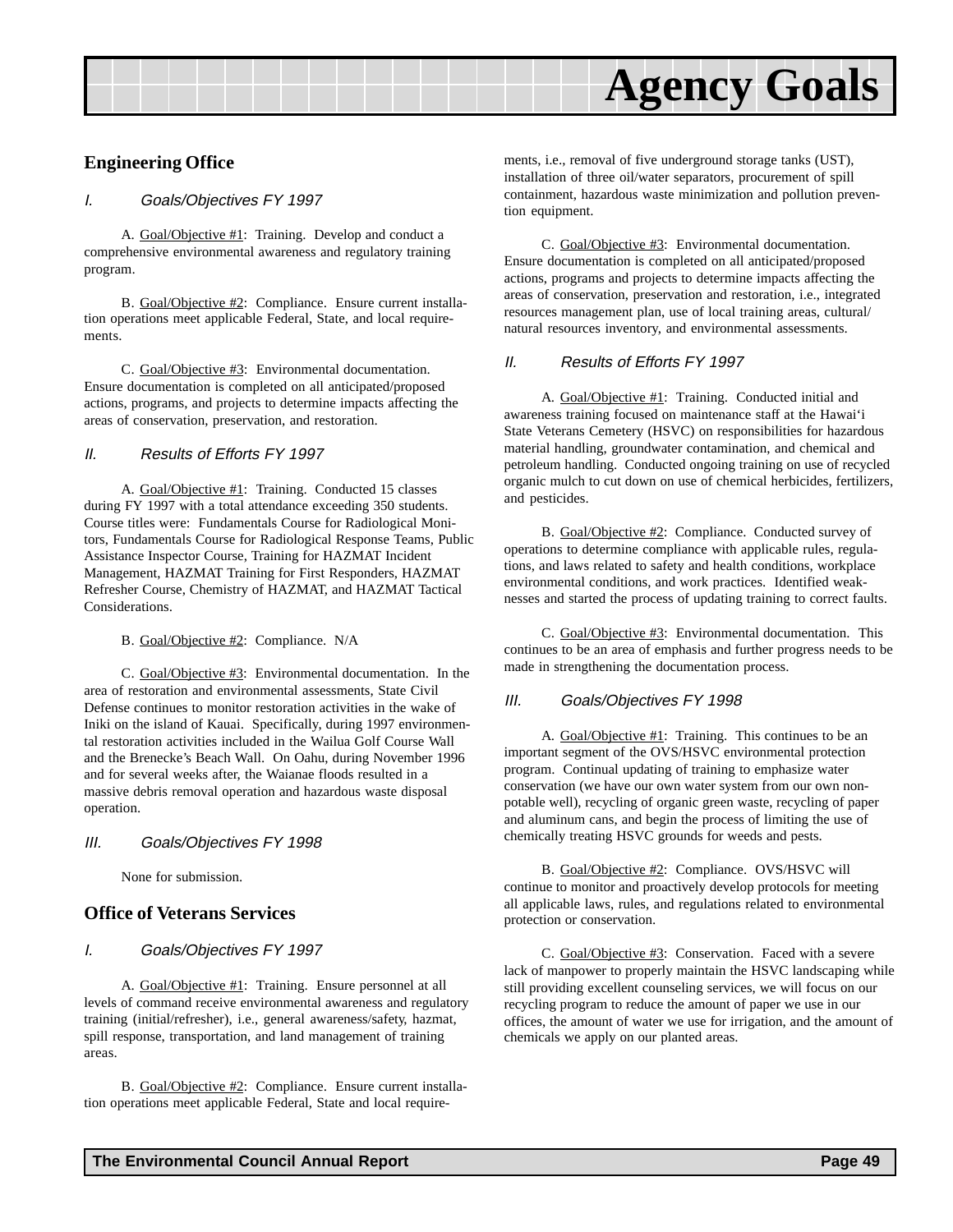## **Agency Goals**

## **Department of Education**

### I. Goals/Objectives FY 1997

A. Goal/Objective #1: Continue to provide staff development activities to strengthen teachers' knowledge and skills to assist students in improving their critical thinking, problem-solving, and decision-making skills for responsible environmental actions.

B. Goal/Objective #2: Develop environmental curricular guides to infuse critical thinking, problem-solving, and decisionmaking skills into the classroom.

C. Goal/Objective #3: Establish community partnerships to enrich the instructional delivery of environmental education through contextual learning.

### II. Results of Efforts FY 1997

A. Goal/Objective #1: Provided teacher workshops on Oahu and Hawai'i to assist teachers in strengthening their skills in teaching inquiry and problem-solving. Also provided a series of teacher workshops in critical thinking, reasoning, and Socratic questioning.

#### B. Goal/Objective #2:

\* A cadre of master teachers in global education are field testing their curriculum units on biodiversity, sea level rise, population study, and global warming. They will be editing their work during spring/summer for future dissemination.

\* A cadre of master teachers in environmental issue studies have compiled a facilitator's manual to guide future workshops in inquiry investigations.

C. Goal/Objective #3: Established partnerships with the University of Hawai'i, Curriculum and Research and Development Group and Sea Grant College to provide technical assistance at teacher workshops on environmental monitoring and GLOBE/GAIA activities. Also established partnerships with City and County, Waste Management Division, Hawai'i State Department of Health, Clean Water Branch, and Hawai'i Water Education Association to provide teacher workshops in water quality monitoring.

### III. Goals/Objectives FY 1998

A. Goal/Objective #1: Provide staff development activities for teachers to share and learn effective instructional strategies in inquiry, critical thinking, and problem-solving.

B. Goal/Objective #2: Develop standard-based, results driven instructional units in studying the natural and built environments.

C. Goal/Objective #3: Continue to establish partnerships to enrich the instructional delivery of environmental education through contextual learning.

## **Department of Health**

### I. Goals/Objectives FY 1997

A. Goal/Objective #1: To ensure that Hawai'i's coastal waters are safe and healthy for people, plants, and animals.

B. Goal/Objective #2: To protect and restore the quality of Hawai'i's streams, wetlands, estuaries and other inland waters for fish and wildlife, recreation, aesthetic enjoyment, and other appropriate uses.

C. Goal/Objective #3: To protect Hawai'i's groundwater from contamination for drinking, irrigation, and other appropriate uses.

D. Goal/Objective #4: To protect Hawai'i's lands from pollutants that endanger people and the environment; and to rehabilitate contaminated lands.

E. Goal/Objective #5: To protect and enhance Hawai'i's air quality for the health of the people.

### II. Results of Efforts FY 1997

A. Goal/Objective #1:

\* 10.5% of wastewater effluent was reused by the end of FY 1997, thus reducing the potential for exposure to human pathogens in coastal waters.

\* In FY 1997, there were 7 beach closures due to sewage spills and chemical releases, compared to an average of 5 beach closures per year over the past three years.

B. Goal/Objective #2: A water quality monitoring and assessment initiative was implemented for the Ala Wai and West Maui watersheds, providing information on problem areas and trends, and enabling the DOH to address public health threats.

C. Goal/Objective #3: Drinking water Source Protection Areas are being delineated for groundwater sources of drinking water.

D. Goal/Objective #4: Reuse/recycling rates for FY 1997 are not presently available. Below is a table of waste diversion rates in Hawai'i for 1995-96.

|              | <b>Municipal</b><br><b>Solid Waste</b> | <b>Recycling &amp;</b><br><b>Composting</b> | <b>Water Diver-</b><br>sion Rate |
|--------------|----------------------------------------|---------------------------------------------|----------------------------------|
| Oahu         | 1,667,000 tons                         | 408,000 tons                                | 24.5%                            |
| Maui         | 203,000 tons                           | 51,000 tons                                 | 25%                              |
| Kauai        | 81,000 tons                            | 12,000 tons                                 | 15%                              |
| Hawaii       | 181,000 tons                           | 32,000 tons                                 | 17.5%                            |
| <b>TOTAL</b> | 2,132,000 tons                         | 503,000 tons                                | 23.5%                            |

E. Goal/Objective #5: Sulfur dioxide levels in Honolulu were maintained at 95% below national standards.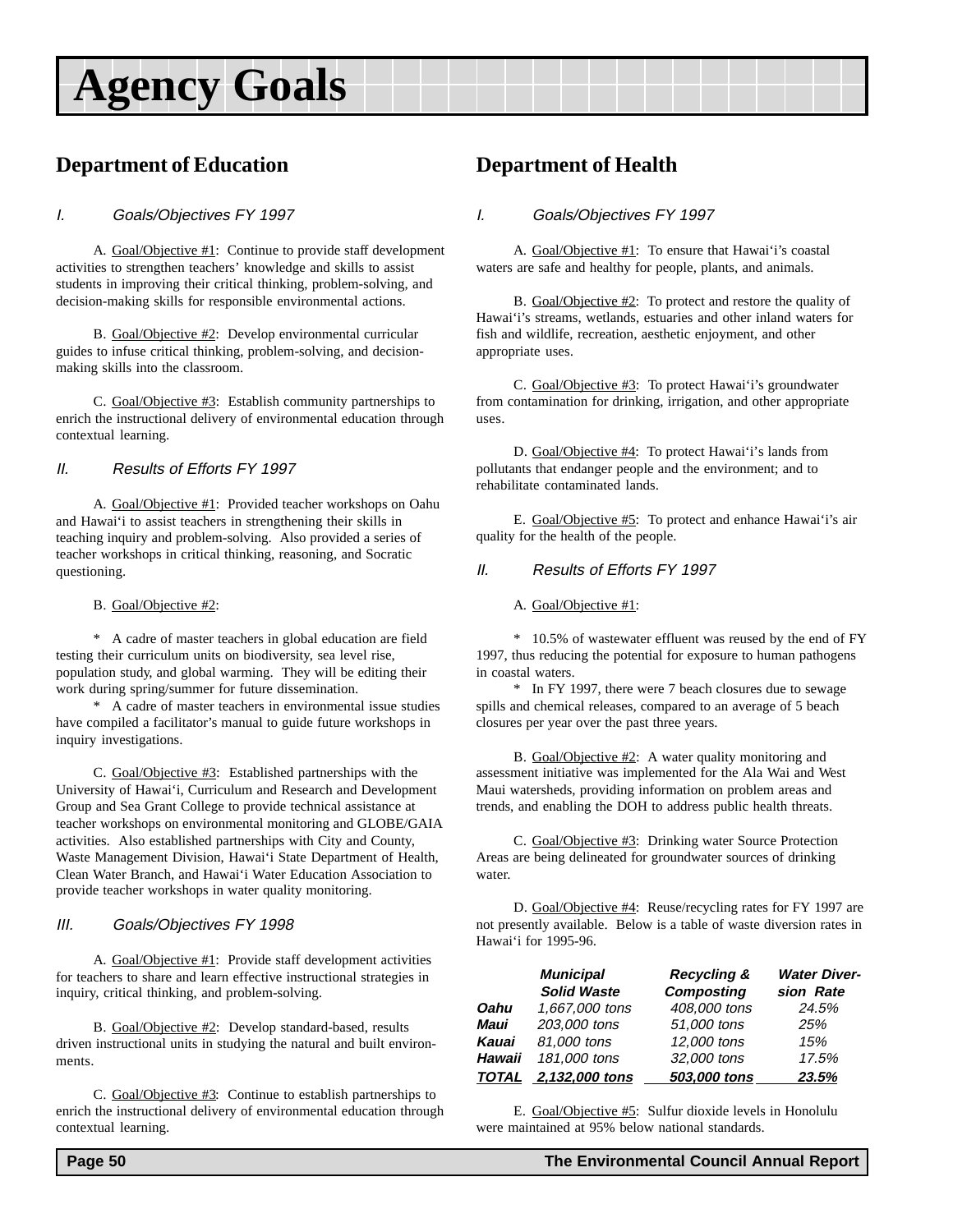

#### III. Goals/Objectives FY 1998

A. Goal/Objective #1: To ensure that Hawai'i's coastal waters are safe and healthy for people, plants, and animals.

B. Goal/Objective #2: To protect and restore the quality of Hawai'i's streams, wetlands, estuaries and other inland waters for fish and wildlife, recreation, aesthetic enjoyment, and other appropriate uses.

C. Goal/Objective #3: To protect Hawai'i's groundwater from contamination for drinking, irrigation, and other appropriate uses.

D. Goal/Objective #4: To protect Hawai'i's lands from pollutants that endanger people and the environment; and to rehabilitate contaminated lands.

E. Goal/Objective #5: To protect and enhance Hawai'i's air quality for the health of the people.

## **Department of Labor and Industrial Relations**

#### I. Goals/Objectives for FY 1997

We currently have not identified or established environmental goals and/or objectives.

#### II. Results of Efforts FY 1997

Accordingly, we are unable to report the results of our efforts.

However, the Department's Hawai'i Occupational Safety and Health Division (HIOSH) has an Occupational Health Branch charged with establishing an occupational health program for the State of Hawai'i. We have established permissible exposure limits (PELs) for worker's exposure to air contaminants in the workplace and measure our success with both the Bureau of Labor Statistics injury and illness data and state workers' compensation data.

The HIOSH Consultation and Training Branch provides onsite consultation and training in the area of occupational health. This branch measures results similarly. Since employer's requests are the basis for this branch's activity, there are not set goals with respect to numbers of training sessions, number of employees/ employers trained, or numbers of occupational health hazards identified and resolved.

#### III. Goals/Objectives FY 1998 - None

## **Department of Land and Natural Resources**

### **Aquaculture Development Program**

#### I. Goals/Objectives FY 1997

The Program's goal is to encourage and support sustainable aquaculture development which fosters wise use and good stewardship of land, water, plant and animal resources, is environmentally non-degrading, technically appropriate, economically viable and socially acceptable.

A. Objective #1: Facilitate and streamline the permit process for restoration of ancient Hawaiian fishponds and assist interested community groups and individuals in their reconstruction and operation.

B. Objective #2: Plan and facilitate the development of aquarium products for Hawai'i.

C. Objective #3: Encourage statewide commercial development of sustainable aquaculture utilizing native species and environmentally-sound production systems.

#### II. Results of Efforts FY 1997

A. Objective #1:

\* Assisted in developing cooperative public/private partnership between several State agencies and Molokai community groups to organize the community, identify resources and complete required surveys, coring and beach profiles for the two demonstrations ponds.

\* Facilitated the community beginning restoration work on Honouliwai Fishtrap on June 16, 1997 and collated and formally submitted to the Department of Health water quality monitoring information in compliance with permit conditions.

\* Assisted State Representative Nestor Garcia in preparing a preliminary proposal to restore one or more fishponds in Pearl Harbor and formed a network of potential cooperators in the community.

\* Worked with various other groups around the State to facilitate restoration of fishponds.

B. Objective #2:

\* Continued to work on the recommendations from the 1996 report to the Legislature on the potential of the aquarium products industry.

\* Published a Hawai'i Aquarium Products Directory to increase communication and networking in the industry.

\* Authored legislation passed by the 1997 Legislature to open the Department of Agriculture's, Aquaculture Revolving Loan Fund to aquarium species producers.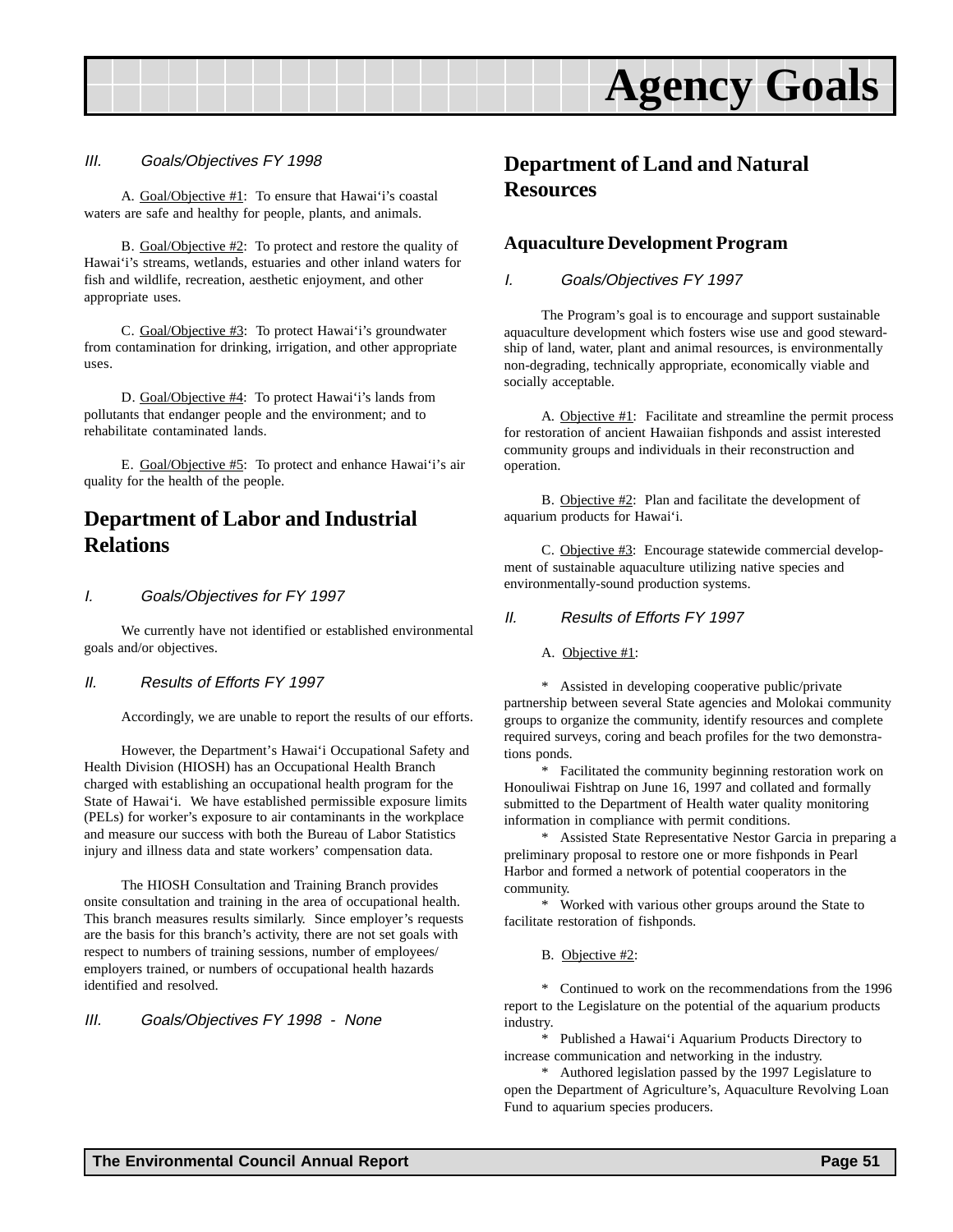## **Agency Goals**

#### C. Objective #3:

\* Cooperated with the Division of Aquatic Resources to carry out site inspections to implement the aquaculture license to raise regulated species.

\* Advised potential farmers on appropriate species, systems and sites for environmentally sound development.

\* Promoted the use of moi as a native aquaculture species and began developing market demand for the anticipated increases in supply in 1998.

#### III. Goals/Objectives FY 1998

ADP will have the same top goals and objectives as in FY-97.

### **Commission on Water Resource Management**

#### I. Goals/Objectives FY 1997

A. Objective #1: To better plan for the sustainability of our water resources by initiating an integrated resource planning process to revise the Hawai'i Water Plan.

B. Objective #2: To more efficiently use our remaining water resources by promoting the use of reclaimed sewage effluent in the Ewa Plains region on the island of Oahu.

C. Objective #3: To improve stream protection and management by adopting administrative rules.

#### II. Results of Efforts FY 1997

A. Objective #1: Successfully obtained \$525,000 and two temporary positions in our FY 98-99 budget to revise the Hawai'i Water Plan. Jointly funding an integrated resource planning process to update the Oahu Water Use and Development Plan with three City and County of Honolulu agencies.

B. Objective #2: Permits issued for the Ewa Plains region are for short timeframes and require the permittees to convert to reclaimed sewage effluent when available. The length of the permit was based on the planned completion of the R-1 facility at Honouliuli by the City and County of Honolulu.

C. Objective #3: Draft administrative rules were taken to state-wide public hearings in 1997. The staff is revising the rules based on testimonies and comments, and expects to request approval of the rules in FY 1998.

### III. Goals/Objectives FY 1998

A. Objective #1: To better plan for the sustainability of our water resources by participating in an integrated resource planning process to revise the Oahu Water Use and Development Plan and by revising the Hawai'i Water Plan.

B. Objective #2: To more efficiently use our remaining water resources by promoting the use of reclaimed sewage effluent.

C. Objective #3: To improve stream protection and management by adopting administrative rules and beginning implementation.

### **Kaho'olawe Island Reserve Commission**

In 1993, the U.S. Congress voted to put a permanent stop to over fifty years of U.S. military use of Kaho'olawe Island as a weapons range and training area. Congress also authorized funding to the U.S. Navy to clean up the Island in consultation with the State of Hawai'i. In 1993, the Hawai'i Legislature established the Kaho'olawe Island Reserve (the island and surrounding waters extending two miles from its shoreline) and the Kaho'olawe Island Reserve Commission (KIRC) to implement controls and permitted uses for the Reserve. The KIRC also serves as the Navy's single point of contact for State oversight of the Omnibus UXO Cleanup, slated to begin in FY 1998.

#### I. Goals/Objectives FY 1997

A. Goal/Objective #1: Completion of the Regulatory Framework and other necessary agreements between the State and the Navy.

B. Goal/Objective #2: Commencement of the Omnibus Cleanup, with continued meaningful coordination with the Navy and its contractors, in order to achieve State cleanup goals.

C. Goal/Objective #3: Completion of the Ocean Management Plan and the Restoration Plan and implementation of pilot projects.

### II. Results of Efforts FY 1997

A. Goal/Objective #1: Completed in November 1996.

B. Goal/Objective #2: Cleanup has not commenced due to the Navy's determined timeline. Meaningful coordination with the Navy and its contractors continues for the pre-cleanup planning phase.

C. Goal/Objective #3: Ocean Management Plan is completed and adopted by the Commission. A draft of the Restoration Plan was prepared and is currently being circulated for public review.

#### III. Goals/Objectives FY 1998

A. Goal/Objective #1: Commencement of the Omnibus Cleanup, with continued meaningful coordination with the Navy and its contractors, in order to achieve State cleanup goals.

B. Goal/Objective #2: Completion of the Restoration Plan, integration of the Plan into the Navy cleanup and begin pilot revegetation projects.

C. Goal/Objective #3: Initiate Ocean Resource monitoring and management.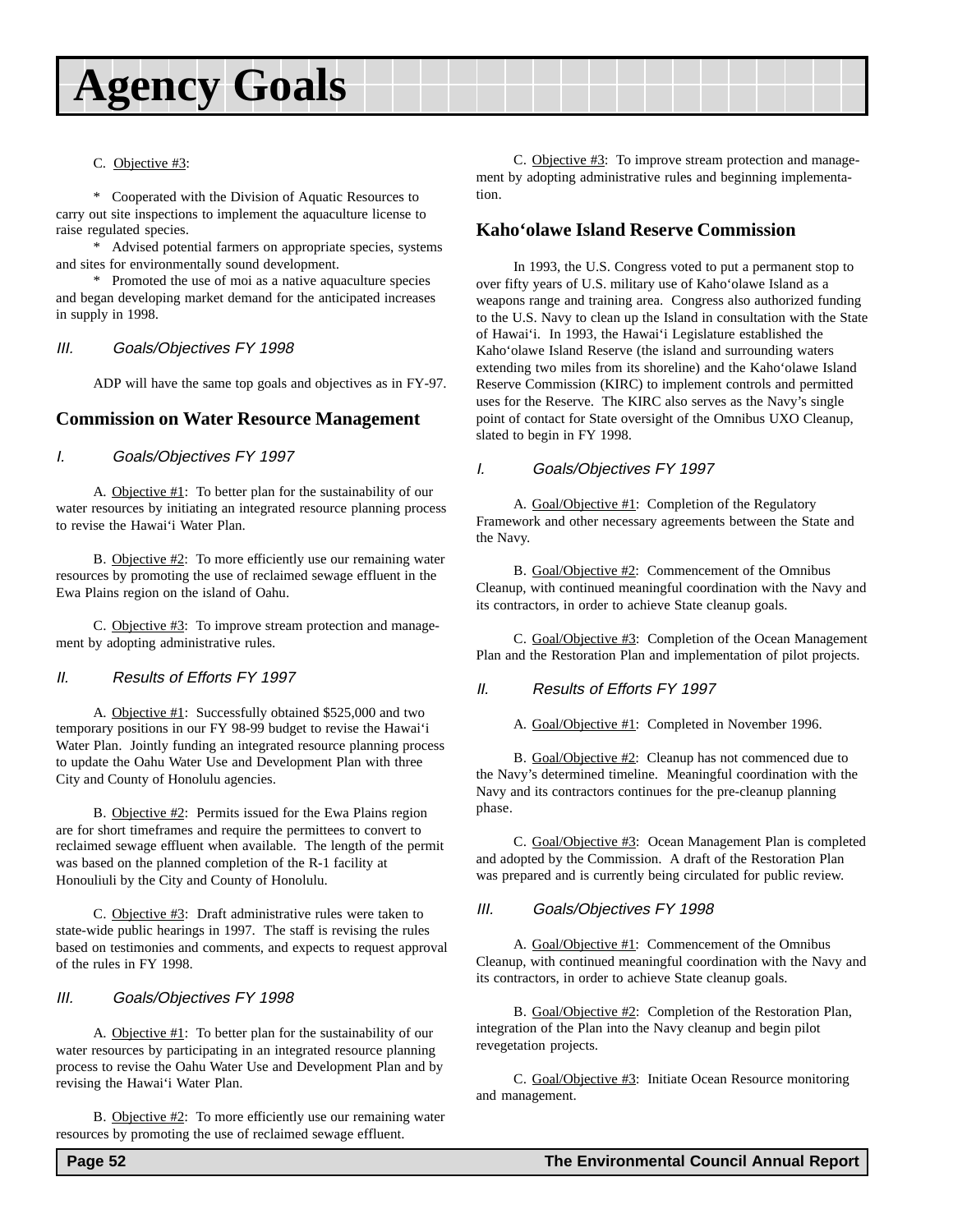

### **Land Division**

#### I. Goals/Objectives FY 1997

A. Goal/Objective #1: To develop and implement a Coastal Erosion Management Plan for the State of Hawai'i in coordination with pertinent Federal, State and County agencies, with assistance from technical and scientific expertise provided by the U.H..

B. Goal/Objective #2: To implement specific elements and action items, as identified in the State Flood Hazard and Mitigation Plan.

C. Goal/Objective #3: To complete the Conservation District Review Project and implement Land Board approved recommendations and work elements.

### II. Results of Efforts FY 1997

A. Goal/Objective #1: A Coastal Erosion Management Plan (COEMAP) was prepared and distributed for comment to pertinent Federal, State and County agencies. Meetings were held with interested agencies to further discuss plan elements. Presentations were also made to twelve Oahu Neighborhood Boards, six of which passed motions or resolutions in support of the COEMAP. The department also submitted an application to the Federal Emergency Management Agency (FEMA) for a beach nourishment project on Maui.

B. Goal/Objective #2: The Federal Emergency Management Agency (FEMA) accepted and approved the State of Hawai'i's "State Flood Hazard Mitigation Plan" which identifies flood hazard mitigation issues and proposes an action plan that can be undertaken to reduce the risk of life and property. FEMA's approval of the plan makes Hawai'i eligible to seek federal funds for flood hazard mitigation projects.

C. Goal/Objective #3: The department's consultant has drafted a "Discussion Draft Conservation District Management Plan" which proposes various recommendations related to the current subzone classification regime, identifies known resource attributes such as endangered species, and proposes various subzone recommendations for lands presently classified within the State Conservation District.

#### III. Goals/Objectives FY 1998

A. Goal/Objective #1: Adopt the Coastal Erosion Management Plan (COEMAP) and Coastal Lands Program (CLP) as policies of the Department of Land and Natural Resources. Initiate work on a pilot beach nourishment project on Maui and continue to build institutional arrangements to promote beach management in the State.

B. Goal/Objective #2: To implement specific elements and action items, as identified in the "State Flood Hazard Mitigation Plan". Continue work with State, County and Federal agencies to reduce the loss of life and property due to flooding.

### **State Parks Division**

### I. Goals/Objectives FY 1997

A. Goal/Objective #1: Enhance the sustainable management of the park resources through the involvement and education of the community. Create stakeholders in the community, by including volunteers in problem solving and resource management activities.

#### II. Results of Efforts FY 1997

A. Goal/Objective #1: Community organization created in Hawai'i to help care for the newly named "Kekaha Kai" State Park. Park "ambassador" position created to work with volunteers and to educate park users. Park cleared of accumulated rubbish and main building painted.

#### III. Goals/Objectives FY 1998

A. Goal/Objective #1: Continue program initiated previous years. Next park targeted is the Diamond Head State Monument.

## **Department of Public Safety**

### I. Goals/Objectives FY 1997

A. Goal/Objective #1: To ensure all hazardous chemical handling practices comport to all existing laws, requirements, and regulatory guidelines.

B. Goal/Objective #2: To develop and provide sufficient training to staff to ensure proper levels of hazardous material awareness is achieved and safe handling practices are observed at all times.

C. Goal/Objective #3: To maintain proper oversight over departmental operations to ensure all aspects of hazardous material handling comport to established policies and procedures at all times.

### II. Results of Efforts FY 1997

A. Goal/Objective #1: The departmental policy and procedure on Hazardous Material Use, Control, and Handling was completely revised to comport to all OSHA, EPA, and DOH regulations, and implemented in 1997.

B. Goal/Objective #2: The departmental Personnel Relations section in conjunction with the Consultation and Training Branch of the Hawai'i Occupational Safety and Health (HIOSH) Division of the Department of Labor and Industrial Relations conducted the first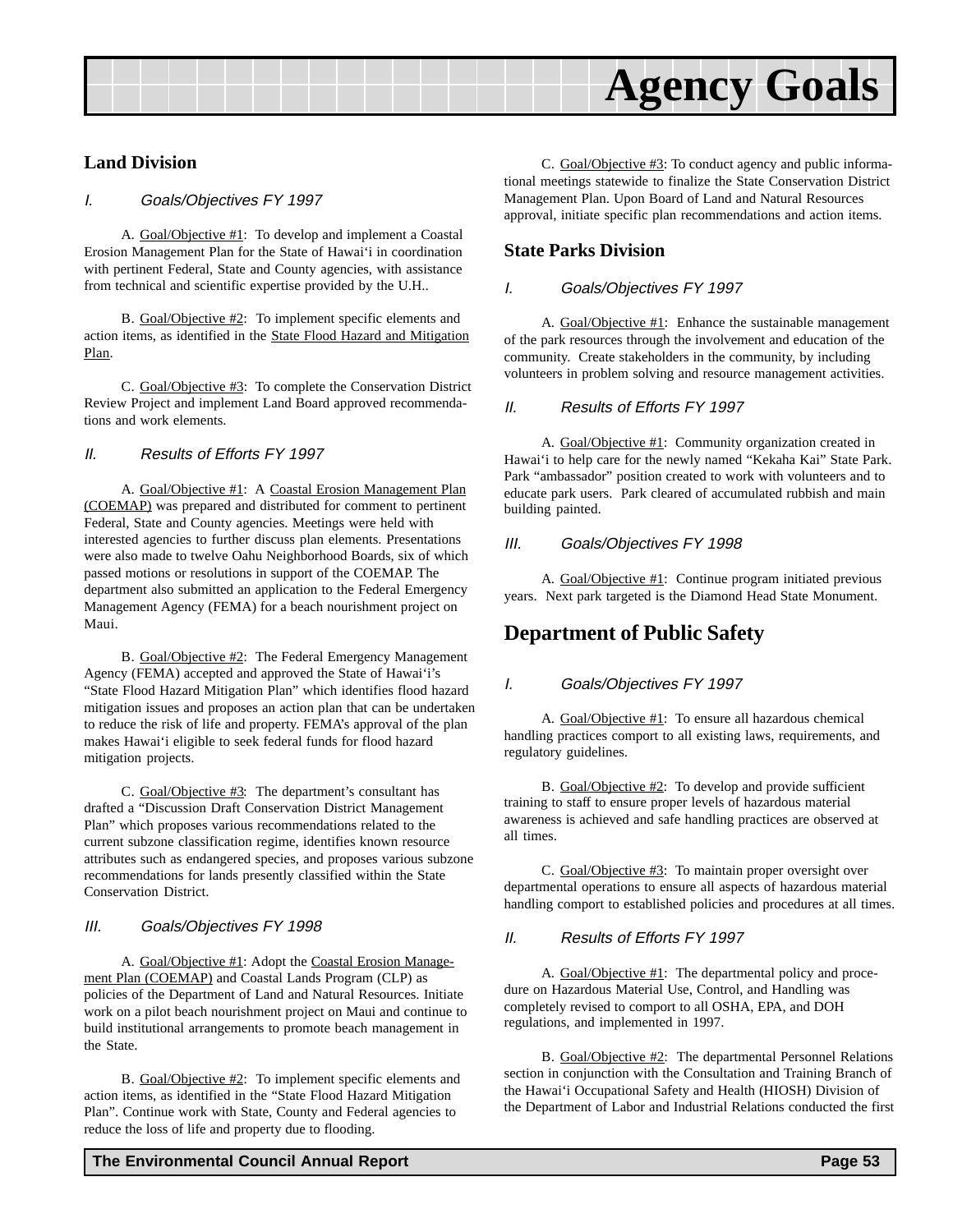## **Agency Goals**

annual departmental wide training on Hazardous Material Use, Control, and Reporting, for all line level supervisory and branch level management staff involved in physical plant operations.

C. Goal/Objective #3: The departmental Audit and Compliance Section of the Inspection and Investigation Office has been tasked to develop and conduct annual audit inspections of all operational branches, sections, and units, to ensure proper compliance to established policies and procedures relating to environmental conditions inclusive of adopted national standards for operations and the proper handling of Hazardous Material.

### III. Goals/Objectives FY 1998

A. Goal/Objective #1: To develop appropriate contingencies to properly institutionalize the Department's ability to maintain current levels of training and proposed inspections of environmental conditions inclusive of policy and procedure development and the establishment of permanent offices/sections and positions.

## **Department of Transportation**

## **Airports Division**

### I. Goals/Objectives FY 1997

A. Goal/Objective #1: Complete Stormwater Pollution Prevention Plans (SWPP) for Kahului and Lihue Airports and report water quality data to DOH.

B. Goal/Objective #2: Complete Environmental Compliance Handbook for tenants. Hire environmental technical consultant. Hire one environmental engineer on staff.

C. Goal/Objective #3: Complete noise compatibility plans for Kalaeloa, Dillingham and Keahole Airports.

### II. Results of Efforts FY 1997

A. Goal/Objective #1: Data on tenant activities at Lihue and Kahului was gathered. Water quality data was gathered.

B. Goal/Objective #2: A Pollution Prevention Handbook was completed in draft form and is being reviewed. Environmental consultants have been selected. An environmental engineer was approved in the legislative budget process. The job description has been written and submitted.

C. Goal/Objective #3: Aircraft noise contours were completed for Kalaeloa, Dillingham and Kona Airports. The noise compatibility plans are in draft form pending reviews.

### III. Goals/Objectives FY 98

A. Goal/Objective #1: Renew general stormwater permits for Kahului, Lihue, Molokai and Dillingham Airports.

B. Goal/Objective #2: Publish the Airports Pollution Prevention Handbook for tenants.

C. Goal/Objective #3: Hire the first environmental engineer for in-house staff.

## **Harbors Division**

### I. Goals/Objectives FY 1997

A. Goal/Objective #1: The Harbors Division perseveres to balance environmental and economic concerns in the improvement, allocation and use of harbor facilities.

B Goal/Objective #2: The Harbors Division encourages management practices which control and abate pollution.

C. Goal/Objective #3: To support Hawai'i's life-style, the Harbors Division develops transportation systems in compliance with environmental regulations.

### II. Results of Efforts FY 1997

A. Goal/Objective #1:

\* Engineering design and construction insure minimal environmental impacts of harbors projects.

\* Harbors Division's engineering design and construction services always strive for project compatibility with the environment and natural surroundings.

\* By consulting/coordination with appropriate citizen groups and environmental organizations, the Division was able to address all environmental concerns/impacts to the satisfaction of the involved parties.

\* Harbors projects continue to reflect an aesthetic harmony with the environment while striving to protect and preserve the environment.

\* Harbors projects also minimize noise pollution and blasting vibrations to satisfy public/community concerns.

B. Goal/Objective #2:

\* The Harbors Division complies with all environmental requirements in the control and abatement of pollution. Coastal Zone Management approval of harbors projects entail compliance with U.S. Army Corps of Engineers, State Department of Health (DOH) and U.S. Environmental Protection Agency pollution control requirements. Dredging, excavation and ocean dumping require the use of silt curtains, filtering pools, and water quality monitoring. Harbors projects also perform air monitoring whenever required by DOH programs.

\* Asbestos, lead paint, contaminated soil, and other hazardous wastes generated by structural demolition are properly disposed or treated by the appropriate service.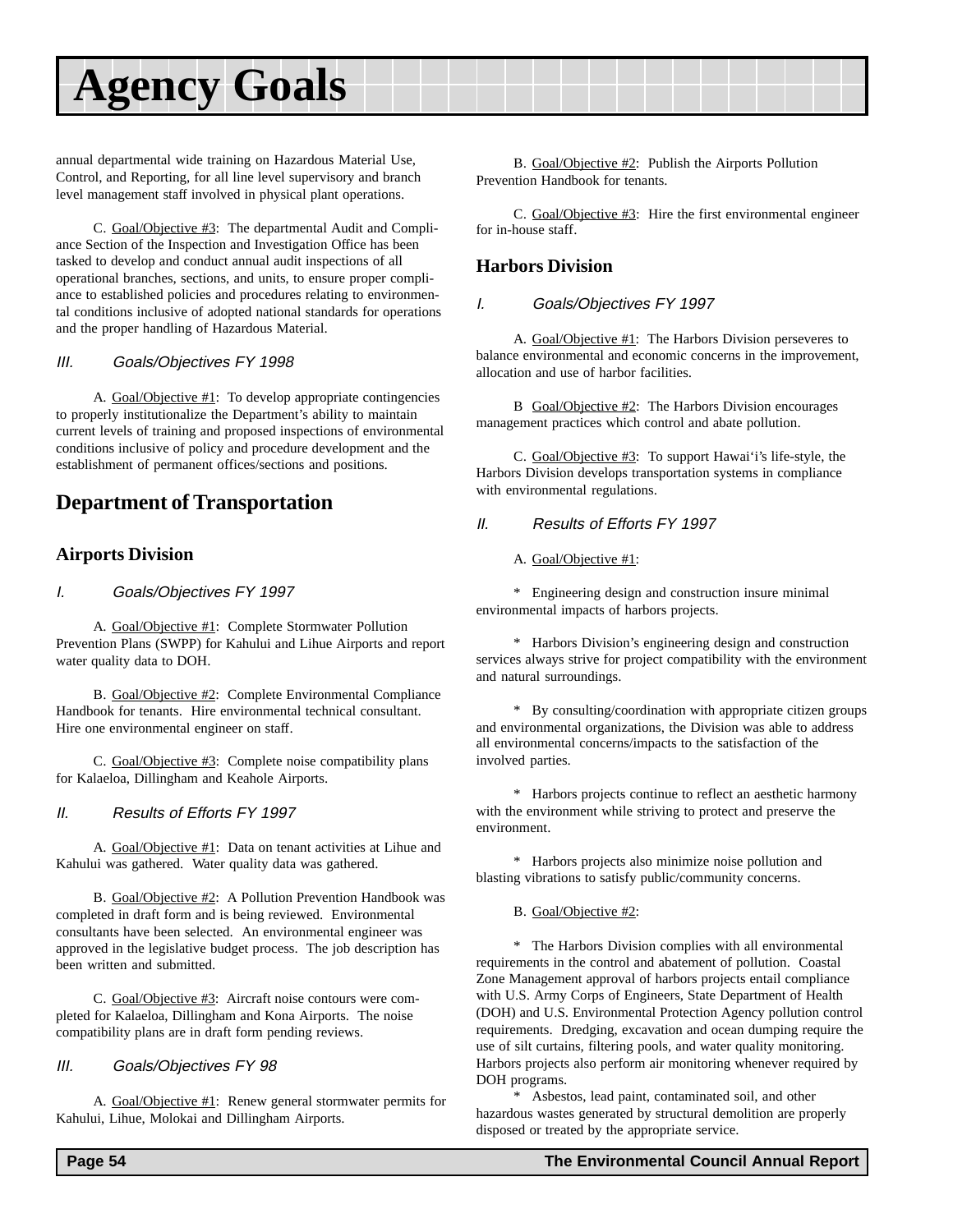

\* Administrative/professional offices practice paper and aluminum recycling.

\* Harbors operations maintain pollution/litter control in and around the harbors and harbor facilities.

\* Underground storage tanks are regularly monitored for leaks.

\* Solvents, used oil, oil-based paints, lacquer, thinner, brake fluid, and other hazardous wastes are properly disposed.

\* Nonhazardous substitutes (i.e., water-based solvents) are being considered to minimize hazardous waste generation.

\* Tenants and lessees are advised of appropriate pollution control measures.

#### C. Goal/Objective #3:

\* Hawai'i's history and tradition are linked to the sea. Our maritime culture began on the day the first Polynesian seafarers set foot on these islands. The harmonic embrace of the maritime culture, the life-style of the people and the environment of the State are being perpetuated through the development of additional/ improved commercial harbor facilities and the use of more efficient vessels.

#### III. Goals/Objectives FY 1998

Harbors Division will have the same goals and objectives as in FY 1997.

## **City & County of Honolulu Board of Water Supply**

#### I. Goals/Objectives FY 1997

A. Goal/Objective #1: Develop environmentally-appropriate water system projects to ensure a safe and reliable supply for island residents.

B. Goal/Objective #2: Encourage the Commission on Water Resource Management (CWRM) to develop an implementation schedule to set permanent instream flow standards which would resolve the uncertainty regarding surface water resources.

C. Goal/Objective #3: Increase personnel, agency cooperation, communication and action to make our environmental efforts more efficient and encompassing.

#### II. Results of Efforts FY 1997

A. Goal/Objective #1: BWS projects have become more environmentally appropriate.

B. Goal/Objective #2: The CWRM has not made any recent progress to develop permanent instream flow standards.

C. Goal/Objective #3: Due to budget constraints, personnel could not be increased; however, new computers have aided staff

response time. Through streamlining our process, we will continue to address all pertinent environmental policies within current resources.

#### III. Goals/Objectives FY 1998

A. Goal/Objective #1: Continue to develop environmentallyappropriate water system projects.

B. Goal/Objective #2: Continue to encourage the CWRM to set permanent instream flow standards to resolve the uncertainty regarding surface water resources.

C. Goal/Objective #3: Formulate in conjunction with the City's Department of Wastewater Management and Planning Department, an integrated water resources plan to address all of Oahu's water resources: groundwater, surface water, reclaimed effluent and storm water.

## **City & County of Honolulu Building Department**

#### I. Goals/Objectives FY 1997

A. Goal/Objective #1: Comply with Environmental Impact Statement Rules, Hawai'i Administrative Rules, Title 11, Department of Health, Chapter 200.

B. Goal/Objective #2: Comply with environmental programs that directly affect construction activities.

C. Goal/Objective #3: Comply with environmental requirements in our maintenance and operations activities.

#### II. Results of Efforts FY 1997

A. Goal/Objective #1: During the past year, our planning and engineering efforts were involved in 17 projects for which environmental assessments were accomplished or are in progress.

B. Goal/Objective #2: The following types of programs have been addressed in our public building facility construction activities: the Underground Storage Tank Program, the National Pollutant Discharge Elimination System (NPDES) Program, Elimination of Chlorofluorocarbon (e.g. air conditioning refrigerant) Program, Polychlorinated Biphenyls (PCB) Program (e.g. Transformers, Capacitors, Lighting Ballasts), Lead Paint Abatement/Removal Program, Asbestos Abatement Program, Indoor Air Quality Program, and Energy Conservation Program (e.g. Green Lights).

The Building Department, Safety Division, administers Ordinance No. 94-75 which provides for building energy efficiency standards in all new buildings and new construction in existing buildings.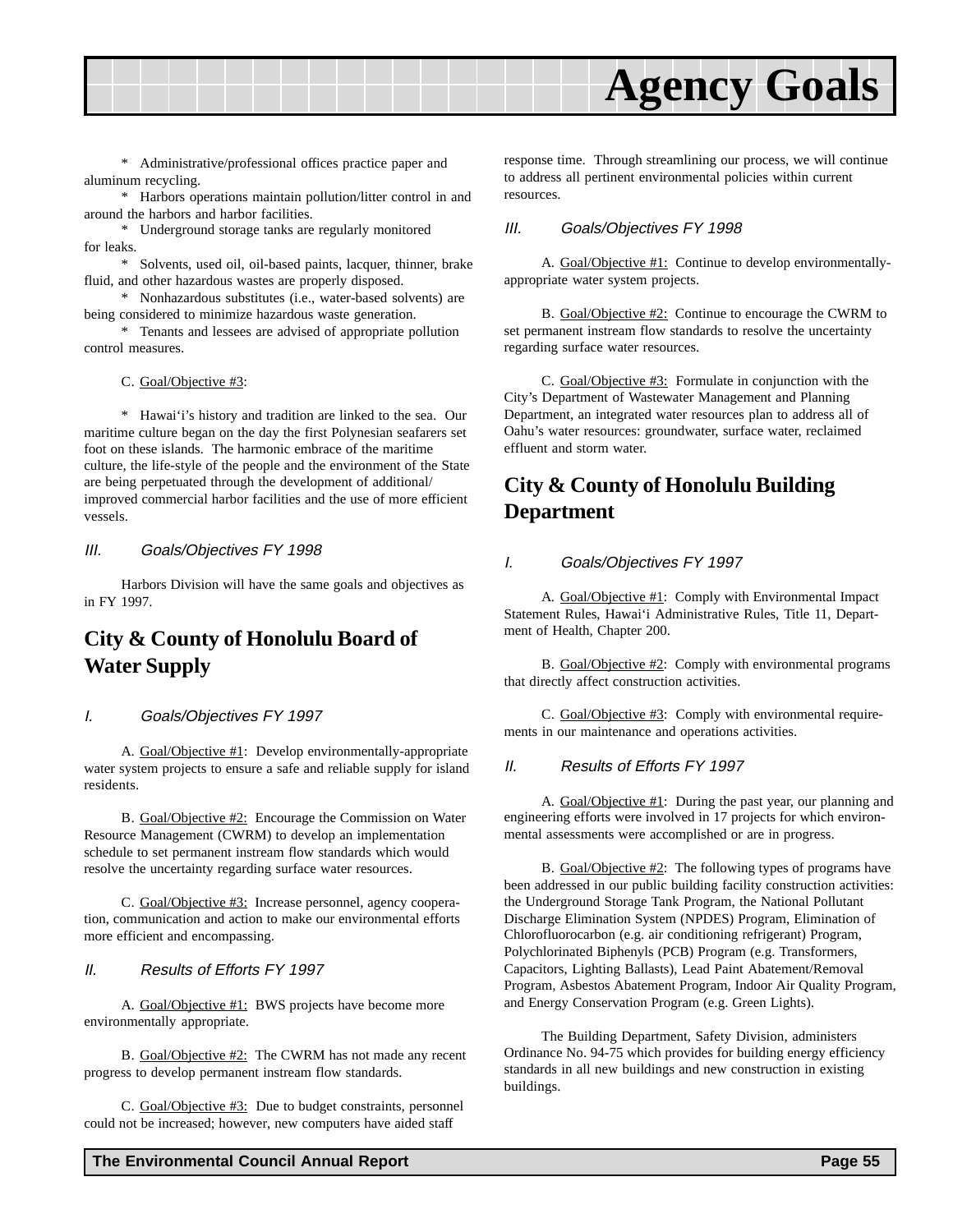## **Agency Goals**

C. Goal/Objective #3: Activities in this area include the proper storage and handling of hazardous materials which includes compliance with Material Safety Data Sheets program and disposal of such materials as paints, chemicals, fluorescent lamps and ballasts. This area also includes our activities in the collection of paper waste in public facility offices for recycling purposes.

### III. Goals/Objectives FY 1998

The Building Department will have the same goals and objectives as in FY 1997.

## **City & County of Honolulu Fire Department**

### I. Goals/Objectives FY 1997

A. Goal/Objective #1: Implement and monitor departmental recycling program. Make changes based upon the evaluation of this program.

B. Goal/Objective #2: Continue to integrate energy efficient appliances in the older, existing stations wherever possible. Coordinate with the Building Department to replace existing light fixtures with high efficiency lamps.

### II. Results of Efforts FY 1997

A. Goal/Objective #1: Evaluation of pilot recycling project to be conducted. Meeting scheduled with program coordinator and our Administrative Services Bureau.

B. Goal/Objective #2: Station renovation projects. Energy efficient light fixtures, solar panels and oil water separators have been incorporated into the renovation plans of the older stations. For FY 1998, the following stations are scheduled for renovations:

Kaaawa Fire Station (began FY-97) - station replacement Mililani-Mauka - new fire station Waikele - new fire station

### III. Goals/Objectives FY 1998

A. Goal/Objective #1: Expand the recycling program from one battalion to five battalions (department-wide program).

B. Goal/Objective #2: Department to install partitions in dormitories. This will reduce the usage of overhead light fixtures and promote usage of low wattage desk lamps for each cubicle.

C. Goal/Objective #3: Completion of wash rack at the new maintenance facility. City trucks in the Waipahu area will be permitted to use the wash rack which will meet NPDES requirements.

## **City & County of Honolulu Department of Parks and Recreation**

### I. Goals/Objectives FY 1997

A. Goal/Objective #1: Environmental/microclimate enhancement.

B. Goal/Objective #2: Recycle and use recycled materials.

### II. Results of Efforts FY 1997

A. Goal/Objective #1: We are responsible for street trees and beautification of park lands and traffic islands. This reduces solar radiation and purifies the air within the hard surfaced urban environment, increases habitats for birds and other wildlife, and improves groundwater recharge. We increasingly use native Hawaiian/indigenous trees and plants and xeriscape practices.

B. Goal/Objective #2: We specify playground equipment using recycled plastics, metals, rubber, etc.; recycle metals and use green waste from tree trimmings; use mulch as a soil amendment and ground cover to conserve plant's moisture; and operate a tree bank to collect trees being removed and dispense them to areas needing planting.

### III. Goals/Objectives FY 1998

A. Goal/Objective #1: Preserve the Ka Iwi coast of Oahu through acquisition or land use zoning.

B. Goal/Objective #2: Continue beautification efforts including landscaping, stream and beach cleaning projects and other conservation efforts.

C. Goal/Objective #3: Develop an island-wide Park Master Plan, a comprehensive long-range plan for open space, parks and recreation, utilizing an overall systems approach to planning.

## **City & County of Honolulu Department of Public Works**

### I. Goals/Objectives FY 1997

A. Goal/Objective #1: Continuing efforts in compliance with stormwater National Pollutant Discharge Elimination System (NPDES) permit requirements.

B. Goal/Objective #2: Promoting public awareness and participation in non-point source pollution prevention programs.

C. Goal/Objective #3: Coordinating interagency efforts and actions in the area of environmental protection.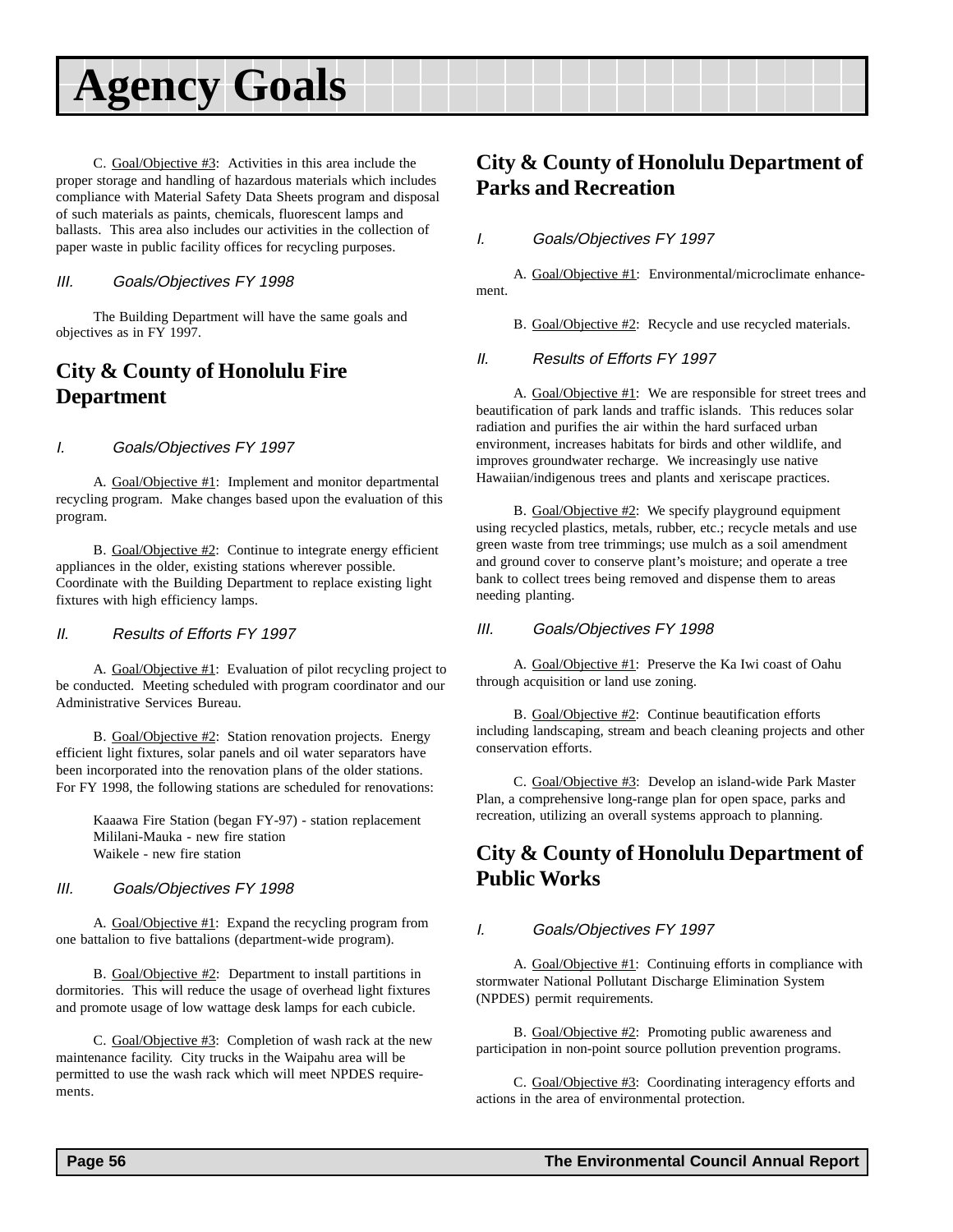

#### II. Results of Efforts FY 1997

#### A. Goal/Objective #1:

\* Promulgated administrative rules to regulate stormwater discharge activities;

\* conducted field investigations and cited illegal discharge of nonstorm water;

\* collected and analyzed stormwater samples from monitoring stations; and

\* implemented various public education programs.

#### B. Goal/Objective #2:

\* Developed video tapes;

\* produced refrigerator magnets, door hangers, billboards and brochures related to prevention of non-point source pollution for public distribution; and

\* launched "Adopt-A-Stream", "Storm Drain Stenciling", and recycle programs to encourage citizen participation in pollutant control and reduction.

C. Goal/Objective #3: Served as a member in various task force and advisory committees to provide input on proposed rules and regulations, administrative policies, technical assistance, relating to environmental activities, e.g., Kailua Bay Advisory Council, Ala Wai Canal Watershed Steering Committee, Interagency Water Quality Training Committee and Environmental Management Advisory Group, just to name a few.

#### III. Goals/Objectives FY 1998

A. Goal/Objective #1: Continuing efforts in compliance with stormwater NPDES permit requirements and preparing draft stormwater NPDES permit renewal covering the period between 2000 and 2005.

B. Goal/Objective #2: Continuing efforts in promoting public awareness to control and reduce non-point source pollution.

C. Goal/Objective #3: Continuing efforts in coordinating interagency activities relating to environmental protection.

## **City & County of Honolulu Department of Transportation Services**

#### I. Goals/Objectives FY 1997

A. Goal/Objective #1: To improve the safe and efficient operation of City transportation and other facilities under the jurisdiction of the department.

B. Goal/Objective #2: To assess and improve use, convenience and safety of the City's transportation facilities.

C. Goal/Objective #3: To improve the overall operation of the City and County of Honolulu through the department's cooperative partnership with other government agencies and the private sector.

### II. Results of Efforts FY 1997

### A. Goal/Objective #1:

\* Conducted an environmental compliance assessment of the two bus maintenance and four park-and-ride facilities.

\* Started construction on the Traffic Control Phase Signalization Project that will install 16 new traffic signals and seven traffic video cameras, and upgrade three existing traffic signals.

\* Instituted traffic calming measures in various areas of Oahu.

#### B. Goal/Objective #2:

\* Continued implementation of the Bikes-on-Buses Program; 250 transit buses have been equipped with front-mounted bike racks.

\* Purchased 15 bicycle parking racks for installation in municipal parking lots, sidewalks and other areas.

\* Completed construction of the Kailua Area Bikeway project.

Initiated work on the Honolulu Bikeway Master Plan.

#### C. Goal/Objective #3:

\* Formed the School Traffic Safety Committee, consisting of various organizations and government agencies, to pool resources and information to effectively handle existing school traffic safety matters.

\* Continued work on the State Department of Transportation North-South Road project in Ewa.

\* Continued work on the Ewa Highway Master Plan Agreement with a group of the major developers of the Ewa area that will participate in and finance the plan.

\* Managed the consultant contract to conduct the environmental assessment for the dredging of the Ala Wai Canal.

#### III. Goals/Objectives FY 1998

A. Goal/Objective #1: To promote programs to reduce dependence on the use of automobiles.

B. Goal/Objective #2: To evaluate the social, economic, and environmental impact of additions to the transportation system prior to construction.

C. Goal/Objective #3: To support environmental friendliness through waste minimization, materials recycling, and the undertaking of proactive measures to ensure that City transportation facilities comply with all environmental rules.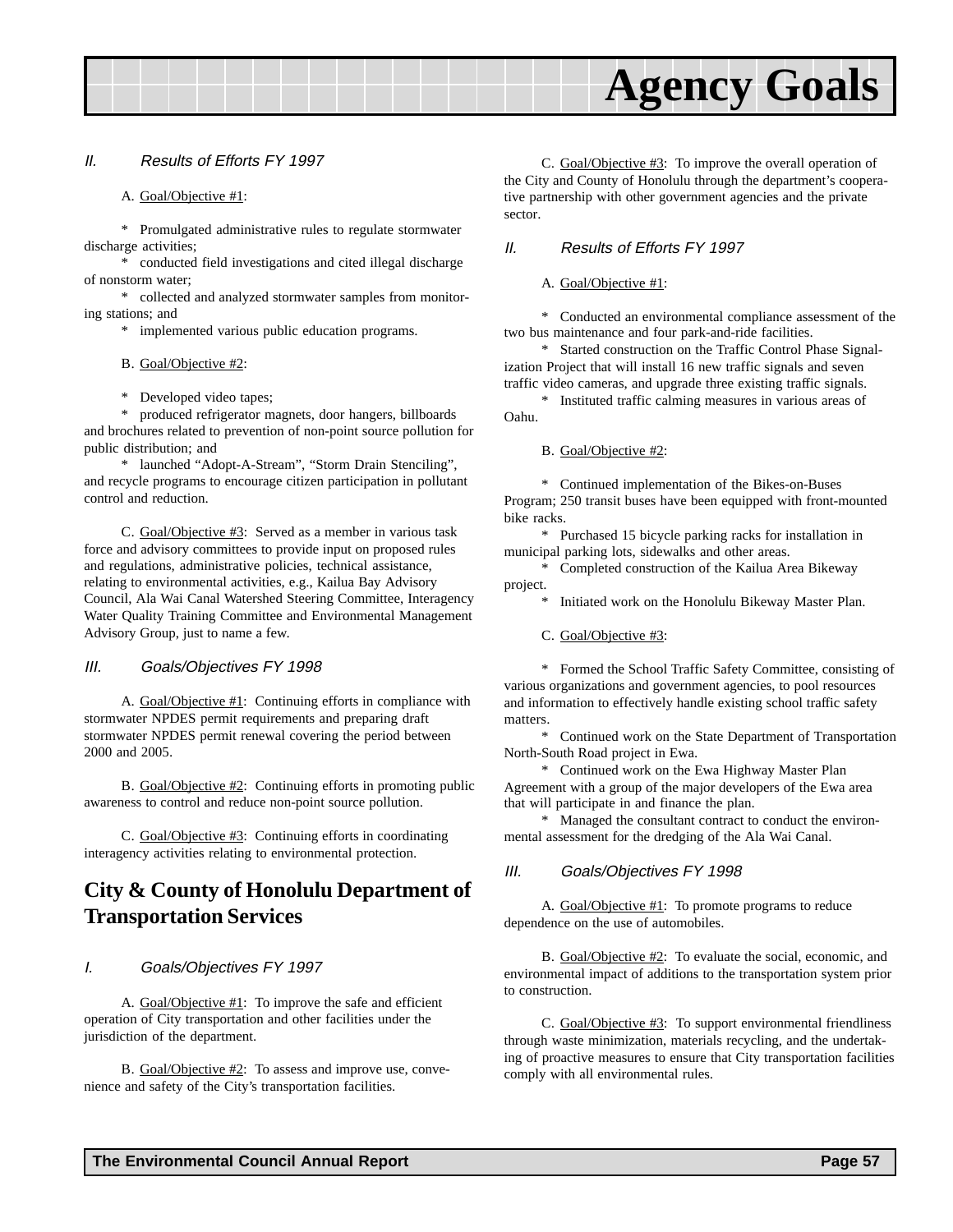## **Agency Goals**

## **City & County of Honolulu Department of Wastewater Management**

### I. Goals/Objectives FY 1997

A. Goal/Objective #1: Obtain agreements with several users of effluent reuse water.

B. Goal/Objective #2: Treatment and discharge of primary effluent under a new 301(h) waiver permit for the Sand Island WWTP. Also, obtain 301 (h) waiver permit for the Honouliuli WWTP.

C. Goal/Objective #3: If the consensus of UV application at Kailua Regional WWTP is unanimous and if the City concurs with this technology, positive efforts toward application of a UV disinfection system at the subject facility should move forward.

### II. Results of Efforts FY 1997

A. Goal/Objective #1: The City has set December 1, 1997 as a deadline for contracting with the private sector to design, construct, market and operate the treatment and distribution of recycled effluent. If this deadline is not met, the City will design, construct and operate a reclamation facility and distribution system. Agreements with users of reclaimed effluent will be needed by June 1998.

B. Goal/Objective #2: The U.S. Environmental Protection Agency is requesting higher treatment levels at Sand Island WWTP as a condition to renewing its 301(h) waiver permit. The Department of Wastewater Management has formed a task force to explore ways to address the EPA request. A similar response team will be created for the Honoluliuli WWTP.

C. Goal/Objective #3: A UV study was completed in 1996 and reviewed by July 1997. A design contract is being completed with M&E Pacific. Design of the facility is anticipated to start in October 1997 and construction is expected to start in the spring of 1999.

### III. Goals/Objectives FY 1998

A. Goal/Objective #1: Reuse 2 million gallons per day of reclaimed effluent by June 30, 1998.

B. Goal/Objective #2: Prepare preliminary engineering report for a long-term solution to improve treatment at the Sand Island Wastewater Treatment Plant.

C. Goal/Objective #3: Develop and implement a plan to stop discharging nutrient-rich effluent into Lake Wilson, an enclosed freshwater body, and to reuse the effluent.

## **City & County of Honolulu Oahu Civil Defense Agency**

- I. Goals/Objectives FY 1997
	- A. Goal/Objective #1: None
	- B. Goal/Objective #2: None
	- C. Goal/Objective #3: None
- II. Results of Efforts FY 1997

A. All employees of the agency have been made familiar with the provision of Chapter 344, HRS.

B. Approximately 30 percent of civil defense volunteers have been made familiar with the provisions of Chapter 344, HRS. We will continue to provide training in this subject matter.

C. This agency does not expect to develop new goals at this time, but will remain cognizant of environmental concerns and add new goals as appropriate.

### III. Goals/Objectives FY 1998

A. Goal/Objective #1: Civil Defense volunteers will be able to describe, in general terms, the State Environmental Policy presented in Chapter 344, HRS.

## **City & County of Honolulu Planning Department**

### I. Goals/Objectives FY 1997

A. Goal/Objective #1: To ensure compliance with environmental requirements by continuing to incorporate the environmental review process within the Development Plan Annual Amendment Review process and to establish environmental policies, principles and guidelines in the Revised Development Plans.

B. Goal/Objective #2: To continue to analyze proposed projects that may have potential impacts on the environment, and to provide objective information to decision makers.

C. Goal/Objective #3: To incorporate principles of community sustainability and responsible natural resource and hazard management in the North Shore Development Plan Revision Program, targeted for completion in December 1997; the Waipahu Livable Communities Initiative, targeted for completion in the Fall of 1997; and the Wahiawa Urban Design Plan, targeted for completion in the Summer of 1997.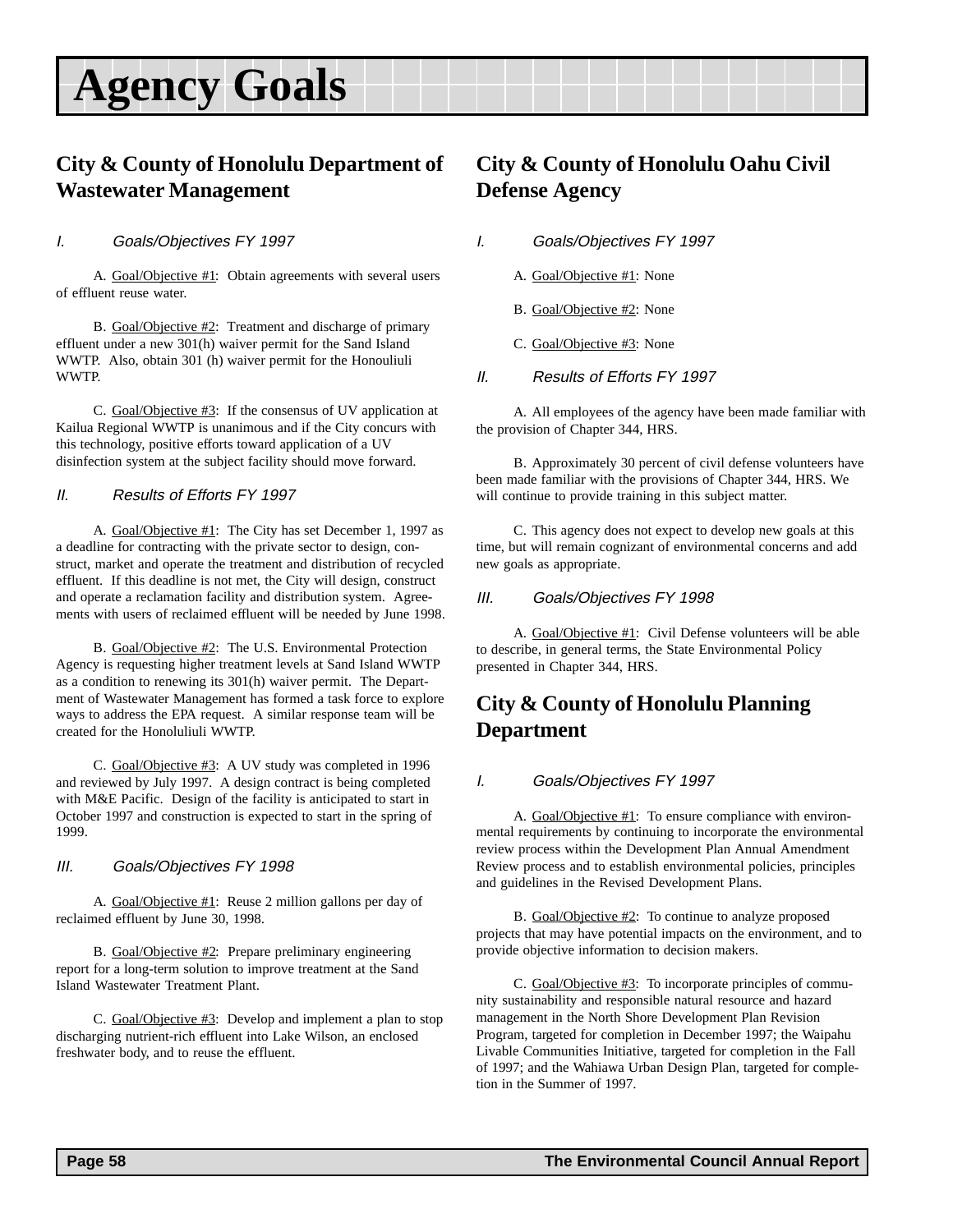

#### II. Results of Efforts FY 1997

A. Goal/Objective #1: During the 1997 Annual Amendment Review Process, the Planning Department processed and accepted two Final Environmental Impact Statements for proposed amendments which triggered the environmental review process. The establishment of environmental policies, principles and guidelines, and a new environmental review process triggered by Zone Change applications for Ewa were accomplished by the enactment of the Ewa Development Plan (Ordinance 97-49), which takes effect on October 21, 1997.

B. Goal/Objective #2: The Planning Department reviewed and commented on one Environmental Impact Report Preparation Notice, one Draft Environmental Impact Report, 10 Pre-Draft Environmental Assessments, 29 Draft Environmental Assessments, one Supplemental Draft Environmental Assessment, three Environmental Impact Statement Preparation Notices, two Draft Environmental Impact Statements and one Supplemental Draft Environmental Impact Statement.

#### C. Goal/Objective #3:

\* The North Shore Development Plan Revision Program. The North Shore Development Plan Revision Program is an ongoing community-based planning effort which will provide a long-range vision for the region and policies and guidelines on how to achieve that vision. Based on several meetings with the community, the department has developed vision statements and analyzed issues that need to be addressed. The department is currently developing possible alternative scenarios based on community values and identified opportunities and constraints. In addition to providing a conceptual framework toward creating livable communities, the new North Shore Development Plan will include policies and guidelines to protect scenic, natural, and cultural resources and to promote sustainable economic development consistent with the rural character of the North Shore.

\* The Waipahu Livable Communities Initiative. The Planning Department will complete the Waipahu Livable Communities Initiative Project in the Fall of 1997. This is the second phase of an ongoing community-based planning effort to define and implement priority transportation projects and refine urban design guidelines intended to facilitate the revitalization of Waipahu.

\* The Wahiawa Urban Design Plan. The Wahiawa Urban Design Plan is an ongoing community-based plan that, to date, has benefitted from five citizen task force meetings and two community workshops. The Final Wahiawa Urban Design Plan is scheduled to be completed before the end of 1997. Recommendations regarding highway signs, gateways, streetscapes and building character of Wahiawa are being finalized to help create a framework for implementing improvements and redevelopment in Wahiawa that will make the town a pleasant physical environment and an attractive destination for commerce.

#### III. Goals/Objectives FY 1998

A. Goal/Objective #1: To analyze proposed projects that may have potential impacts on the environment, and to provide objective information to decision makers.

B. Goal/Objective #2: To incorporate principles of sustainability in regional planning efforts.

C. Goal/Objective #3: To establish environmental policies, principles and guidelines; and a new environmental review process triggered by Zone Change applications in the remaining seven Development Plan Areas.

## **County of Hawai'i Fire Department**

#### I. Goals/Objectives FY 1997

A. Goal/Objective #1: Continue implementation of Hazmat Teams for East and West Hawai'i.

B. Goal/Objective #2: Continue wildland fire pre-planning.

C. Goal/Objective #3: Continue replacement of lighting fixtures in all Fire Department facilities with energy-efficient models.

#### II. Results of Efforts FY 1997

A. Goal/Objective #1: Protocol is being established for medical baseline for Hazmat Team members.

B. Goal/Objective #2: Acquisition of computers, cellular phones, fax, modem, and printers for Hazmat vehicle.

C. Goal/Objective #3; Collectively, with the County of Hawai'i, performance contract to retrofit lighting to reduce energy consumption is being proposed.

#### III. Goals/Objectives FY 1998

A. Goal/Objective #1: Update pre-plans for hazardous material.

B. Goal/Objective #2: Purchase Hazmat vehicle for West Hawai'i.

C. Goal/Objective #3: Continue wildland fire/urban interface pre-fire plans.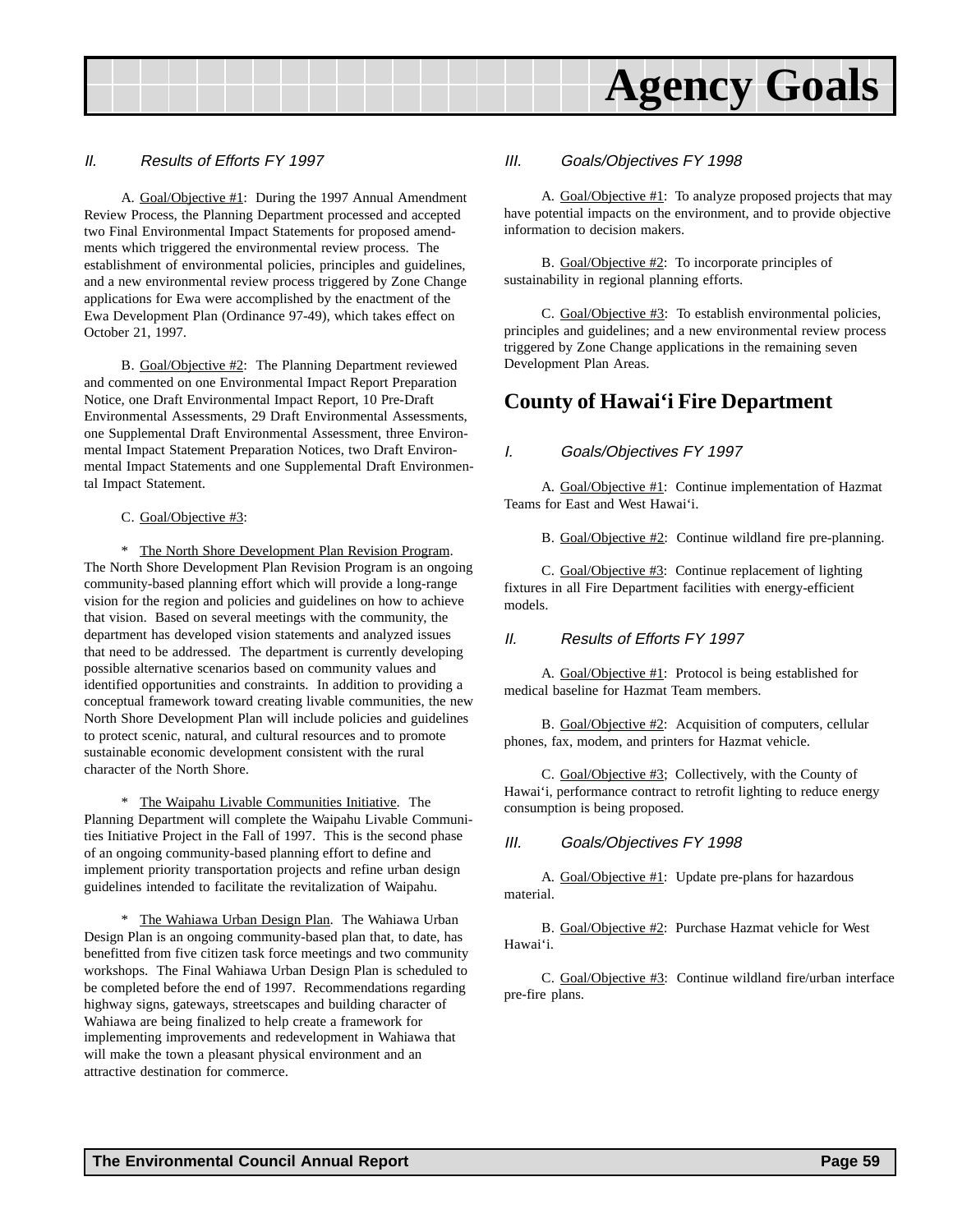## **Agency Goals**

## **County of Hawai'i Department of Water Supply**

### I. Goals/Objectives FY 1997

A. Goal/Objective #1: Removal of detected hazardous materials at water facility sites.

### II. Results of Efforts 1997

A. Goal/Objective #1: Replaced transit pipes containing asbestos with ductile iron pipes. This will be an on-going activity throughout the island.

### III. Goals/Objectives FY 1998

A. Goal/Objective #1: Continue to replace transit pipes with ductile iron pipe throughout the island.

B. Goal/Objective #2: Refurbish and paint water tanks to improve aesthetics.

## **County of Hawai'i Office of Housing and Community Development**

### I. Goals/Objectives FY 1997

A. Goal/Objective #1: To constantly update correspondence to ensure all interested parties are contacted regarding Environmental Assessments (e.g., Department of the Army, Corps of Engineers and U.S. Fish and Wildlife).

### II. Results of Efforts FY 1997

A. Goal/Objective #1: The OHCD has consulted the County of Hawai'i's Planning Department to ensure the proper parties are consulted for comments to possible impact to the environment.

### III. Goals/Objectives FY 1998

A. Goal/Objective #1: The OHCD will continue to seek training to keep staff abreast of NEPA's rule changes.

B. Goal/Objective #2: The OHCD will continue to seek ways to educate and coordinate with its environmental consultants to streamline environmental assessment process, with Federal and State agencies.

## **County of Hawai'i Department of Parks and Recreation**

I. Goals/Objectives FY 1997

- A. Goal/Objective #1: Wastewater System Improvements
- B. Goal/Objective #2: Tree Planting Program
- II. Results of Efforts FY 1997

A. Goal/Objective #1: Conversion from cesspool system to septic system was completed at Waimea Park, South Kohala and Whittington Beach Park, Ka'u.

B. Goal/Objective #2: Tree planting completed at Hilo Bayfront soccer fields.

### III. Goals/Objectives FY 1998

Same goals as in FY 1997.

## **County of Hawai'i Planning Department**

### I. Goals/Objectives FY 1997

A. Goal/Objective #1: To continue to seek a proper balance between protection of our environmental resources and the encouragement of economic development for the well-being of our island residents.

B. Goal/Objective #2: To establish better coordination of our review and permitting procedures with various Federal, State and County agencies.

### II. Results of Efforts FY 1997

A. Goal/Objective #1: Recent adoption of the revised Hawai'i County Zoning Code provides for increase public participation and notification of land use actions taken by the Planning Department and Planning Commission. Increase public awareness allows for greater public input leading to better decision-making. In addition, applicants requesting a change of zone must now prepare an environmental report at the time of filing.

### B. Goal/Objective #2: On-going.

### III. Goals/Objectives FY 1998

A. Goal/Objective #1: To continue to seek a proper balance between protection of our environmental resources and the encouragement of economic development for the well-being of our island residents.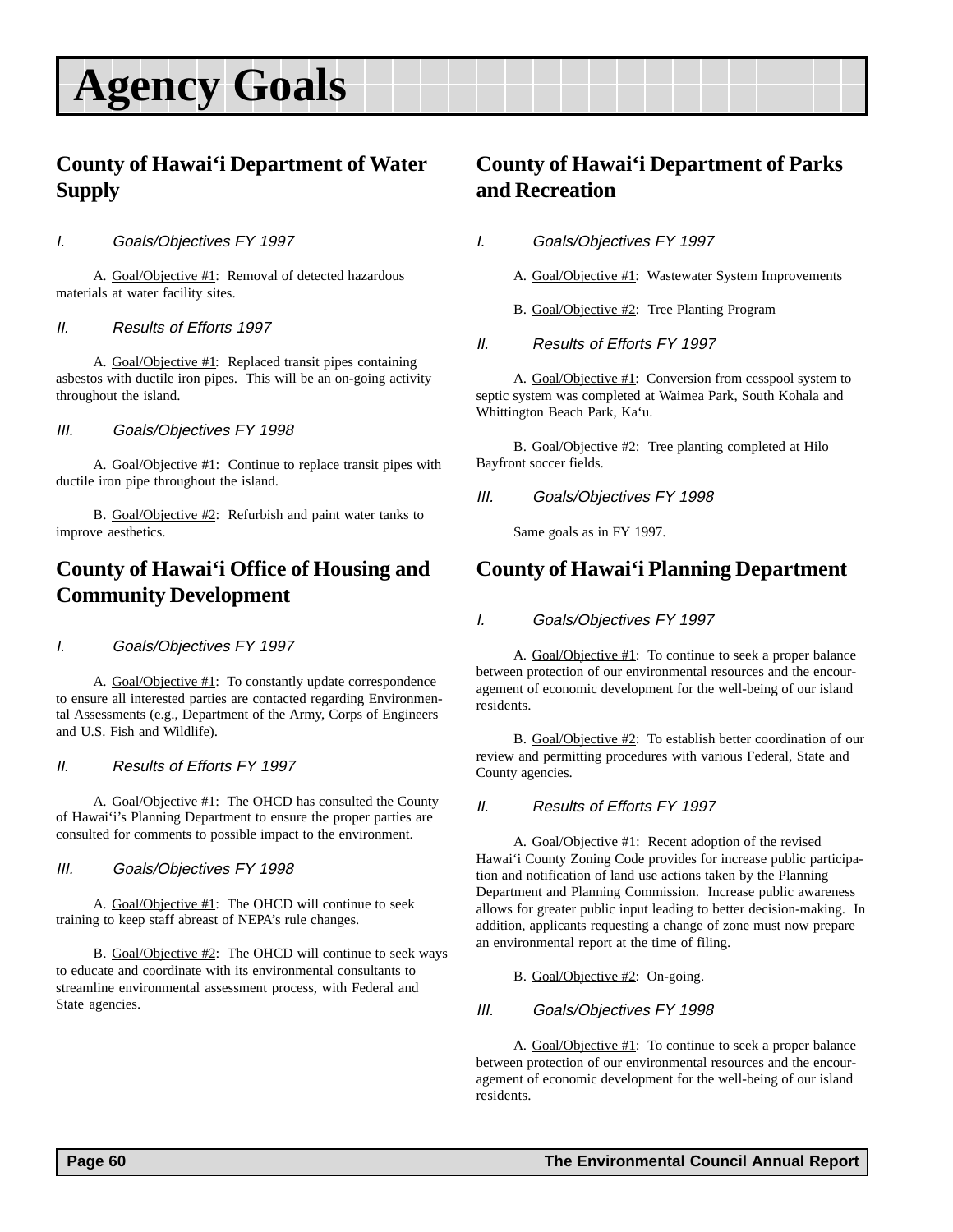

B. Goal/Objective #2: To continue to work for better coordination of our review and permitting procedures with various Federal, State and County agencies

C. Goal/Objective #3: Update of Hawai'i County General Plan to commence by year's end. Take this opportunity to reevaluate environment-related elements within the General Plan against the county's environmental goals for the first decade of the next century. Elements regarding Environmental Quality, Flood Control & Drainage, Historic Sites, Natural Beauty and Natural Resources and Shoreline will all be reassessed.

## **County of Kaua'i Housing Agency**

### I. Goals/Objectives FY 1997

A. Goal/Objective #1: Effectively assume responsibility for environmental review, decision making and action that would otherwise apply to HUD under the National Environment Policy Act, 24 CFR Part 58.

B. Goal/Objective #2: Afford private citizens and governmental entities the opportunity to provide comment on federally funded activities affecting human, physical and social environments.

C. Goal/Objective #3: Effectively monitor activities subject to Part 58, including Community Development Block Grant, HOME Investment Partnerships Program, Emergency Shelter Grant Program, and Special Purpose Grants.

### II. Results of Efforts FY 1997

A. Goal/Objective #1: Carried out environmental review responsibilities in determining appropriate level of review and documentation for each activity/project. Also, as responsible entity, assumed environmental review duties for Self-Help Ownership Program and Housing Opportunity Program grants.

B. Goal/Objective #2: Issued public notices and considered public comments in conducting environmental evaluations.

C. Goal/Objective #3: Maintained environmental review record for each program activity/project subject to Part 58.

#### III. Goals/Objectives FY 1998

Same as those identified for fiscal year 1997.

## **County of Kaua'i Department of Public Works/Solid Waste**

### I. Goals/Objectives FY 1997

A. Goal/Objective #1: Continue Public Education Program to

promote environmental awareness.

#### II. Results of Efforts FY 1997

#### A. Goal/Objective #1:

\* Executed contract for glass recycling on Kaua'i, includes component to provide public education on recycling of glass.

\* Continued public advertisements for the Kaua'i Recycles Residential Recycling Program.

#### III. Goals/Objectives FY 1998

A. Goal/Objective #1: Continue programs to promote environmental awareness.

## **County of Kaua'i Department of Water**

No specific goals at this time.

## **County of Kaua'i Office of Economic Development**

OED has been working to develop the Kaua'i Resource Exchange & Buy Back Center since receiving a grant from EDA. The Center will be a place where reusable (and some recyclable) items can be taken as an alternative to hauling and burying them at the landfill. Services provided by the Center will include education and promotion of waste reduction, reuse and recycling issues. One of our primary goals is to encourage reuse-related entrepreneurial activities on Kaua'i. OED's environmental goals/objectives pertain to this particular project.

- I. Goals/Objectives FY 1997
	- A. Goal/Objective #1: Complete EA.
	- B. Goal/Objective #2: Complete RFP for Operator.
	- C. Goal/Objective #3: Complete Design Plans/Specs.
- II. Results of Efforts FY 1997

A. Goal/Objective #1: Final EA received FONSI Aug. 1997.

B. Goal/Objective #2: RFP completed and targeted advertising date is November 1997.

C. Goal/Objective #3: Design Plans/Specs expected to be completed October 14, 1997. Final approval is expected within two weeks. Targeted advertising date for construction bid is November 1997.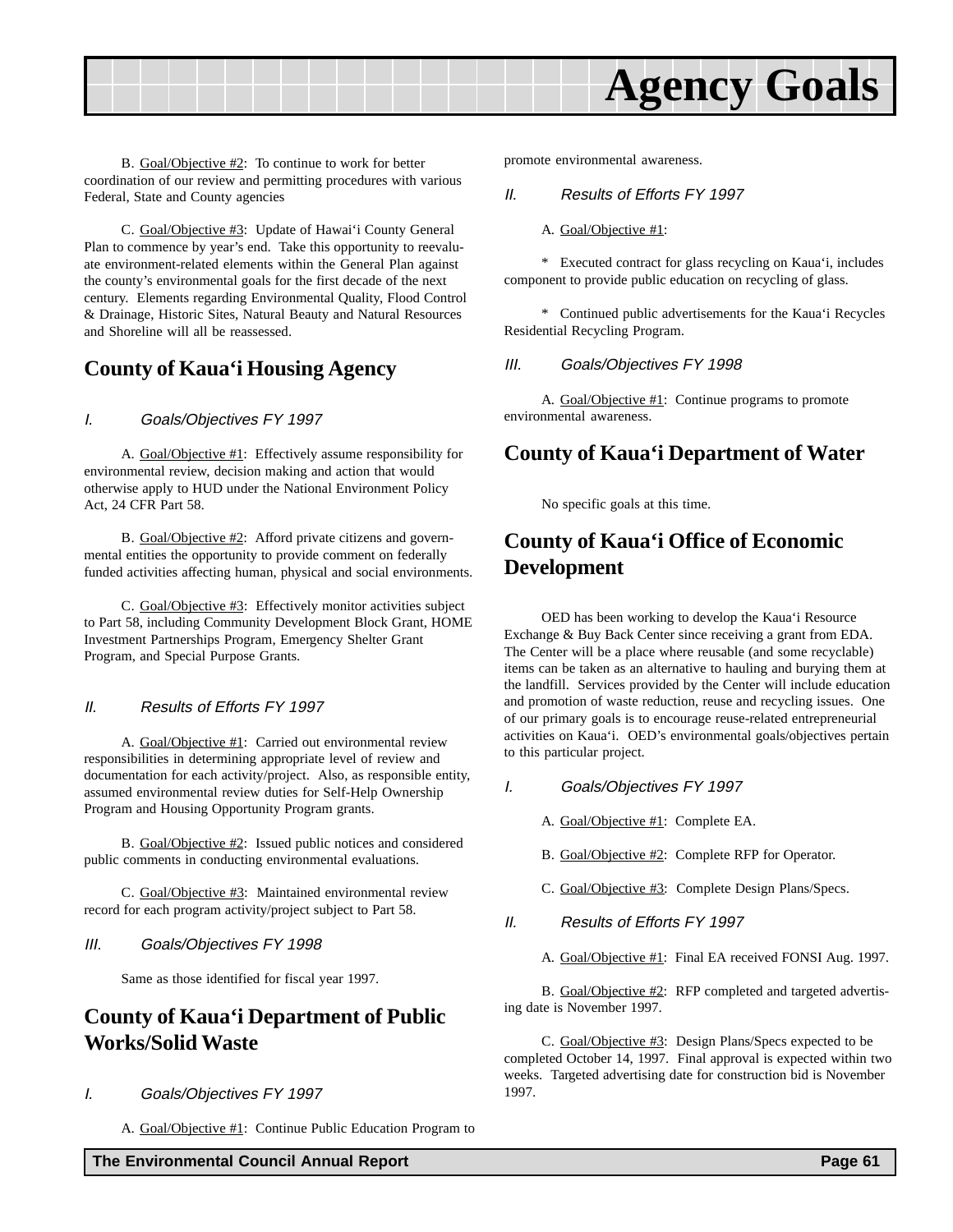## **Agency Goals**

### III. Goals/Objectives FY 1998

A. Goal/Objective #1: Construction contract by end of 1997.

B. Goal/Objective #2: Contract an operator for the Center.

C. Goal/Objective #3: Promote use of the Center.

## **County of Kaua'i Planning Department**

### I. Goals/Objectives FY 1997

A. Goal/Objective #1: To ensure that land use and development projects are assessed for conformity to the goals and policies of the Kaua'i County General Plan and supporting zoning ordinances with respect to maintaining Kaua'i as the "Garden Island" by sustaining the unique landscape, natural ecology and environmental character of the Island.

B. Goal/Objective #2: To facilitate the implementation of the County's Shoreline Setback and Special Management Area Rules and Regulations.

C. Goal/Objective #3: To provide objective reviews and information regarding projects that may have potential impacts to the environment.

### II. Results of Efforts FY 1997

A. Goal/Objective #1: Discretionary permits and applications are referred to various governmental agencies for comments (and HRS 343 process when applicable) and adjoining property notification and public hearings are held to further identify and address impacts. The County is also in the process of updating the General Plan.

B. Goal/Objective #2: An inspector position has been established to enhance the Department's capability to monitor development activities which may impact the Special Management Area.

C. Goal/Objective #3: Departmental comments are offered through the environmental assessment process, conservation district use permit reviews and when requested by other agency or applicant actions. As funding allows, staff attends workshops and conferences to enhance in-house expertise.

Goals/Objectives FY 1998

The current environmental goals/objectives apply to FY 1998.

## **County of Maui Department of Housing and Human Concerns**

We currently do not have specific environmental policies in place, however, we work towards the following objectives in the course of meeting Department program goals for the promotion of community wellness, alcohol and drug abuse prevention, responding to homelessness, promotion of respect for cultural diversity and the fostering of self-esteem:

1. Fulfill requests to review development proposals (environmental impact statements, special use permit applications, etc.) as referred by the County Planning Department to ensure maximum project results with a minimum of negative community impact.

2. Protect and enhance land, natural, historic, and cultural resources within County leasehold properties.

3. Encourage, design, development, operation and maintenance of facilities and landscape areas to enhance environment, conserve water and energy, reduce negative impacts, minimize waste and promote the recycling of excess building materials for all capital improvement projects.

While we did not report environmental goals for 1997, we plan to track our progress for 1998 according to the above objectives.

## **County of Maui Department of Parks and Recreation**

### I. Goals/Objectives FY 1997

A. Goal/Objective #1: To raise awareness of the value of trees through the staff support of the Arborist Committee, a citizen advisory committee to the Mayor, by observing Arbor Week in November and the successful application for the Tree City, USA designation.

B. Goal/Objective #2: To promote environmental awareness in Maui County by recruiting and staffing the Christmas TreeCycling projects.

### II. Results of Efforts FY 1997

| FY 96 FY 97      |                                 |
|------------------|---------------------------------|
| Actual<br>Actual |                                 |
| 153<br>50        | Additional street trees planted |
| 225<br>300       | Additional park trees planted   |
|                  |                                 |

### III. Goals/Objectives FY 1998

No environmental goals/objectives identified.